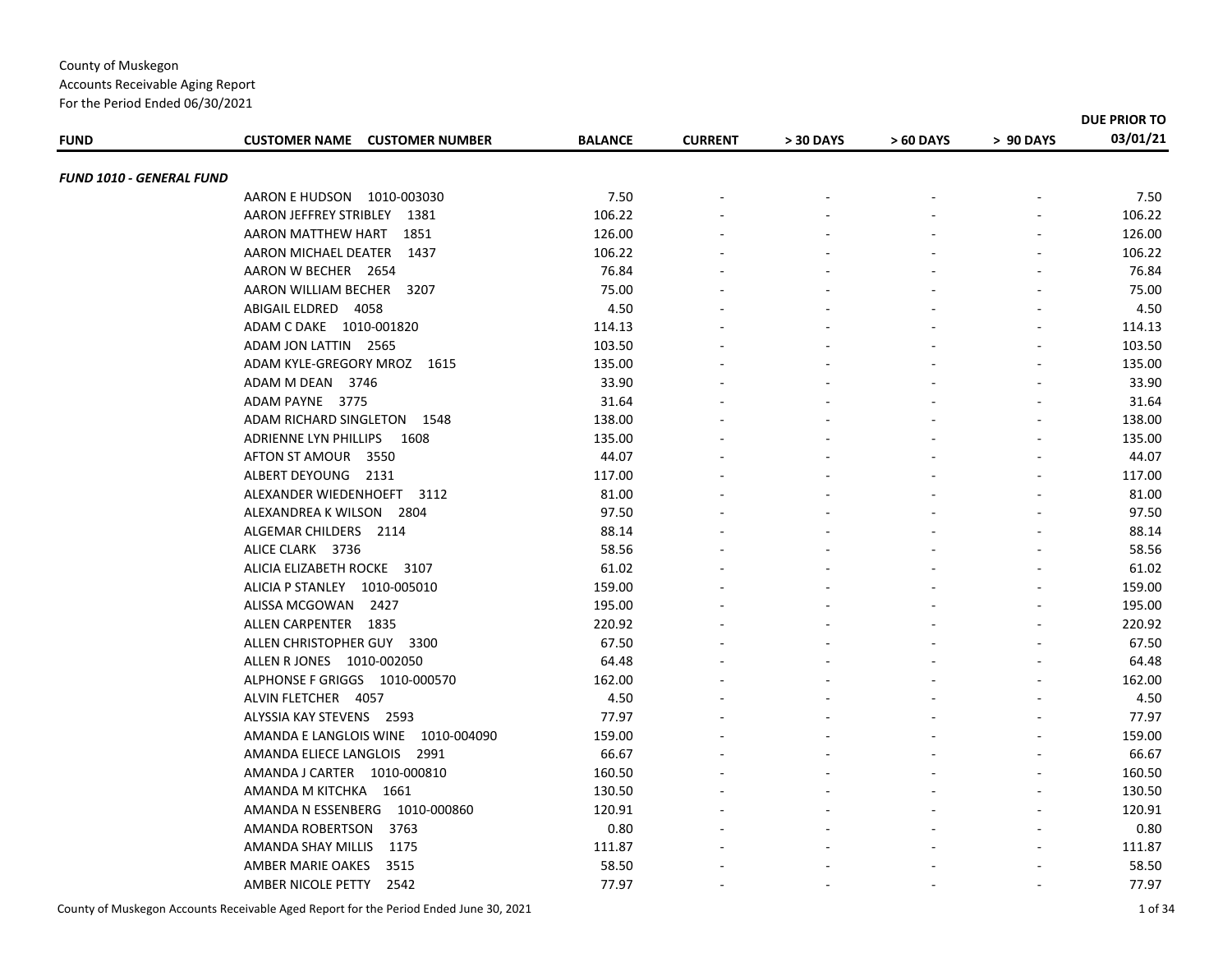| <b>FUND</b> | <b>CUSTOMER NAME CUSTOMER NUMBER</b> | <b>BALANCE</b> | <b>CURRENT</b> | > 30 DAYS | > 60 DAYS | > 90 DAYS | DUE PRIOR TO<br>03/01/21 |
|-------------|--------------------------------------|----------------|----------------|-----------|-----------|-----------|--------------------------|
|             | AMBER RENEE COOPER 2122              | 88.14          |                |           |           |           | 88.14                    |
|             | AMBER ROSE HUTSON BROO 1010-001270   | 156.00         |                |           |           |           | 156.00                   |
|             | AMBER THOMPSON 2227                  | 114.00         |                |           |           |           | 114.00                   |
|             | AMBER WAWRZYNIAK 2651                | 76.84          |                |           |           |           | 76.84                    |
|             | AMY LYNN DAWES 2714                  | 75.71          |                |           |           |           | 75.71                    |
|             | AMY MCLAUGHLIN 2137                  | 226.50         |                |           |           |           | 226.50                   |
|             | AMY RUTH BARNES-TRUSTY<br>2003       | 90.40          |                |           |           |           | 90.40                    |
|             | ANDREA CHRISTINE HARPS<br>2601       | 153.68         |                |           |           |           | 153.68                   |
|             | ANDREA HEATH 3815                    | 34.16          |                |           |           |           | 34.16                    |
|             | ANDREW JOHN SHERRELL<br>2908         | 70.06          |                |           |           |           | 70.06                    |
|             | ANDREW LAHAIE 2054                   | 89.27          |                |           |           |           | 89.27                    |
|             | ANDREW M. DIXON 1010-001410          | 154.50         |                |           |           |           | 154.50                   |
|             | ANDREW SCOTT JOHNSON 1445            | 141.00         |                |           |           |           | 141.00                   |
|             | ANGELA GALLEGOS 2461                 | 81.36          |                |           |           |           | 81.36                    |
|             | ANGELA JEAN HARMON 3514              | 58.50          |                |           |           |           | 58.50                    |
|             | ANGELA MARIE GREEN 1713              | 130.50         |                |           |           |           | 130.50                   |
|             | ANGELA MARIE RICE 1533               | 103.96         |                |           |           |           | 103.96                   |
|             | ANGELA REY EKLUND<br>1010-001180     | 117.52         |                |           |           |           | 117.52                   |
|             | ANTAWAN HARRIS 3108                  | 81.00          |                |           |           |           | 81.00                    |
|             | ANTHONY JAMES TILLOTTS 2620          | 103.50         |                |           |           |           | 103.50                   |
|             | ANTHONY L THEODORE 1010-002020       | 159.00         |                |           |           |           | 159.00                   |
|             | ANTHONY MURPHY 2233                  | 114.00         |                |           |           |           | 114.00                   |
|             | ANTHONY NATHAN PEREZ 2467            | 108.00         |                |           |           |           | 108.00                   |
|             | <b>ANTHONY PIERRE OLIVER 1359</b>    | 141.00         |                |           |           |           | 141.00                   |
|             | ANTHONY ROYAL CLINE 3131             | 79.50          |                |           |           |           | 79.50                    |
|             | ANTHONY STEVEN WALSWOR 2918          | 68.93          |                |           |           |           | 68.93                    |
|             | ANTON SNITGEN 3096                   | 82.50          |                |           |           |           | 82.50                    |
|             | ANTONIO GONZALES 4032                | 3.39           |                |           |           |           | 3.39                     |
|             | ANTONIO J JIMENEZ 1010-004060        | 119.78         |                |           |           |           | 119.78                   |
|             | ANTWAN DAWAN PACE 1422               | 141.00         |                |           |           |           | 141.00                   |
|             | APRIL THOMAS 3719                    | 58.56          |                |           |           |           | 58.56                    |
|             | ARNITA PEVY 3715                     | 58.56          |                |           |           |           | 58.56                    |
|             | ARTHUR JD BRANCH 1010-000800         | 160.50         |                |           |           |           | 160.50                   |
|             | ARTHUR L RANKIN<br>1010-008350       | 156.00         |                |           |           |           | 156.00                   |
|             | ASHLEY HUGHES 2053                   | 89.27          |                |           |           |           | 89.27                    |
|             | ASHLEY SCOTT FLESER 1543             | 138.00         |                |           |           |           | 138.00                   |
|             | BARBARA JO SMITH  1010-000440        | 122.04         |                |           |           |           | 122.04                   |
|             | BARBARA PORTER 3422                  | 90.00          |                |           |           |           | 90.00                    |
|             | BARBARA SJOHNSTON 3148               | 178.50         |                |           |           |           | 178.50                   |
|             |                                      |                |                |           |           |           |                          |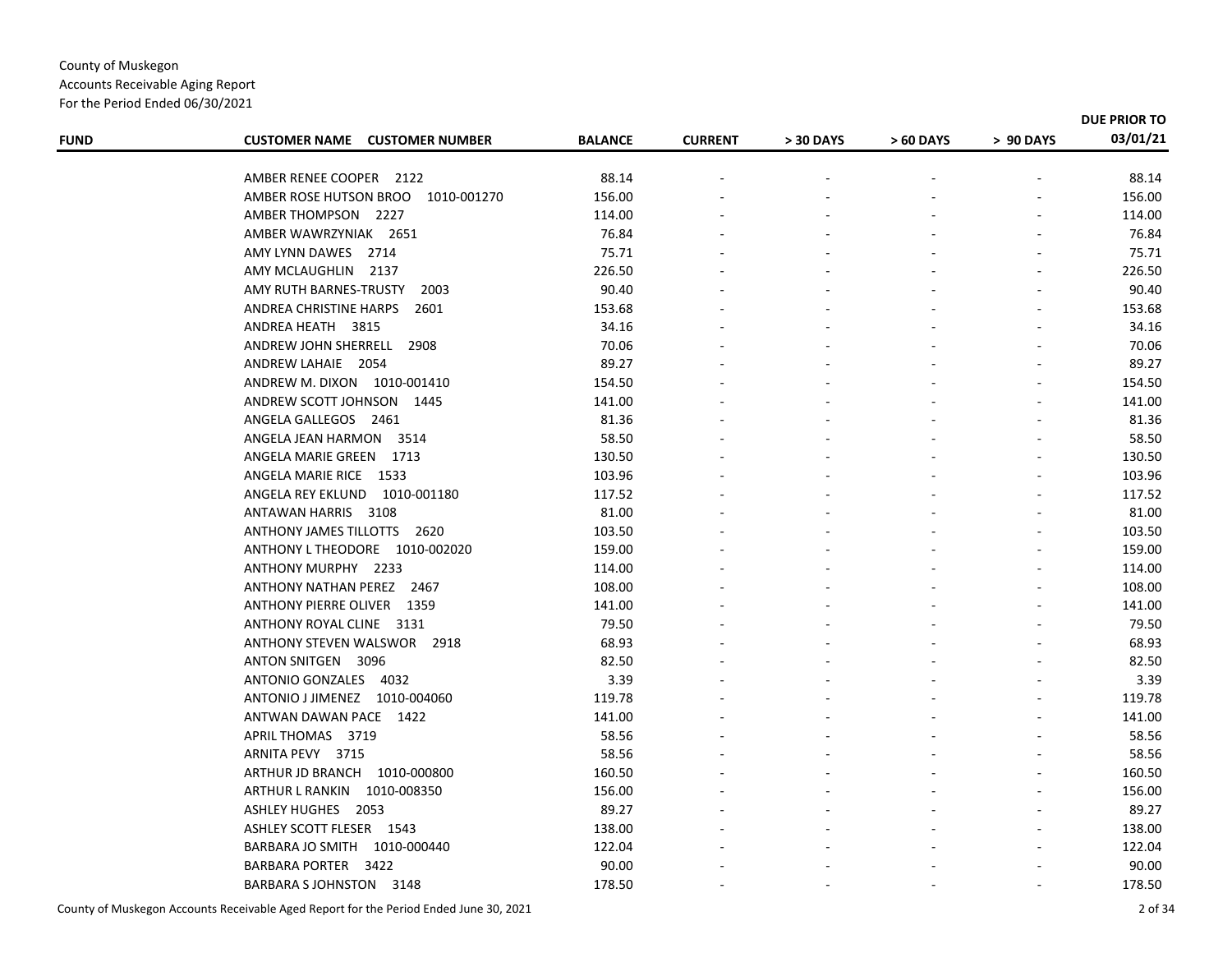| <b>FUND</b> | <b>CUSTOMER NAME</b><br><b>CUSTOMER NUMBER</b> | <b>BALANCE</b> | <b>CURRENT</b> | > 30 DAYS | > 60 DAYS | > 90 DAYS | DUE PRIOR TO<br>03/01/21 |
|-------------|------------------------------------------------|----------------|----------------|-----------|-----------|-----------|--------------------------|
|             |                                                |                |                |           |           |           |                          |
|             | BERNARD VINES 1779                             | 127.50         |                |           |           |           | 127.50                   |
|             | BETHANEE MARIE BURNS H 2959                    | 67.80          |                |           |           |           | 67.80                    |
|             | BETTY IVORY ROBERTS 2526                       | 156.00         |                |           |           |           | 156.00                   |
|             | BILLY WALKER 1424                              | 106.22         |                |           |           |           | 106.22                   |
|             | <b>BLAKE BENNETT 3206</b>                      | 75.00          |                |           |           |           | 75.00                    |
|             | BLAKE E PRONICK 1010-003200                    | 114.13         |                |           |           |           | 114.13                   |
|             | <b>BLAKE THOMAS PRUITT</b><br>2018             | 90.40          | $\sim$         |           |           |           | 90.40                    |
|             | BLUE CLEANING 4113                             | 30.00          | 30.00          |           |           |           | $\sim$                   |
|             | BOBBY DALE WALKER 2256                         | 84.75          |                |           |           |           | 84.75                    |
|             | <b>BOBBY DEKYLE WAIRE</b><br>2614              | 103.50         |                |           |           |           | 103.50                   |
|             | BOBBY LEE HAYWOOD<br>1010-000400               | 122.04         |                |           |           |           | 122.04                   |
|             | BOBY DAVIS 3429                                | 90.00          |                |           |           |           | 90.00                    |
|             | BONNA LOUISE MUNCH 2050                        | 89.27          |                |           |           |           | 89.27                    |
|             | BONNIE M BOES 1010-002160                      | 148.50         |                |           |           |           | 148.50                   |
|             | BRAD AFTON 1648                                | 130.50         |                |           |           |           | 130.50                   |
|             | BRADLEY MACK 1710                              | 130.50         |                |           |           |           | 130.50                   |
|             | <b>BRADLEY THOMAS GOOD</b><br>1897             | 121.50         |                |           |           |           | 121.50                   |
|             | <b>BRANDEN KEITH NEWELL</b><br>3188            | 76.50          |                |           |           |           | 76.50                    |
|             | BRANDIE L JAWOROWSKI<br>2389                   | 82.49          |                |           |           |           | 82.49                    |
|             | BRANDON BEATTY 3332                            | 168.75         |                |           |           |           | 168.75                   |
|             | <b>BRANDON CRAIG ORFORD</b><br>1875            | 91.53          |                |           |           |           | 91.53                    |
|             | <b>BRANDON JERAD BURTON</b><br>2547            | 77.97          |                |           |           |           | 77.97                    |
|             | BRANDON RAY MORTENSON 1378                     | 141.00         |                |           |           |           | 141.00                   |
|             | BRANDON WALKER 3869                            | 21.47          |                |           |           |           | 21.47                    |
|             | BRENDA AVERY 2983                              | 153.75         |                |           |           |           | 153.75                   |
|             | BRENDA FAYE HOOPER 1690                        | 98.31          |                |           |           |           | 98.31                    |
|             | BRENDA MARIE KOOISTRA 2352                     | 83.62          |                |           |           |           | 83.62                    |
|             | BRENDA NICOLAI 1346                            | 141.00         |                |           |           |           | 141.00                   |
|             | BRENDA SUE CANTU 1778                          | 127.50         |                |           |           |           | 127.50                   |
|             | BRENT ALLEN NELSON 2011                        | 90.40          |                |           |           |           | 90.40                    |
|             | BRIAN M FERRIS 1010-000480                     | 162.00         |                |           |           |           | 162.00                   |
|             | BRIANNA ARMSTRONG 4047                         | 3.39           |                |           |           |           | 3.39                     |
|             | BRIDGETTE BARNES 3481                          | 58.50          |                |           |           |           | 58.50                    |
|             | BRITTANY ANNE DYKSTRA 1360                     | 141.00         |                |           |           |           | 141.00                   |
|             | <b>BRITTANY N SPEARS</b><br>3848               | 33.00          |                |           |           |           | 33.00                    |
|             | BROCK ALAN WEBER 3186                          | 57.63          |                |           |           |           | 57.63                    |
|             | BROCK NATHAN FISHER 1190                       | 111.87         |                |           |           |           | 111.87                   |
|             | <b>BRUCE ALLEN PRICE 2716</b>                  | 75.71          |                |           |           |           | 75.71                    |
|             | <b>BRYAN KENNERT 3639</b>                      | 73.20          |                |           |           |           | 73.20                    |
|             |                                                |                |                |           |           |           |                          |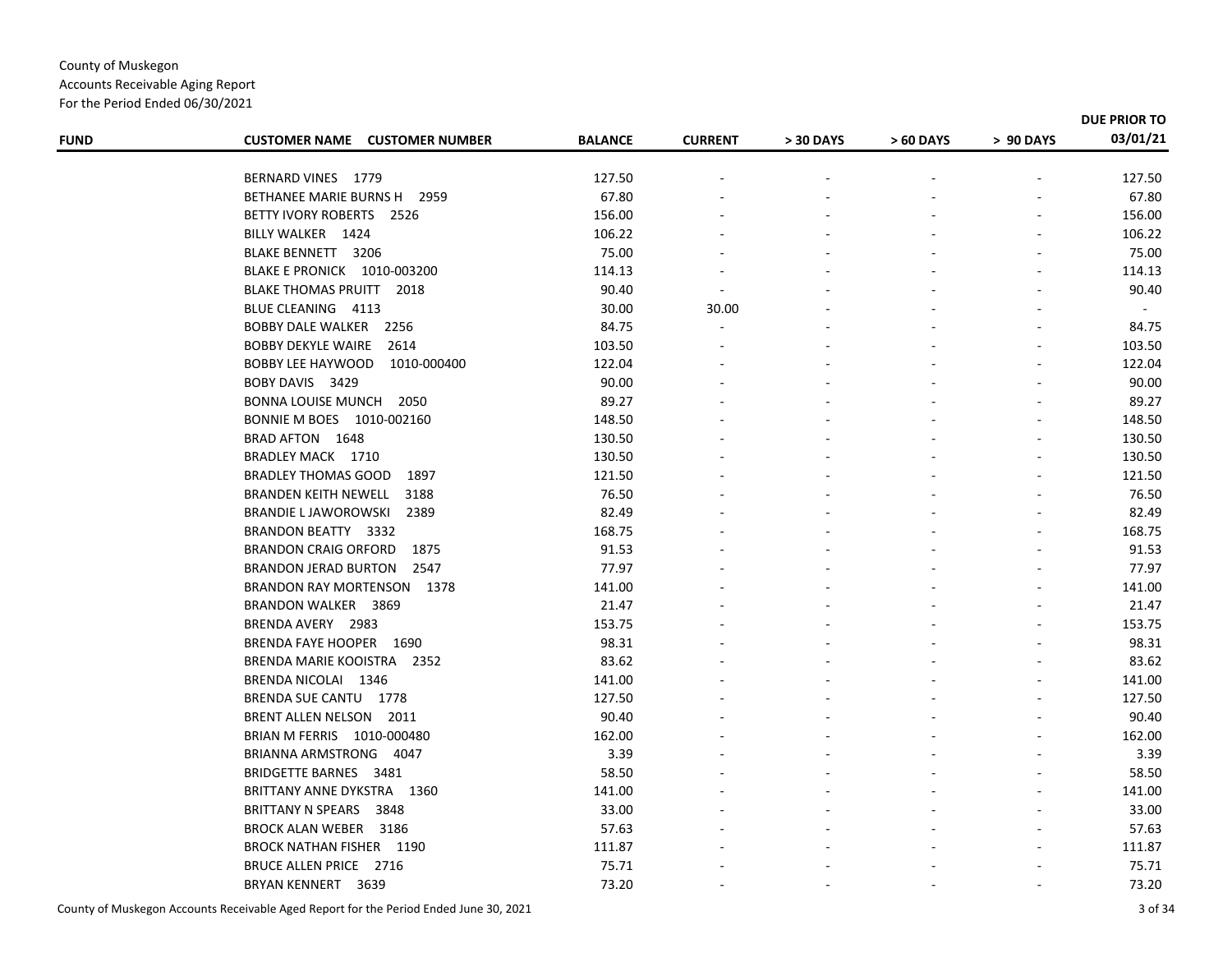| <b>FUND</b> | <b>CUSTOMER NAME CUSTOMER NUMBER</b> | <b>BALANCE</b> | <b>CURRENT</b> | > 30 DAYS | > 60 DAYS | > 90 DAYS | DUE PRIOR TO<br>03/01/21 |
|-------------|--------------------------------------|----------------|----------------|-----------|-----------|-----------|--------------------------|
|             |                                      |                |                |           |           |           |                          |
|             | BRYAN ROY DERR JR 1653               | 130.50         |                |           |           |           | 130.50                   |
|             | BRYAN WYNNE 2979                     | 1.12           |                |           |           |           | 1.12                     |
|             | BRYANT KEITH JONES 2997              | 88.50          |                |           |           |           | 88.50                    |
|             | <b>BURGUNDY VONTRICE HOWA 1173</b>   | 148.50         |                |           |           |           | 148.50                   |
|             | BYRON AMEER JENNINGS 2363            | 111.00         |                |           |           |           | 111.00                   |
|             | CAITLYN KYLE SHERWOOD<br>3476        | 26.52          |                |           |           |           | 26.52                    |
|             | 3266<br>CALEB BRADSHAW               | 69.00          |                |           |           |           | 69.00                    |
|             | <b>CALEB KRUSZYNSKI</b><br>3946      | 0.54           |                |           |           |           | 0.54                     |
|             | CALLA JOY VULGARIS 1010-007040       | 157.50         |                |           |           |           | 157.50                   |
|             | CAMERON D GRISWOLD 1010-008300       | 117.52         |                |           |           |           | 117.52                   |
|             | CAMERON HOFFMAN 3771                 | 31.64          |                |           |           |           | 31.64                    |
|             | CARA C HEERES 2405                   | 82.49          |                |           |           |           | 82.49                    |
|             | CARENA MINETT LEVELSTO 2612          | 77.97          |                |           |           |           | 77.97                    |
|             | CARL CHADA 4059                      | 4.50           |                |           |           |           | 4.50                     |
|             | <b>CARL HENRY WELBORN</b><br>2765    | 74.58          |                |           |           |           | 74.58                    |
|             | <b>CARL HERRON</b><br>1852           | 126.00         |                |           |           |           | 126.00                   |
|             | CARL JENKINS 2552                    | 103.50         |                |           |           |           | 103.50                   |
|             | CARL T TINDALL 1010-001390           | 116.39         |                |           |           |           | 116.39                   |
|             | CARMELLA EALOM 2306                  | 229.16         |                |           |           |           | 229.16                   |
|             | CAROL WELCH 2823                     | 103.50         |                |           |           |           | 103.50                   |
|             | CARRIE MCNARLAND 2974                | 153.75         |                |           |           |           | 153.75                   |
|             | CASEY DAVID BENNETT 2076             | 118.50         |                |           |           |           | 118.50                   |
|             | CASEY SILVESTRO 3921                 | 24.00          |                |           |           |           | 24.00                    |
|             | CASSANDRA POTTER 3551                | 44.07          |                |           |           |           | 44.07                    |
|             | CATHERINE ANN SAGAN 2360             | 111.00         |                |           |           |           | 111.00                   |
|             | CEDAR CREEK TOWNSHIP 1010-001030     | 390.00         | 390.00         |           |           |           | $\mathbf{u}$             |
|             | CHAD ESTES-ZWAGERMAN 3094            | 53.56          |                |           |           |           | 53.56                    |
|             | CHANICE C. JONES 1010-001690         | 153.00         |                |           |           |           | 153.00                   |
|             | <b>CHARLES CURTIS KNOWLES 2880</b>   | 71.19          |                |           |           |           | 71.19                    |
|             | CHARLES D STEPHENS 2115              | 88.14          |                |           |           |           | 88.14                    |
|             | CHARLES DAVIDSON III<br>3493         | 58.50          |                |           |           |           | 58.50                    |
|             | CHARLES GARRETT JR 1905              | 121.50         |                |           |           |           | 121.50                   |
|             | CHARLES MICHAEL RING 2613            | 103.50         |                |           |           |           | 103.50                   |
|             | CHELSAE MACHOVSKY 2516               | 78.00          |                |           |           |           | 78.00                    |
|             | CHER-MERE KASHA MCCOY 2364           | 111.00         |                |           |           |           | 111.00                   |
|             | CHERYL CANTU 1010-004000             | 119.78         |                |           |           |           | 119.78                   |
|             | CHERYL COMAN 3648                    | 73.20          |                |           |           |           | 73.20                    |
|             | CHILLUM OUDSEMA 1390                 | 141.00         |                |           |           |           | 141.00                   |
|             | CHRISTIAN HELLE 1010-003100          | 151.50         |                |           |           |           | 151.50                   |
|             |                                      |                |                |           |           |           |                          |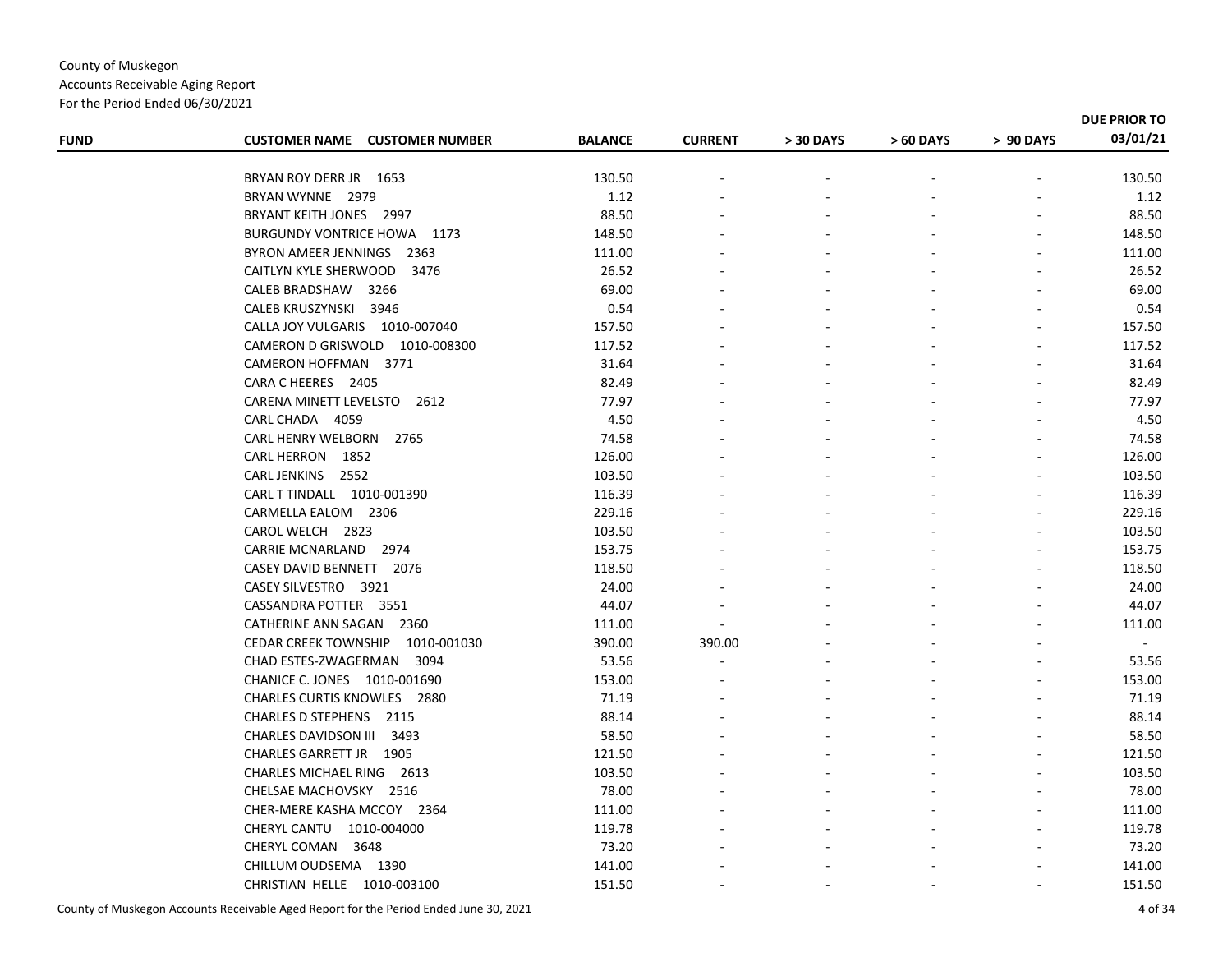For the Period Ended 06/30/2021

| <b>FUND</b> | <b>CUSTOMER NAME CUSTOMER NUMBER</b>  | <b>BALANCE</b> | <b>CURRENT</b> | > 30 DAYS | > 60 DAYS | > 90 DAYS | DUE PRIOR TO<br>03/01/21 |
|-------------|---------------------------------------|----------------|----------------|-----------|-----------|-----------|--------------------------|
|             |                                       |                |                |           |           |           |                          |
|             | <b>CHRISTINE BROWN 3529</b>           | 78.75          |                |           |           |           | 78.75                    |
|             | CHRISTOPHER ALLEN BLAC 1544           | 138.00         |                |           |           |           | 138.00                   |
|             | CHRISTOPHER BRANDENBUR 2920           | 68.93          |                |           |           |           | 68.93                    |
|             | CHRISTOPHER BRYAN LEE 1913            | 121.50         |                |           |           |           | 121.50                   |
|             | <b>CHRISTOPHER FRANTZ 2598</b>        | 77.97          |                |           |           |           | 77.97                    |
|             | CHRISTOPHER LEE GUZMAN<br>2659        | 76.84          |                |           |           |           | 76.84                    |
|             | 2085<br><b>CHRISTOPHER LEE HILTON</b> | 118.50         |                |           |           |           | 118.50                   |
|             | 2589<br><b>CHRISTOPHER LEE STANTO</b> | 77.97          |                |           |           |           | 77.97                    |
|             | CHRISTOPHER M. HADIX 1010-001910      | 114.13         |                |           |           |           | 114.13                   |
|             | CHRISTOPHER MCFARLAND 1491            | 105.09         |                |           |           |           | 105.09                   |
|             | CHRISTOPHER P. DAKE 1010-001680       | 115.26         |                |           |           |           | 115.26                   |
|             | CHRISTOPHER RUVON MITC 2490           | 80.23          |                |           |           |           | 80.23                    |
|             | CHRISTOPHER WARD 3062                 | 63.28          |                |           |           |           | 63.28                    |
|             | <b>CHRISTY MARIE BURNS 1677</b>       | 130.50         |                |           |           |           | 130.50                   |
|             | CINDY DIANE CARIS 1729                | 91.68          |                |           |           |           | 91.68                    |
|             | CITY OF MUSKEGON 1010-122000          | 25.00          | 25.00          |           |           |           | $\blacksquare$           |
|             | CITY OF NORTON SHORES 1010-123000     | 1,105.00       | 1,105.00       |           |           |           |                          |
|             | CITY OF ROOSEVELT PARK 1010-123135    | 190.00         | 190.00         |           |           |           |                          |
|             | CLAIR Y BENNINGTON 2409               | 109.50         |                |           |           |           | 109.50                   |
|             | CLAUDE W JONES 1010-000350            | 122.04         |                |           |           |           | 122.04                   |
|             | <b>CLINTON WALKER 2720</b>            | 75.71          |                |           |           |           | 75.71                    |
|             | CODEY ALLEN BASSETT 2139              | 117.00         |                |           |           |           | 117.00                   |
|             | CODIE ALAN NULF 1769                  | 96.05          |                |           |           |           | 96.05                    |
|             | CODY BAILEY 3110                      | 81.00          |                |           |           |           | 81.00                    |
|             | CODY JAMES DELIS 1169                 | 111.87         |                |           |           |           | 111.87                   |
|             | CODY JOHN TAYLOR 1842                 | 126.00         |                |           |           |           | 126.00                   |
|             | COLLIN MILLARD 4036                   | 3.39           |                |           |           |           | 3.39                     |
|             | COLTON J FERRIER 1010-004040          | 119.78         |                |           |           |           | 119.78                   |
|             | CONNER DALE 3244                      | 54.24          |                |           |           |           | 54.24                    |
|             | <b>CONNOR NIKOLAS GOSSETT 1901</b>    | 121.50         |                |           |           |           | 121.50                   |
|             | <b>CONSTANCE STOKES 3733</b>          | 58.56          |                |           |           |           | 58.56                    |
|             | COOKSEY T WADE 3870                   | 28.50          |                |           |           |           | 28.50                    |
|             | COREY DESHAWN THOMPSON<br>3064        | 63.28          |                |           |           |           | 63.28                    |
|             | COREY F MILLER  1010-000390           | 122.04         |                |           |           |           | 122.04                   |
|             | COREY JACOB GILBERT 2902              | 70.06          |                |           |           |           | 70.06                    |
|             | CORYNN ELIZABETH BALAS 1162           | 111.87         |                |           |           |           | 111.87                   |
|             | COURTNEY F MACKAY 1010-003230         | 114.13         |                |           |           |           | 114.13                   |
|             | <b>COURTNEY MIDKIFF</b><br>3058       | 63.28          |                |           |           |           | 63.28                    |
|             | <b>COURTNEY NIKETA ASHFOR 2193</b>    | 115.50         |                |           |           |           | 115.50                   |
|             |                                       |                |                |           |           |           |                          |

County of Muskegon Accounts Receivable Aged Report for the Period Ended June 30, 2021 5 of 34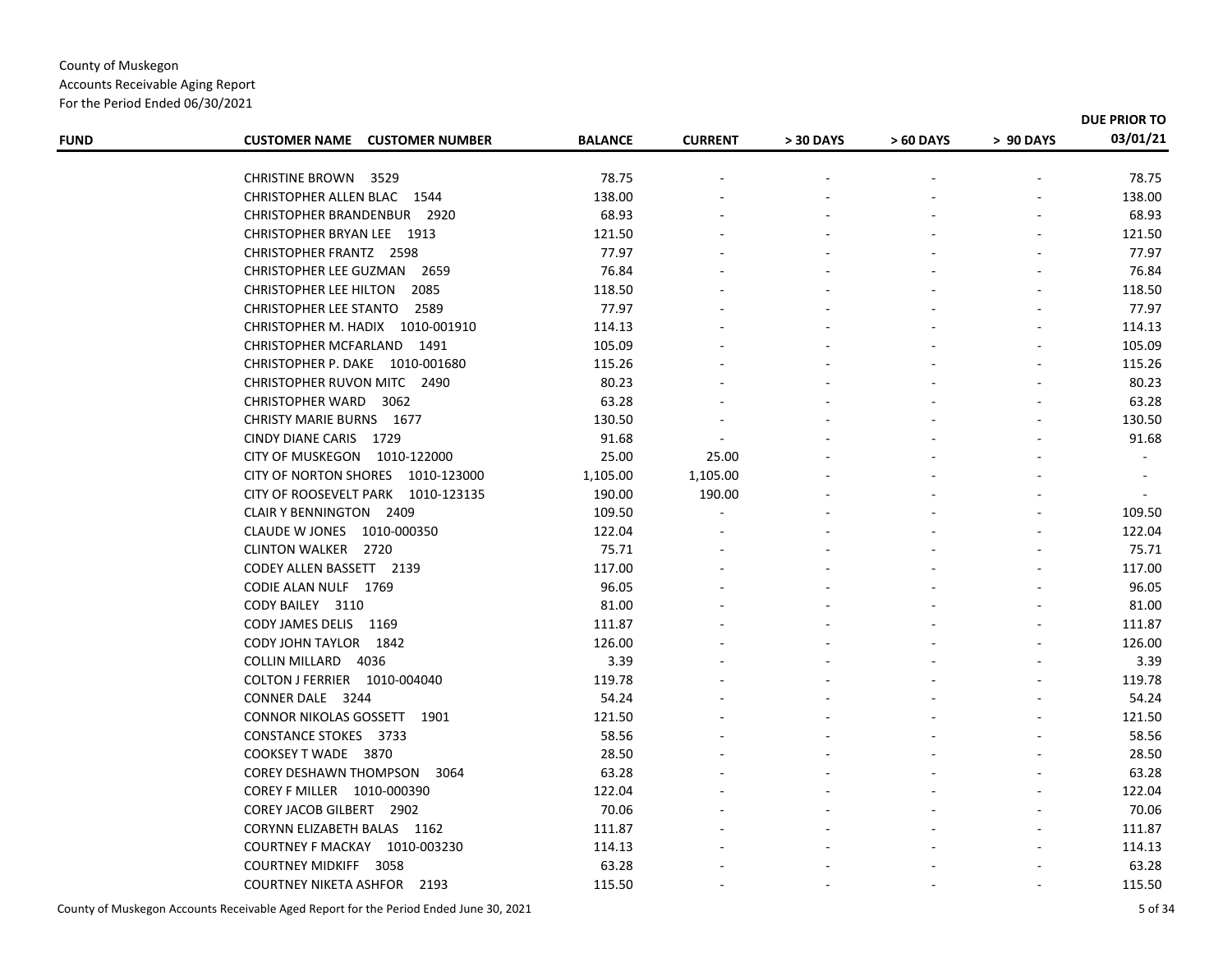#### County of Muskegon Accounts Receivable Aging Report For the Period Ended 06/30/2021

| <b>FUND</b> | <b>CUSTOMER NAME CUSTOMER NUMBER</b>                           | <b>BALANCE</b>  | <b>CURRENT</b> | > 30 DAYS | > 60 DAYS | > 90 DAYS | <b>DUE PRIOR TO</b><br>03/01/21 |
|-------------|----------------------------------------------------------------|-----------------|----------------|-----------|-----------|-----------|---------------------------------|
|             |                                                                |                 |                |           |           |           |                                 |
|             | CRISTIAN AYALA-GUERRER 2492<br><b>CRYSTAL MARIE STONE 2851</b> | 80.23<br>96.00  |                |           |           |           | 80.23<br>96.00                  |
|             | <b>CURLY JACKSON 1968</b>                                      | 109.35          |                |           |           |           | 109.35                          |
|             | <b>CURTRAIL JUSTIN WALKER 1493</b>                             | 105.09          |                |           |           |           | 105.09                          |
|             | <b>CURTRAIL JUSTIN WALKER 3106</b>                             | 61.02           |                |           |           |           | 61.02                           |
|             | CYNTHIA R OAKES 1010-008110                                    | 156.00          |                |           |           |           |                                 |
|             | DAISHA N PETTY 3957                                            |                 |                |           |           |           | 156.00<br>21.00                 |
|             |                                                                | 21.00<br>122.04 |                |           |           |           | 122.04                          |
|             | DAISY MAY SPORTELL 1010-000380                                 |                 |                |           |           |           |                                 |
|             | DAKOTA MICHAEL ROBECK 3478                                     | 44.07           |                |           |           |           | 44.07                           |
|             | DAMON E UHL SR 2393                                            | 82.49           |                |           |           |           | 82.49                           |
|             | DANA M CASTETTER 1010-008240                                   | 117.52          |                |           |           |           | 117.52                          |
|             | DANDIS AMON KNOX 2495                                          | 80.23           |                |           |           |           | 80.23                           |
|             | DANIEL FORTENBERRY 1010-001530                                 | 116.39          |                |           |           |           | 116.39                          |
|             | DANIEL DEE FANN 1010-001420                                    | 154.50          |                |           |           |           | 154.50                          |
|             | DANIEL DEE FANN<br>3189                                        | 76.50           |                |           |           |           | 76.50                           |
|             | DANIEL DIAZ BARRAGAN 2063                                      | 89.27           |                |           |           |           | 89.27                           |
|             | DANIEL JOHN COLLINGE 1660                                      | 130.50          |                |           |           |           | 130.50                          |
|             | DANIEL MANINO 2083                                             | 118.50          |                |           |           |           | 118.50                          |
|             | DANIEL MARK HUTCHESON 1010-001070                              | 121.50          |                |           |           |           | 121.50                          |
|             | DANIEL R SAENZ 2993                                            | 88.50           |                |           |           |           | 88.50                           |
|             | DANIEL RAY PUCKETT 2070                                        | 89.27           |                |           |           |           | 89.27                           |
|             | DANIELLE MARION DEMPSE 2806                                    | 97.50           |                |           |           |           | 97.50                           |
|             | DANITA HICKS 3533                                              | 0.01            |                |           |           |           | 0.01                            |
|             | DARCELL R WILLIAMS 1010-003160                                 | 114.13          |                |           |           |           | 114.13                          |
|             | DARCELL RENEE WILLIAMS 1534                                    | 103.96          |                |           |           |           | 103.96                          |
|             | DARIN REYNOLDS 2310                                            | 1.50            |                |           |           |           | 1.50                            |
|             | DARRELL DOUGLAS HILL 1836                                      | 94.92           |                |           |           |           | 94.92                           |
|             | DARREN PAUL DERDA 2541                                         | 77.97           |                |           |           |           | 77.97                           |
|             | DARRICO L SCOTT 1010-001230                                    | 117.52          |                |           |           |           | 117.52                          |
|             | DAVID A BOARDWELL 1010-003090                                  | 119.78          |                |           |           |           | 119.78                          |
|             | DAVID C BAKER 3825                                             | 28.25           |                |           |           |           | 28.25                           |
|             | DAVID C MCGARRY 1010-002230                                    | 148.50          |                |           |           |           | 148.50                          |
|             | DAVID COTY AHLSTROM 3263                                       | 51.98           |                |           |           |           | 51.98                           |
|             | DAVID KONOWALOW 3950                                           | 7.28            |                |           |           |           | 7.28                            |
|             | DAVID LEE TORREY 1010-000420                                   | 122.04          |                |           |           |           | 122.04                          |
|             | DAVID M. CALEY 1010-002150                                     | 148.50          |                |           |           |           | 148.50                          |
|             | DAVID MICHAEL RIEGLER 2084                                     | 118.50          |                |           |           |           | 118.50                          |
|             | DAVID NEWSOME ELECTION 1420                                    | 56.40           |                |           |           |           | 56.40                           |
|             | DAVID R WATT 1010-001620                                       | 154.50          |                |           |           |           | 154.50                          |
|             |                                                                |                 |                |           |           |           |                                 |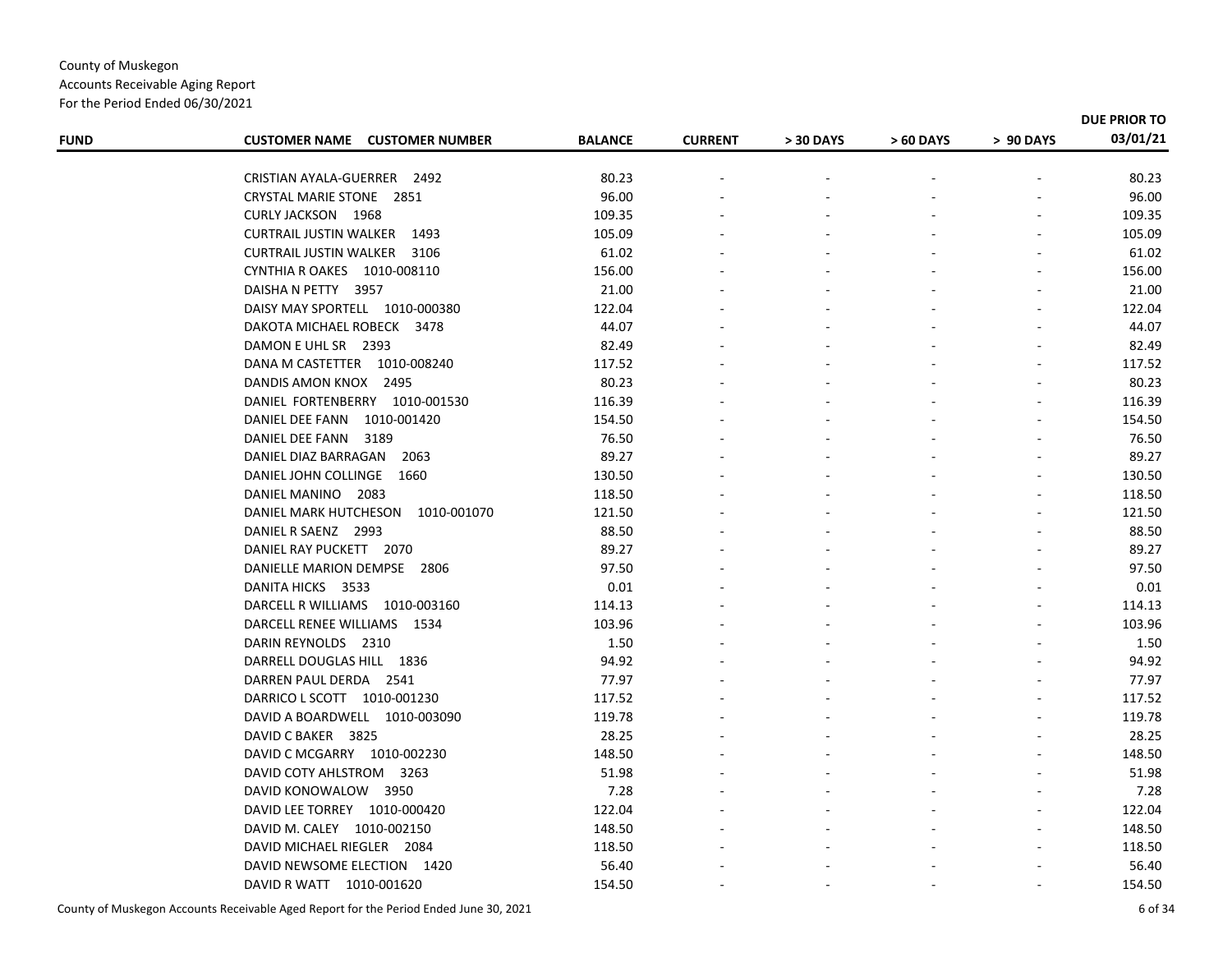Accounts Receivable Aging Report For the Period Ended 06/30/2021

| <b>FUND</b> | <b>CUSTOMER NAME CUSTOMER NUMBER</b> | <b>BALANCE</b> | <b>CURRENT</b> | > 30 DAYS | > 60 DAYS | > 90 DAYS | DUE PRIOR TO<br>03/01/21 |
|-------------|--------------------------------------|----------------|----------------|-----------|-----------|-----------|--------------------------|
|             |                                      |                |                |           |           |           |                          |
|             | 2069<br>DAVID THOMAS COBB            | 89.27          |                |           |           |           | 89.27                    |
|             | DAVID WAYNE HAHN<br>3492             | 58.50          |                |           |           |           | 58.50                    |
|             | DAWN BEACH 2311                      | 195.00         |                |           |           |           | 195.00                   |
|             | DAWNELLE LYN HAYES 2179              | 87.01          |                |           |           |           | 87.01                    |
|             | DEANDREA MARBLE 2181                 | 87.01          |                |           |           |           | 87.01                    |
|             | DEBBIE ELLIS 3061                    | 63.28          |                |           |           |           | 63.28                    |
|             | DEBORAH L KERKSTRA 1010-001060       | 159.00         |                |           |           |           | 159.00                   |
|             | DEBORAH SUE HICKMAN 2482             | 106.50         |                |           |           |           | 106.50                   |
|             | DEBRA A ROSS 3241                    | 54.24          |                |           |           |           | 54.24                    |
|             | DEKOSCO PAYNE 1846                   | 126.00         |                |           |           |           | 126.00                   |
|             | DELICIA LYNN NASH 1176               | 148.50         |                |           |           |           | 148.50                   |
|             | DEMARCUS ANTWAUN WADE 2359           | 111.00         |                |           |           |           | 111.00                   |
|             | DEMETRIUS DEON ARMSTRO<br>2028       | 120.00         |                |           |           |           | 120.00                   |
|             | DENISE LOUISE BEEGLE 3095            | 62.15          |                |           |           |           | 62.15                    |
|             | DENISE R. ELLIS 1010-001720          | 115.26         |                |           |           |           | 115.26                   |
|             | DENNIS ALAN MCCANN 2768              | 99.00          |                |           |           |           | 99.00                    |
|             | DENNIS J HEETHUIS 2649               | 51.00          |                |           |           |           | 51.00                    |
|             | DENNIS WILLIAM BRINGED 1549          | 138.00         |                |           |           |           | 138.00                   |
|             | DENNY JOEL LANGLOIS 2191             | 115.50         |                |           |           |           | 115.50                   |
|             | DEREK ANTHONY MELTON<br>2258         | 84.75          |                |           |           |           | 84.75                    |
|             | DEREK EDWARD JAMISON<br>2676         | 102.00         |                |           |           |           | 102.00                   |
|             | DEREK GRAMMAR 3351                   | 97.50          |                |           |           |           | 97.50                    |
|             | DERICK HARRIS 2383                   | 157.07         |                |           |           |           | 157.07                   |
|             | DERRELL PETTY 3845                   | 24.86          |                |           |           |           | 24.86                    |
|             | DERRICK D BOLTON 2396                | 82.49          |                |           |           |           | 82.49                    |
|             | DERRICK HOLMAN 3487                  | 58.50          |                |           |           |           | 58.50                    |
|             | DESHAWN T. SARGENT 1010-002140       | 111.87         |                |           |           |           | 111.87                   |
|             | DESIREE REDD 3739                    | 58.56          |                |           |           |           | 58.56                    |
|             | DEVON JAMAL GERMAN 1192              | 148.50         |                |           |           |           | 148.50                   |
|             | DEWAYNE GRABER 2169                  | 87.01          |                |           |           |           | 87.01                    |
|             | DEZELL ALLEN JR 2555                 | 103.50         |                |           |           |           | 103.50                   |
|             | DIANE JO BECKER<br>2004              | 90.40          |                |           |           |           | 90.40                    |
|             | DIETRICK BROWN<br>3732               | 58.56          |                |           |           |           | 58.56                    |
|             | DILLON T CASSIDY 1010-007060         | 150.15         |                |           |           |           | 150.15                   |
|             | DIONACIO VILLALPANDO 2189            | 115.50         |                |           |           |           | 115.50                   |
|             | DOMINIC NAPOLEON DAULT 1704          | 130.50         |                |           |           |           | 130.50                   |
|             | DOMINICK DEVON HAYMER 1643           | 98.31          |                |           |           |           | 98.31                    |
|             | DOMINIQUE SMITH 1010-007050          | 157.50         |                |           |           |           | 157.50                   |
|             | DON W GAUTHIER  1010-000950          | 80.25          |                |           |           |           | 80.25                    |
|             |                                      |                |                |           |           |           |                          |

County of Muskegon Accounts Receivable Aged Report for the Period Ended June 30, 2021 7 of 34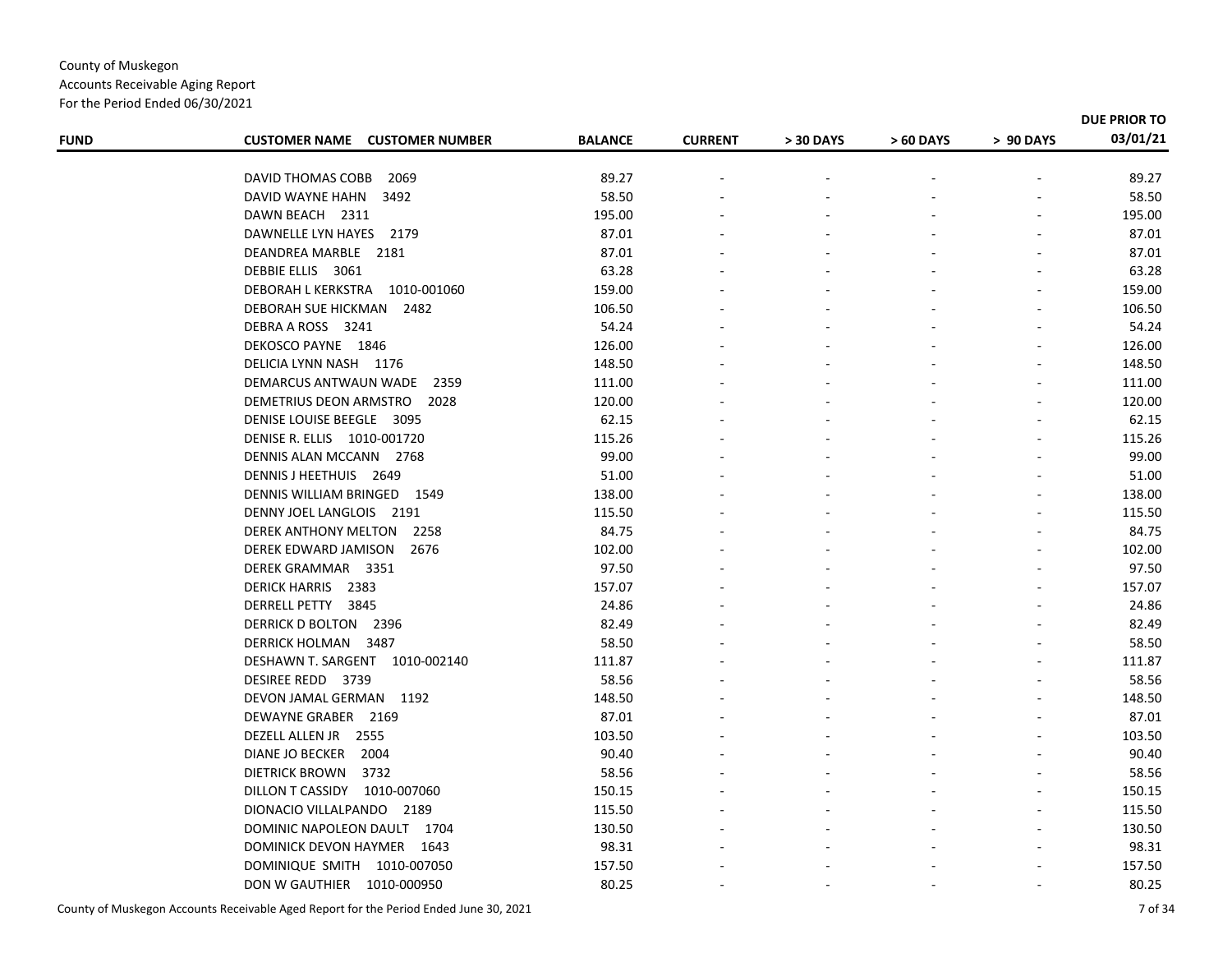For the Period Ended 06/30/2021

| <b>FUND</b> | <b>CUSTOMER NAME CUSTOMER NUMBER</b> | <b>BALANCE</b> | <b>CURRENT</b> | > 30 DAYS | > 60 DAYS | > 90 DAYS | DUE PRIOR TO<br>03/01/21 |
|-------------|--------------------------------------|----------------|----------------|-----------|-----------|-----------|--------------------------|
|             |                                      |                |                |           |           |           |                          |
|             | DONALD A. COLLIS 1010-002120         | 148.50         |                |           |           |           | 148.50                   |
|             | DONALD DANGELO MCKINNO<br>3087       | 62.15          |                |           |           |           | 62.15                    |
|             | DONALD ERNEST ROESLER 1658           | 130.50         |                |           |           |           | 130.50                   |
|             | DONALD L PAYNE 1010-001980           | 151.50         |                |           |           |           | 151.50                   |
|             | DONALD R WYRICK 3782                 | 30.51          |                |           |           |           | 30.51                    |
|             | DONALD RAY PEPERA 1553               | 138.00         |                |           |           |           | 138.00                   |
|             | DONALD WAYNE STOLBERG<br>2717        | 75.71          |                |           |           |           | 75.71                    |
|             | DONALD WILLIAM-SCOTT L 1205          | 371.25         |                |           |           |           | 371.25                   |
|             | DONJSHA WILLIAMS 3822                | 34.16          |                |           |           |           | 34.16                    |
|             | DONN PATRICK PETTY 2278              | 112.50         |                |           |           |           | 112.50                   |
|             | DONNA GENE ANDERSON 2276             | 112.50         |                |           |           |           | 112.50                   |
|             | DONOVAN POTTER JR 3180               | 57.63          |                |           |           |           | 57.63                    |
|             | DORIS MYRICKS 2751                   | 180.00         |                |           |           |           | 180.00                   |
|             | DOUGLAS ALLEN WHIPPLE 2045           | 9.25           |                |           |           |           | 9.25                     |
|             | DOUGLAS EDWARD ASHBURN 1893          | 121.50         |                |           |           |           | 121.50                   |
|             | DOUGLAS SCOTT EVANS 3182             | 57.63          |                |           |           |           | 57.63                    |
|             | DOUGLAS WHIPPLE 3092                 | 12.15          |                |           |           |           | 12.15                    |
|             | DOYLE E GOLIDY 2402                  | 82.49          |                |           |           |           | 82.49                    |
|             | DQUENTIN LEE HOLT 3185               | 57.63          |                |           |           |           | 57.63                    |
|             | DREW SCOTT STRAUB 1748               | 129.00         |                |           |           |           | 129.00                   |
|             | DUANE ANDERSON 1161                  | 111.87         |                |           |           |           | 111.87                   |
|             | DUDLEY PAUL WHEELER 2657             | 76.84          |                |           |           |           | 76.84                    |
|             | DUSTI KINSMAN 1010-001080            | 119.78         |                |           |           |           | 119.78                   |
|             | DUSTIN JAMES ZOERHOF 3238            | 54.24          |                |           |           |           | 54.24                    |
|             | EARL ALEXANDER 4062                  | 4.50           |                |           |           |           | 4.50                     |
|             | EARMER CHARLES COX 2228              | 114.00         |                |           |           |           | 114.00                   |
|             | EDGAR ALLEN STONE 3333               | 67.50          |                |           |           |           | 67.50                    |
|             | EDGAR CHAPMAN JR 2812                | 176.25         |                |           |           |           | 176.25                   |
|             | EDIVALDO J DOS SANTOS 2342           | 83.62          |                |           |           |           | 83.62                    |
|             | EDMUND DOWDELL 2660                  | 76.84          |                |           |           |           | 76.84                    |
|             | EDUARDO GARCIA JR 1505               | 139.50         |                |           |           |           | 139.50                   |
|             | EDUARDO SOLIS-RIOS 3776              | 42.00          |                |           |           |           | 42.00                    |
|             | EDWARD J GORAJEC 1010-006050         | 241.12         |                |           |           |           | 241.12                   |
|             | EDWARD TERRY HALL 2545               | 77.97          |                |           |           |           | 77.97                    |
|             | EDWARD WILLETT III 1010-007070       | 157.50         |                |           |           |           | 157.50                   |
|             | EDWIN SAMUEL BAIER 1336              | 141.00         |                |           |           |           | 141.00                   |
|             | EGAN J PORTER 1010-000700            | 120.91         |                |           |           |           | 120.91                   |
|             | ELIZABETH KOLIAN<br>3861             | 33.00          |                |           |           |           | 33.00                    |
|             | ELLEN MAE BURNS<br>2082              | 118.50         |                |           |           |           | 118.50                   |
|             |                                      |                |                |           |           |           |                          |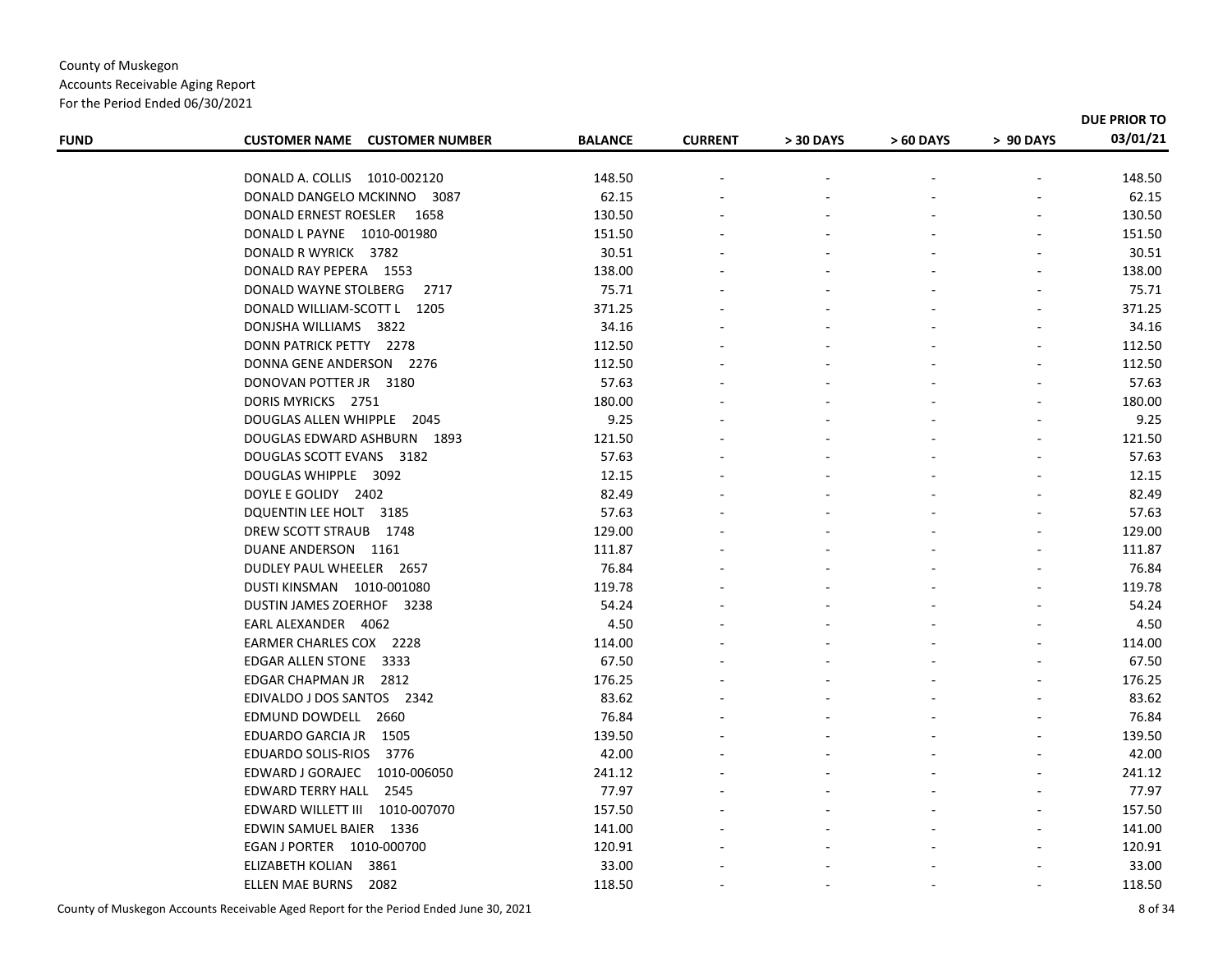For the Period Ended 06/30/2021

| <b>FUND</b> | <b>CUSTOMER NAME CUSTOMER NUMBER</b> | <b>BALANCE</b> | <b>CURRENT</b>           | > 30 DAYS | > 60 DAYS | > 90 DAYS | <b>DUE PRIOR TO</b><br>03/01/21 |
|-------------|--------------------------------------|----------------|--------------------------|-----------|-----------|-----------|---------------------------------|
|             |                                      |                |                          |           |           |           |                                 |
|             | ELROY WARREN 3484                    | 58.50          |                          |           |           |           | 58.50                           |
|             | EMILY J HUIZENGA 3268                | 69.00          |                          |           |           |           | 69.00                           |
|             | ERIC ADAM BERSON 2564                | 103.50         |                          |           |           |           | 103.50                          |
|             | ERIC DEVRIES 2426                    | 493.34         |                          |           |           |           | 493.34                          |
|             | ERIC FRANCE 2957                     | 67.80          |                          |           |           |           | 67.80                           |
|             | ERIC JAMES POWELL 2487               | 80.23          |                          |           |           |           | 80.23                           |
|             | ERIC JAMES WILSON 1650               | 130.50         |                          |           |           |           | 130.50                          |
|             | ERIC JAY WILLARD 3486                | 58.50          |                          |           |           |           | 58.50                           |
|             | ERIC KUHN 2074                       | 118.50         |                          |           |           |           | 118.50                          |
|             | ERIC M UPDYKE 1010-008390            | 117.52         |                          |           |           |           | 117.52                          |
|             | ERIC MEANS 3829                      | 28.25          |                          |           |           |           | 28.25                           |
|             | ERIC NEIL STAMBAUGH<br>2205          | 85.88          |                          |           |           |           | 85.88                           |
|             | ERIC SCOTT EDWARDS<br>3827           | 28.25          |                          |           |           |           | 28.25                           |
|             | ERIC SCOTT MCMILLER 2606             | 1.13           |                          |           |           |           | 1.13                            |
|             | ERIC SIMS 1694                       | 98.31          |                          |           |           |           | 98.31                           |
|             | ERIC TODD RATZ 1202                  | 111.87         |                          |           |           |           | 111.87                          |
|             | ERIK DEMON PENN 1010-001670          | 153.00         |                          |           |           |           | 153.00                          |
|             | ERIN RAE FIDLER 1329                 | 106.22         |                          |           |           |           | 106.22                          |
|             | EROSHA MAE QUINN 1298                | 144.00         |                          |           |           |           | 144.00                          |
|             | ESMERALDA ALONSO 1010-003000         | 1.50           |                          |           |           |           | 1.50                            |
|             | ETHAN EDWARD OSBORN 1382             | 141.00         |                          |           |           |           | 141.00                          |
|             | ETHEL LIGGINS 3805                   | 34.16          |                          |           |           |           | 34.16                           |
|             | ETHEL LORRAINE JOHNSON<br>3225       | 73.50          |                          |           |           |           | 73.50                           |
|             | EURA JORDAN 2513                     | 195.00         |                          |           |           |           | 195.00                          |
|             | EVAN DUSSELJEE 1241                  | 111.87         |                          |           |           |           | 111.87                          |
|             | <b>EVAN ELLIOTT ISACSON 2905</b>     | 70.06          |                          |           |           |           | 70.06                           |
|             | EVAN KAY NORWOOD-HUIZE 1010-006070   | 157.50         |                          |           |           |           | 157.50                          |
|             | FALANDA STEWARD 1389                 | 141.00         |                          |           |           |           | 141.00                          |
|             | FLOYD E WOODS 1010-004070            | 119.78         |                          |           |           |           | 119.78                          |
|             | <b>FRANK HOWARD</b><br>2943          | 63.00          |                          |           |           |           | 63.00                           |
|             | FRED OLIVER JR<br>1830               | 94.92          |                          |           |           |           | 94.92                           |
|             | <b>FREDRICK DAVIS</b><br>3872        | 28.50          |                          |           |           |           | 28.50                           |
|             | FRUITLAND TOWNSHIP 1010-190244       | 162.50         | 162.50                   |           |           |           | $\sim$                          |
|             | FRUITLAND TOWNSHIP TRE 1240-190244   | 19.00          | $\overline{\phantom{a}}$ | 19.00     |           |           |                                 |
|             | FRUITPORT CHARTER TOWN 1010-191010   | 25.00          | 25.00                    |           |           |           |                                 |
|             | GABRIEL L PENNINGTON 2791            | 172.50         |                          |           |           |           | 172.50                          |
|             | GAI LEE EAGEN 3838                   | 24.86          |                          |           |           |           | 24.86                           |
|             | GARETT W ROGERS 4031                 | 3.39           |                          |           |           |           | 3.39                            |
|             | GARY LAVERNE BARNES 2596             | 77.97          |                          |           |           |           | 77.97                           |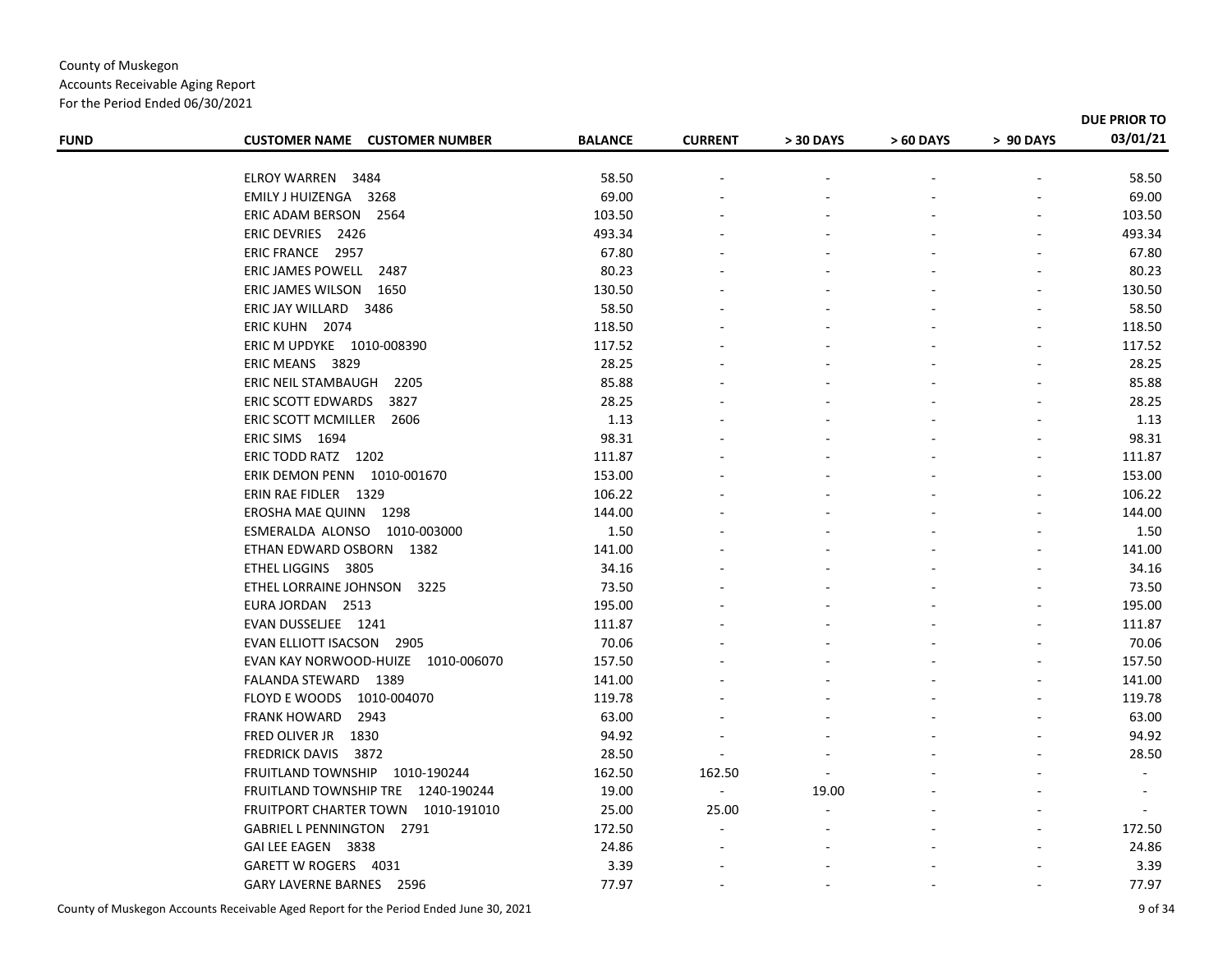Accounts Receivable Aging Report For the Period Ended 06/30/2021

| <b>FUND</b> | <b>CUSTOMER NAME CUSTOMER NUMBER</b> | <b>BALANCE</b> | <b>CURRENT</b> | > 30 DAYS | > 60 DAYS | > 90 DAYS | 03/01/21 |
|-------------|--------------------------------------|----------------|----------------|-----------|-----------|-----------|----------|
|             | GARY LEE GRABE 1775                  | 127.50         |                |           |           |           | 127.50   |
|             | GARY LEE LOCKHART JR 1010-000410     | 122.04         |                |           |           |           | 122.04   |
|             | GARY THARTNESS JR 2316               | 196.56         |                |           |           |           | 196.56   |
|             | GARY WAYNE WILKS 1213                | 148.50         |                |           |           |           | 148.50   |
|             | GEOFFREY CALEB LINEBER 2345          | 83.62          |                |           |           |           | 83.62    |
|             | <b>GEORGE MATTHEW DOOD</b><br>1874   | 91.53          |                |           |           |           | 91.53    |
|             | <b>GERAD EVERETT STAPEL 2591</b>     | 77.97          |                |           |           |           | 77.97    |
|             | GERALD FOX JR 1010-008230            | 156.00         |                |           |           |           | 156.00   |
|             | GERALD R BURNS 1010-002310           | 111.87         |                |           |           |           | 111.87   |
|             | GERICARE LLC 3349                    | 281.25         |                |           |           |           | 281.25   |
|             | GINA JACKSON 2799                    | 176.25         |                |           |           |           | 176.25   |
|             | GINA MARIE WACKERLE 2002             | 90.40          |                |           |           |           | 90.40    |
|             | GINGER BAYNE 1972                    | 234.00         |                |           |           |           | 234.00   |
|             | GIOVONNA NICHOL RILEY<br>2349        | 83.62          |                |           |           |           | 83.62    |
|             | GLORIA HOGGARD 2946                  | 157.50         |                |           |           |           | 157.50   |
|             | <b>GOLDIE LAMONT BROOKS</b><br>2994  | 88.50          |                |           |           |           | 88.50    |
|             | GORDON RIGGS 2292                    | 312.00         |                |           |           |           | 312.00   |
|             | GREGORY ALEN MURRAY 1440             | 141.00         |                |           |           |           | 141.00   |
|             | GREGORY B. LYNN 1010-001430          | 154.50         |                |           |           |           | 154.50   |
|             | GREGORY L LOUDERMILL 2220            | 85.88          |                |           |           |           | 85.88    |
|             | <b>GREGORY P ZIMMERMAN</b><br>1860   | 93.79          |                |           |           |           | 93.79    |
|             | GREGORY REBEDEW 1564                 | 138.00         |                |           |           |           | 138.00   |
|             | GROSVENOR HUMPHREYS 3216             | 55.37          |                |           |           |           | 55.37    |
|             | <b>GROSVENOR R HUMPHREYS 2218</b>    | 85.88          |                |           |           |           | 85.88    |
|             | GUS PATRICK BOONE 2080               | 118.50         |                |           |           |           | 118.50   |
|             | HACKLEY PUBLIC LIBRARY 2471          | 782.82         |                |           |           |           | 782.82   |
|             | HAROLD ROBINSON 3424                 | 90.00          |                |           |           |           | 90.00    |
|             | HARRY DARNELL MCBRIDE 3913           | 18.08          |                |           |           |           | 18.08    |
|             | HAWKINS LASHAWN WRIGHT 3329          | 50.85          |                |           |           |           | 50.85    |
|             | HEATHER BEATTIE 3171                 | 123.75         |                |           |           |           | 123.75   |
|             | HEATHER F POUCH 3257                 | 51.98          |                |           |           |           | 51.98    |
|             | HEATHER MARIE POE 2248               | 84.75          |                |           |           |           | 84.75    |
|             | HEATHER POLING 2294                  | 390.00         |                |           |           |           | 390.00   |
|             | HEIDI DOBB 1908                      | 121.50         |                |           |           |           | 121.50   |
|             | HEIDI MARIE STUMPF<br>2356           | 83.62          |                |           |           |           | 83.62    |
|             | HEINZ BRAUNINGER 2480                | 106.50         |                |           |           |           | 106.50   |
|             | <b>HENRAY FUNTAINE BROWN 1345</b>    | 141.00         |                |           |           |           | 141.00   |
|             | HENRY MIEL III 2579                  | 72.00          |                |           |           |           | 72.00    |
|             | HERMINA SALIS 3622                   | 78.08          |                |           |           |           | 78.08    |
|             |                                      |                |                |           |           |           |          |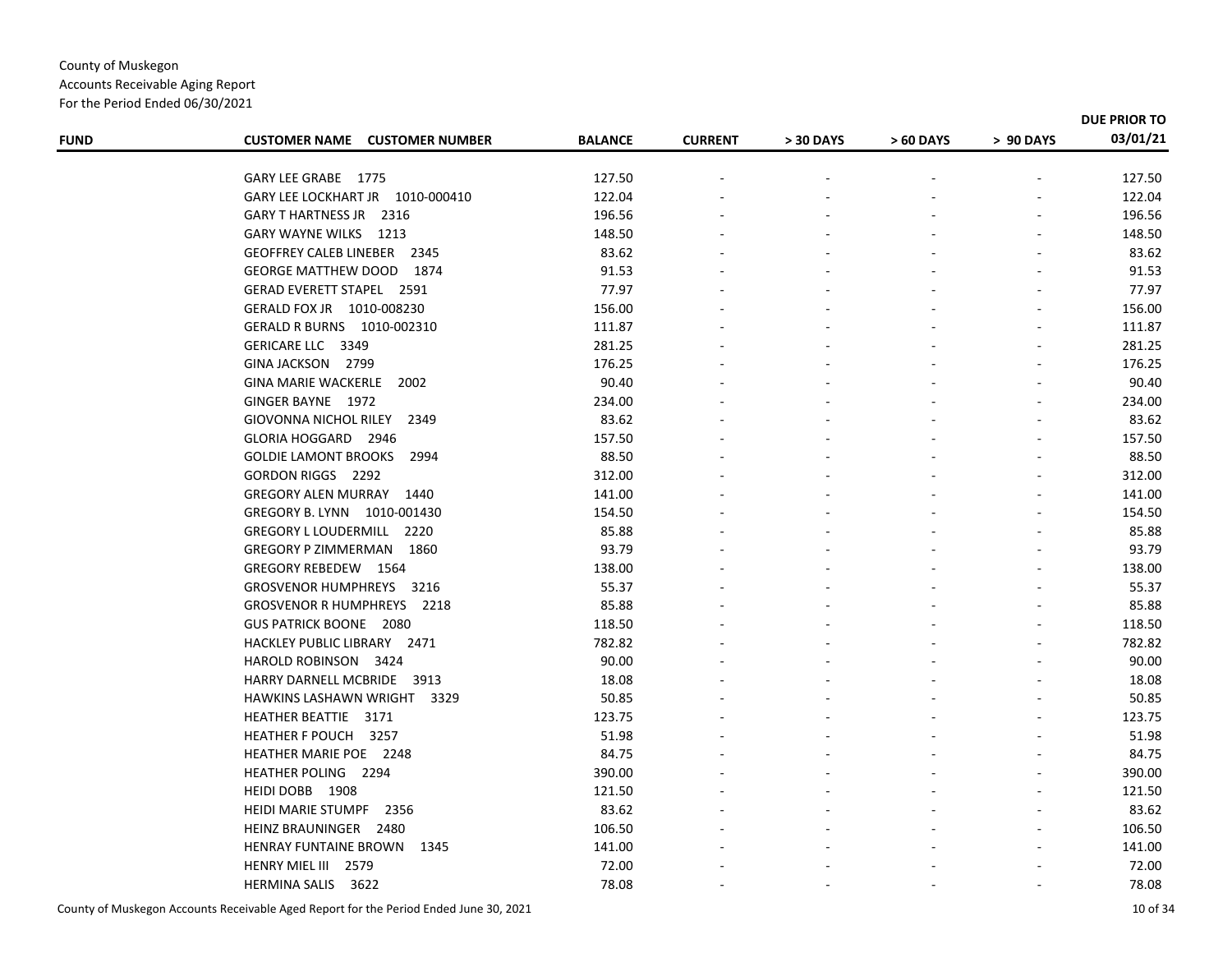| <b>FUND</b> | <b>CUSTOMER NAME CUSTOMER NUMBER</b> | <b>BALANCE</b> | <b>CURRENT</b> | > 30 DAYS | > 60 DAYS | > 90 DAYS | DUE PRIOR TO<br>03/01/21 |
|-------------|--------------------------------------|----------------|----------------|-----------|-----------|-----------|--------------------------|
|             | HOLLY M BATES 1010-000900            | 160.50         | $\sim$         |           |           |           | 160.50                   |
|             | HOLTON TOWNSHIP 1010-568765          | 60.00          | 60.00          |           |           |           | $\blacksquare$           |
|             | IESHEA BUCHEK 4041                   | 3.39           |                |           |           |           | 3.39                     |
|             | <b>IRVING C CAREY</b><br>3297        | 50.85          |                |           |           |           | 50.85                    |
|             | <b>ISAAC BURGESS</b><br>3127         | 59.89          |                |           |           |           | 59.89                    |
|             | JACOB DANIEL BARNES<br>1692          | 98.31          |                |           |           |           | 98.31                    |
|             | <b>JACOB DETRICK HOLUB</b><br>3473   | 44.07          |                |           |           |           | 44.07                    |
|             | JACOB GENE LAMBERT 1666              | 98.31          |                |           |           |           | 98.31                    |
|             | JACOB HUGH PETERMAN 2264             | 84.75          |                |           |           |           | 84.75                    |
|             | JACOB RYAN WINRIGHT 3657             | 49.50          |                |           |           |           | 49.50                    |
|             | JACQULYN SMITH 3290                  | 50.85          |                |           |           |           | 50.85                    |
|             | JAMES DAVID HENRY 2357               | 111.00         |                |           |           |           | 111.00                   |
|             | JAMES DAVID MOORE 2662               | 76.84          |                |           |           |           | 76.84                    |
|             | JAMES E JENKINS 2675                 | 102.00         |                |           |           |           | 102.00                   |
|             | JAMES E PIECZYNSKI 2077              | 118.50         |                |           |           |           | 118.50                   |
|             | JAMES ENBODY 3565                    | 57.00          |                |           |           |           | 57.00                    |
|             | JAMES F COOLEY 2420                  | 109.50         |                |           |           |           | 109.50                   |
|             | JAMES GORDON VEACH 2561              | 103.50         |                |           |           |           | 103.50                   |
|             | JAMES LEWIS CASHBAUGH 1183           | 148.50         |                |           |           |           | 148.50                   |
|             | JAMES MACKINNEY BROWN 1337           | 106.22         |                |           |           |           | 106.22                   |
|             | JAMES MARK POLLARD 1434              | 141.00         |                |           |           |           | 141.00                   |
|             | JAMES MICHAEL COWLES 2060            | 89.27          |                |           |           |           | 89.27                    |
|             | JAMES MICHELS 3310                   | 101.25         |                |           |           |           | 101.25                   |
|             | JAMES NEWVILLE 4044                  | 3.39           |                |           |           |           | 3.39                     |
|             | JAMES PATRICK SAVILLE 2534           | 77.97          |                |           |           |           | 77.97                    |
|             | JAMES WILES 3264                     | 51.98          |                |           |           |           | 51.98                    |
|             | JAMES WILLIAM NARHI<br>2588          | 77.97          |                |           |           |           | 77.97                    |
|             | <b>JAMES ZIEMKOWSKI</b><br>4049      | 3.39           |                |           |           |           | 3.39                     |
|             | JAMIE ANN BURCH 1273                 | 108.48         |                |           |           |           | 108.48                   |
|             | JAMIE LEE MAGNUSON 1711              | 130.50         |                |           |           |           | 130.50                   |
|             | JAMIE THOMAS-FLOWERS 3735            | 58.56          |                |           |           |           | 58.56                    |
|             | JAMIE WESTBROOK 3158                 | 58.76          |                |           |           |           | 58.76                    |
|             | JAMIL ALI HANSON 3949                | 21.00          |                |           |           |           | 21.00                    |
|             | JANAE TUTAK 3060                     | 63.28          |                |           |           |           | 63.28                    |
|             | JANICA LASHAY BUCHANAN<br>1282       | 144.00         |                |           |           |           | 144.00                   |
|             | JARED ANDREW MAHLER 3227             | 73.50          |                |           |           |           | 73.50                    |
|             | JARED SANDBERG<br>3203               | 56.50          |                |           |           |           | 56.50                    |
|             | JARED THOMAS FREELAND<br>2775        | 99.00          |                |           |           |           | 99.00                    |
|             | <b>JASON ADAM GRIMSHAW</b><br>1914   | 121.50         |                |           |           |           | 121.50                   |
|             |                                      |                |                |           |           |           |                          |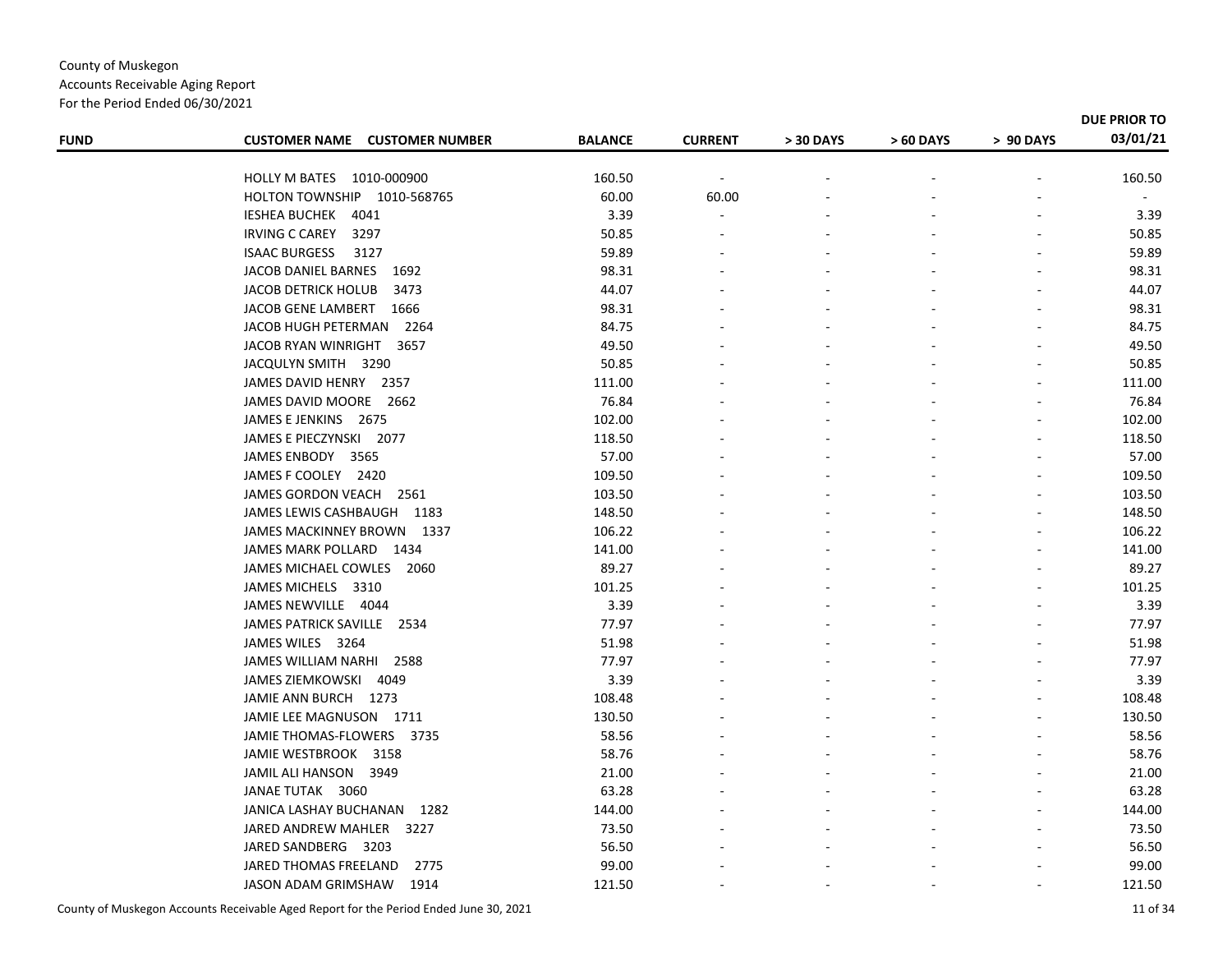For the Period Ended 06/30/2021

| <b>FUND</b> | <b>CUSTOMER NAME CUSTOMER NUMBER</b> | <b>BALANCE</b> | <b>CURRENT</b> | > 30 DAYS | > 60 DAYS | > 90 DAYS | DUE PRIOR TO<br>03/01/21 |
|-------------|--------------------------------------|----------------|----------------|-----------|-----------|-----------|--------------------------|
|             |                                      |                |                |           |           |           |                          |
|             | JASON ALLEN CLARK 1943               | 121.50         |                |           |           |           | 121.50                   |
|             | JASON ALLEN DELONG<br>1186           | 111.87         |                |           |           |           | 111.87                   |
|             | JASON BISSON 3480                    | 58.50          |                |           |           |           | 58.50                    |
|             | JASON CHARLES RING 2546              | 77.97          |                |           |           |           | 77.97                    |
|             | JASON CHESTER 1165                   | 148.50         |                |           |           |           | 148.50                   |
|             | JASON JOHNSON 4060                   | 4.50           |                |           |           |           | 4.50                     |
|             | JASON L MORROW 1010-000780           | 120.91         |                |           |           |           | 120.91                   |
|             | JASON LEE CARR 2841                  | 72.32          |                |           |           |           | 72.32                    |
|             | JASON LEE WELCH 3126                 | 59.89          |                |           |           |           | 59.89                    |
|             | JASON LEN RICHTER 2770               | 99.00          |                |           |           |           | 99.00                    |
|             | JASON MITCHELL TURNER 2650           | 76.84          |                |           |           |           | 76.84                    |
|             | JASON S. MCELFISH 1010-001800        | 114.13         |                |           |           |           | 114.13                   |
|             | JASON VANHEES 2130                   | 117.00         |                |           |           |           | 117.00                   |
|             | JASON W BOWMAN 2532                  | 77.97          |                |           |           |           | 77.97                    |
|             | JASON W VOSS 1010-008220             | 154.50         |                |           |           |           | 154.50                   |
|             | JAY JAGER 3860                       | 33.00          |                |           |           |           | 33.00                    |
|             | JEANNA ANGELA ALSTEEN 1452           | 106.22         |                |           |           |           | 106.22                   |
|             | JEFFERY ALLEN WITHAM 2803            | 73.45          |                |           |           |           | 73.45                    |
|             | JEFFERY S DECHENEY 4064              | 4.50           |                |           |           |           | 4.50                     |
|             | JEFFERY SLACK 2027                   | 120.00         |                |           |           |           | 120.00                   |
|             | JEFFREY JENNINGS JR 2537             | 77.97          |                |           |           |           | 77.97                    |
|             | JEFFREY S. RAMIREZ 1010-002330       | 148.50         |                |           |           |           | 148.50                   |
|             | JEFFREY SCOTT GOMEZ 1832             | 94.92          |                |           |           |           | 94.92                    |
|             | JEFFREY SCOTT OKLAD<br>3223          | 113.87         |                |           |           |           | 113.87                   |
|             | JENNIFER J HOUSEMAN 1010-002240      | 111.87         |                |           |           |           | 111.87                   |
|             | JENNIFER JUNE 2737                   | 100.50         |                |           |           |           | 100.50                   |
|             | JENNIFER L STEWART 1010-001400       | 3.00           |                |           |           |           | 3.00                     |
|             | JENNIFER LYNN KEQUOM 3247            | 72.00          |                |           |           |           | 72.00                    |
|             | JENNIFER M BROTON 1010-008290        | 156.00         |                |           |           |           | 156.00                   |
|             | JENNIFER MARIE TWINING 1423          | 106.22         |                |           |           |           | 106.22                   |
|             | JENNIFER PROUGH 2644                 | 187.50         |                |           |           |           | 187.50                   |
|             | JENNIFER REBECCA HAYNE<br>1754       | 129.00         |                |           |           |           | 129.00                   |
|             | JENNIFER SUE BEST 1703               | 130.50         |                |           |           |           | 130.50                   |
|             | JEREMY COOPER 3483                   | 58.50          |                |           |           |           | 58.50                    |
|             | JEREMY GLEN FORMAN 1641              | 98.31          |                |           |           |           | 98.31                    |
|             | JEREMY W VANDENBOSCH<br>2203         | 85.88          |                |           |           |           | 85.88                    |
|             | JEREMY WILLIAM HAWKINS<br>1396       | 141.00         |                |           |           |           | 141.00                   |
|             | 2058<br><b>JERICK SEAN WAMBAUGH</b>  | 89.27          |                |           |           |           | 89.27                    |
|             | JERMAINE LETEEF BUCHAN<br>2048       | 89.27          |                |           |           |           | 89.27                    |
|             |                                      |                |                |           |           |           |                          |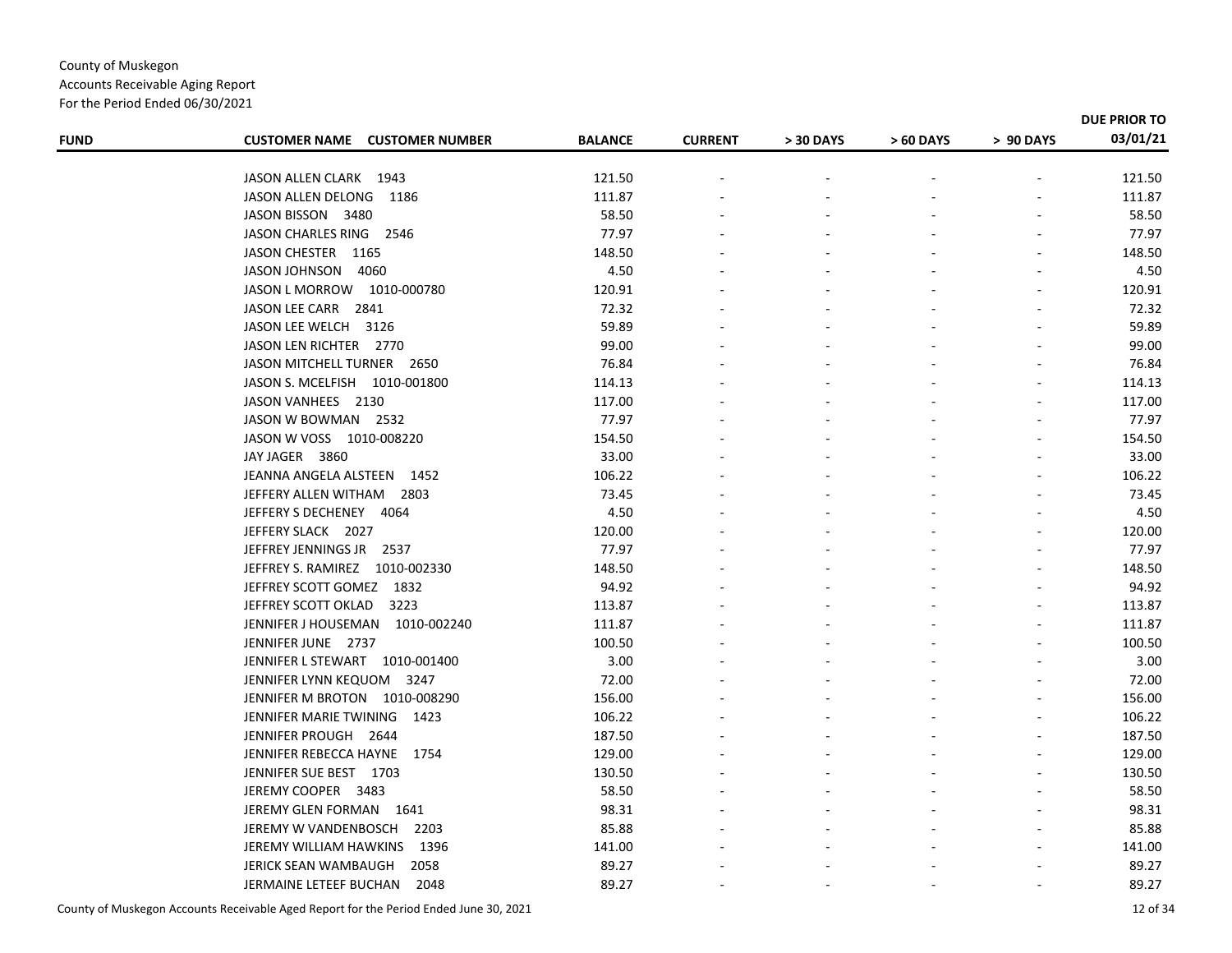#### County of Muskegon Accounts Receivable Aging Report For the Period Ended 06/30/2021

| <b>FUND</b> | <b>CUSTOMER NAME CUSTOMER NUMBER</b> | <b>BALANCE</b> | <b>CURRENT</b> | > 30 DAYS | > 60 DAYS | > 90 DAYS | <b>DUE PRIOR TO</b><br>03/01/21 |
|-------------|--------------------------------------|----------------|----------------|-----------|-----------|-----------|---------------------------------|
|             |                                      |                |                |           |           |           |                                 |
|             | JERMAINE MCGRUTHER 3787              | 40.50          |                |           |           |           | 40.50                           |
|             | JEROME COOPER 1184                   | 148.50         |                |           |           |           | 148.50                          |
|             | JERRY MITCHELL JR 1606               | 74.70          |                |           |           |           | 74.70                           |
|             | JESSE WILLIAM WIARD 2222             | 114.00         |                |           |           |           | 114.00                          |
|             | JESSICA HENEY 1983                   | 195.00         |                |           |           |           | 195.00                          |
|             | JESSICA HOLDEN 1831                  | 94.92          |                |           |           |           | 94.92                           |
|             | JESSICA JEAN GOKEY 1541              | 103.96         |                |           |           |           | 103.96                          |
|             | JESSICA L OWEN 1010-008170           | 156.00         |                |           |           |           | 156.00                          |
|             | JESSICA MAY SCHULTZ 2184             | 87.01          |                |           |           |           | 87.01                           |
|             | JESSICA MURIAL BOWEN 2267            | 84.75          |                |           |           |           | 84.75                           |
|             | JILL BEST 2064                       | 89.27          |                |           |           |           | 89.27                           |
|             | JIMMIE ERWIN VANCE 3103              | 61.02          |                |           |           |           | 61.02                           |
|             | JIMMIE LEE WILCZAK 1010-000580       | 162.00         |                |           |           |           | 162.00                          |
|             | JOAN GALION 2432                     | 78.00          |                |           |           |           | 78.00                           |
|             | JODY L ESTERLING 2769                | 99.00          |                |           |           |           | 99.00                           |
|             | JOHN EMERY HEISENFELDT<br>2212       | 85.88          |                |           |           |           | 85.88                           |
|             | JOHN GAUTHIER JR<br>1934             | 91.53          |                |           |           |           | 91.53                           |
|             | JOHN H BROWN JR<br>2366              | 214.50         |                |           |           |           | 214.50                          |
|             | JOHN MAC PARKER<br>3093              | 62.15          |                |           |           |           | 62.15                           |
|             | JOHN PAUL CAREY 1651                 | 130.50         |                |           |           |           | 130.50                          |
|             | JOHN S HELMER  1010-008380           | 117.52         |                |           |           |           | 117.52                          |
|             | JOHN WOMBLE II 3239                  | 54.24          |                |           |           |           | 54.24                           |
|             | JOHNATHAN RAYMOND MCGU<br>2192       | 115.50         |                |           |           |           | 115.50                          |
|             | JON HELTON 3535                      | 78.75          |                |           |           |           | 78.75                           |
|             | JONATHAN LARSON 2583                 | 192.78         |                |           |           |           | 192.78                          |
|             | JONATHAN NAKARRIE SMIT 2452          | 81.36          |                |           |           |           | 81.36                           |
|             | JONATHAN S KING 1010-007090          | 63.03          |                |           |           |           | 63.03                           |
|             | JONATHAN SELF 3008                   | 85.50          |                |           |           |           | 85.50                           |
|             | JONATHON COWLES 2730                 | 100.50         |                |           |           |           | 100.50                          |
|             | JORDAN GENE MANGIONE 1637            | 98.31          |                |           |           |           | 98.31                           |
|             | JORDAN ROMA 3849                     | 33.00          |                |           |           |           | 33.00                           |
|             | JORDON BALAVITCH #8574 1886          | 91.53          |                |           |           |           | 91.53                           |
|             | JORDON MCCOY JONIO 2162              | 87.01          |                |           |           |           | 87.01                           |
|             | JOSE A GALINDO 1772                  | 209.99         |                |           |           |           | 209.99                          |
|             | JOSE FRANCISCO LOERA J<br>1649       | 130.50         |                |           |           |           | 130.50                          |
|             | JOSEPH ANTHONY RUSSO 2448            | 81.36          |                |           |           |           | 81.36                           |
|             | JOSEPH FORREST DEMPSEY 2726          | 100.50         |                |           |           |           | 100.50                          |
|             | JOSEPH M ANDERSEN 1010-007010        | 118.65         |                |           |           |           | 118.65                          |
|             | JOSEPH NORMAN THOMPSON 2617          | 103.50         |                |           |           |           | 103.50                          |
|             |                                      |                |                |           |           |           |                                 |

County of Muskegon Accounts Receivable Aged Report for the Period Ended June 30, 2021 13 of 34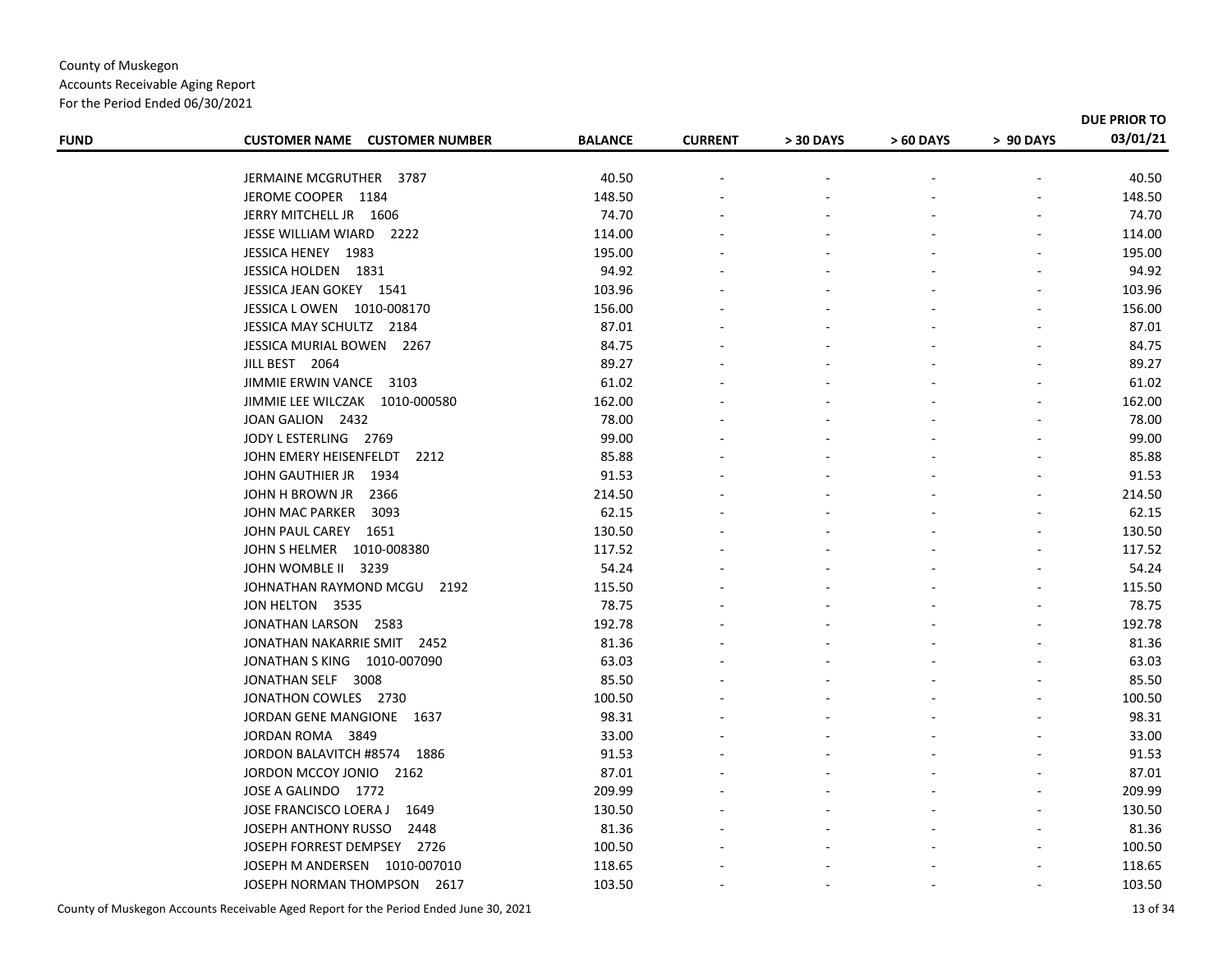|  | For the Period Ended 06/30/2021 |  |
|--|---------------------------------|--|
|  |                                 |  |

| <b>FUND</b> | <b>CUSTOMER NAME CUSTOMER NUMBER</b> | <b>BALANCE</b> | <b>CURRENT</b> | > 30 DAYS | > 60 DAYS | > 90 DAYS | 03/01/21 |
|-------------|--------------------------------------|----------------|----------------|-----------|-----------|-----------|----------|
|             | JOSEPH ROBERT SHERMAN<br>2361        | 111.00         |                |           |           |           | 111.00   |
|             | JOSEPH SPENCY FLY 1259               | 148.50         |                |           |           |           | 148.50   |
|             | JOSEPH W PARSONS 1010-000960         | 120.91         |                |           |           |           | 120.91   |
|             | JOSHUA ADAM DEWITT 1636              | 98.31          |                |           |           |           | 98.31    |
|             | JOSHUA CARL OSBORN<br>2672           | 76.84          |                |           |           |           | 76.84    |
|             | JOSHUA EARL CAMMON 1933              | 91.53          |                |           |           |           | 91.53    |
|             | JOSHUA JOHN-GARVEY HEI 2464          | 108.00         |                |           |           |           | 108.00   |
|             | JOSHUA NEIL PUNCHES 2618             | 103.50         |                |           |           |           | 103.50   |
|             | JOSHUA TRIPP 2021                    | 120.00         |                |           |           |           | 120.00   |
|             | JOSHUA WYKLE 3260                    | 51.98          |                |           |           |           | 51.98    |
|             | JOSIAH RODRIGUEZ 3945                | 15.82          |                |           |           |           | 15.82    |
|             | JOYA LONNISE CORTEZ 2120             | 88.14          |                |           |           |           | 88.14    |
|             | JUANTHONIE DAVIS 4065                | 4.50           |                |           |           |           | 4.50     |
|             | JUDY DINAH PAULEY 2253               | 84.75          |                |           |           |           | 84.75    |
|             | JULIE ANN LEWIS 1546                 | 138.00         |                |           |           |           | 138.00   |
|             | JULIO CEASAR MARTINEZ 2347           | 83.62          |                |           |           |           | 83.62    |
|             | JURERA CLAY 2515                     | 78.00          |                |           |           |           | 78.00    |
|             | JUSTIN DANIEL ROTH 1782              | 127.50         |                |           |           |           | 127.50   |
|             | <b>JUSTIN DAVID YONKER 1340</b>      | 106.22         |                |           |           |           | 106.22   |
|             | JUSTIN DOUGLAS SMUTZ 2072            | 89.27          |                |           |           |           | 89.27    |
|             | JUSTIN JAMES NADEAU 3294             | 50.85          |                |           |           |           | 50.85    |
|             | JUSTIN JOHN LANGELAND 2223           | 114.00         |                |           |           |           | 114.00   |
|             | JUSTIN RAY MURPHY 2556               | 103.50         |                |           |           |           | 103.50   |
|             | <b>JUSTIN TODD RICHARDSON 3246</b>   | 72.00          |                |           |           |           | 72.00    |
|             | JUSTIN WILLIAM BYRNES 2230           | 114.00         |                |           |           |           | 114.00   |
|             | KAITLIN MARIE FIELSTRA 1667          | 98.31          |                |           |           |           | 98.31    |
|             | KALEB RAY RUDICIL 1324               | 141.00         |                |           |           |           | 141.00   |
|             | KALIE RAE RITTER-JOHNS 1895          | 121.50         |                |           |           |           | 121.50   |
|             | KATHERINE LAUREN GLOVE 1547          | 138.00         |                |           |           |           | 138.00   |
|             | KATHY GILMORE 3328                   | 50.85          |                |           |           |           | 50.85    |
|             | KATHY HARRIS 3442                    | 47.46          |                |           |           |           | 47.46    |
|             | KATHY JO WAMBAUGH<br>3839            | 24.86          |                |           |           |           | 24.86    |
|             | KAYLA LEE FLASKA 1010-008100         | 117.52         |                |           |           |           | 117.52   |
|             | KEANNA RENEE GRISHAM 3245            | 54.24          |                |           |           |           | 54.24    |
|             | KEIA MAE BROOKS 1010-001170          | 117.52         |                |           |           |           | 117.52   |
|             | KEITH REID 2322                      | 195.00         |                |           |           |           | 195.00   |
|             | KELLY FARRINGTON 3804                | 34.16          |                |           |           |           | 34.16    |
|             | KELLY JOLEVEQUE 2391                 | 82.49          |                |           |           |           | 82.49    |
|             | KELLY KOONE 3059                     | 46.48          |                |           |           |           | 46.48    |
|             |                                      |                |                |           |           |           |          |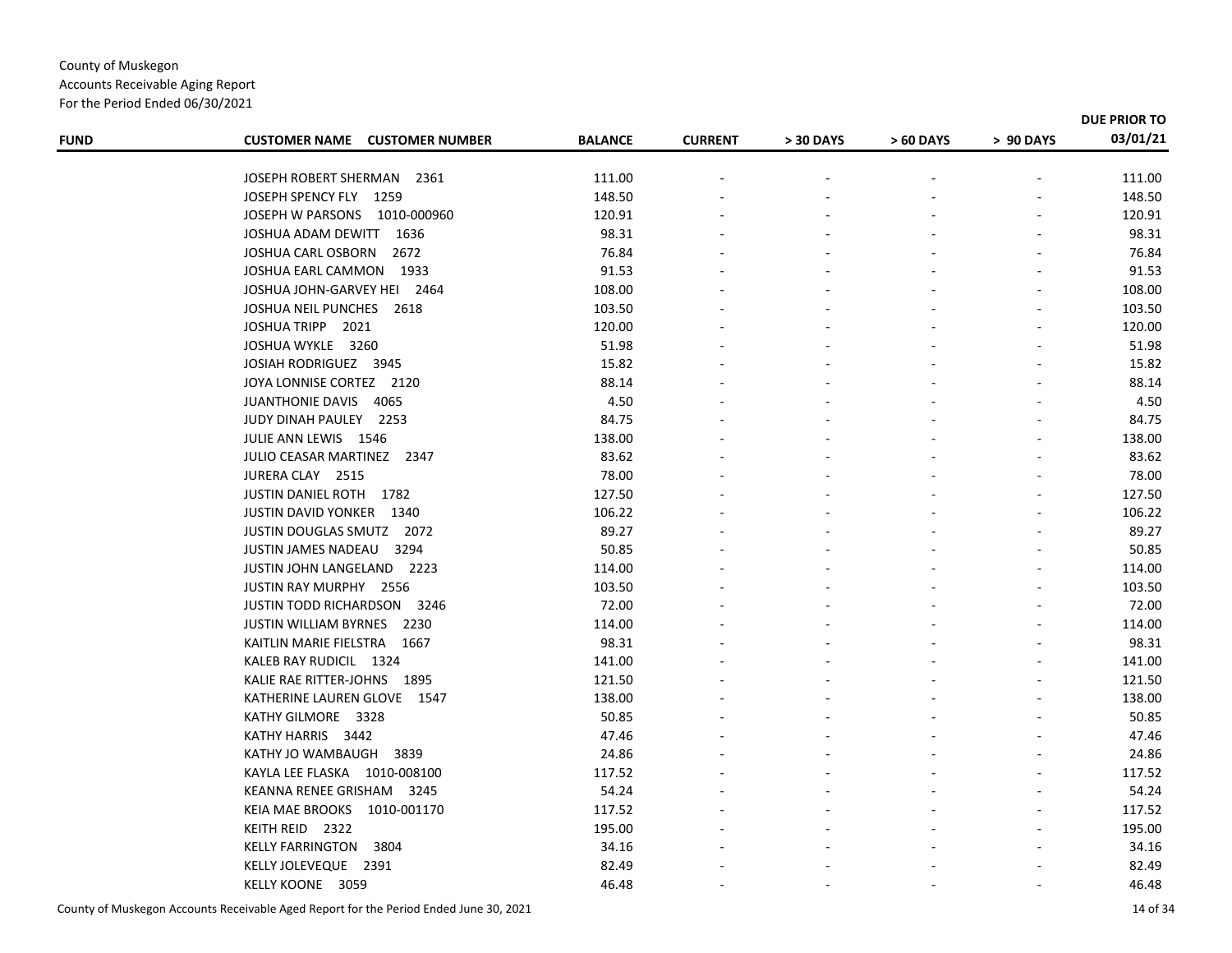Accounts Receivable Aging Report For the Period Ended 06/30/2021

| <b>FUND</b> | <b>CUSTOMER NAME CUSTOMER NUMBER</b>                    | <b>BALANCE</b>   | <b>CURRENT</b> | > 30 DAYS | > 60 DAYS | > 90 DAYS | 03/01/21         |
|-------------|---------------------------------------------------------|------------------|----------------|-----------|-----------|-----------|------------------|
|             | KELLY LYN NICHOLS<br>2049                               | 89.27            |                |           |           |           | 89.27            |
|             | KELLY MAE MUSSER 2252                                   | 84.75            |                |           |           |           | 84.75            |
|             | KELSEY LYNN CAMERON 1182                                | 234.38           |                |           |           |           | 234.38           |
|             | KENDRA BROKSTAD<br>3828                                 | 28.25            |                |           |           |           | 28.25            |
|             | KENDRA M HULBERT 1010-003310                            | 151.50           |                |           |           |           | 151.50           |
|             | KENISHA NICOLE STEPHEN 3563                             | 57.00            |                |           |           |           | 57.00            |
|             | KENNETH COX 2216                                        | 85.88            |                |           |           |           | 85.88            |
|             | KENNETH KASACK 2015                                     | 90.40            |                |           |           |           | 90.40            |
|             | KENNETH RICHARD SKELNA 2718                             | 75.71            |                |           |           |           | 75.71            |
|             | KENNETH SCHULZ 3159                                     | 58.76            |                |           |           |           | 58.76            |
|             | KENT ALLEN BATES 3040                                   | 85.50            |                |           |           |           | 85.50            |
|             | KESIA MALONE 2173                                       | 87.01            |                |           |           |           | 87.01            |
|             |                                                         |                  |                |           |           |           |                  |
|             | KEVIN A. JONES 1010-001380                              | 116.39           |                |           |           |           | 116.39           |
|             | KEVIN HOWARD ANDERSON 1377<br>KEVIN S GREER 1010-000710 | 106.22<br>160.50 |                |           |           |           | 106.22<br>160.50 |
|             |                                                         |                  |                |           |           |           |                  |
|             | KIMBERLEE WEST 3436                                     | 90.00            |                |           |           |           | 90.00            |
|             | KIMBERLY A LOWRY 1010-003060                            | 119.78           |                |           |           |           | 119.78           |
|             | KIMBERLY MCCORMICK 2318                                 | 204.36           |                |           |           |           | 204.36           |
|             | KIMBERLY SUE HERSHEY 2209                               | 85.88            |                |           |           |           | 85.88            |
|             | KIP ALLEN MILLER 1198                                   | 148.50           |                |           |           |           | 148.50           |
|             | KOREY MCPHERSON 3091                                    | 62.15            |                |           |           |           | 62.15            |
|             | KRAIG JAVINSKY 3871                                     | 28.50            |                |           |           |           | 28.50            |
|             | KRISTEN ANN SANTOYO 1609                                | 135.00           |                |           |           |           | 135.00           |
|             | KRISTEN FORS 3915                                       | 18.08            |                |           |           |           | 18.08            |
|             | KRISTIE PRESSLER 3916                                   | 18.08            |                |           |           |           | 18.08            |
|             | <b>KRISTIN COVINGTON 2929</b>                           | 58.93            |                |           |           |           | 58.93            |
|             | KRISTIN JEAN KRAMER 2616                                | 103.50           |                |           |           |           | 103.50           |
|             | KRISTIN RENEE HINSON 2562                               | 103.50           |                |           |           |           | 103.50           |
|             | KURTIS LARRY RAAD 3212                                  | 55.37            |                |           |           |           | 55.37            |
|             | KYLE A. KERR 1010-001900                                | 114.13           |                |           |           |           | 114.13           |
|             | KYLE ALEXANDER DUBY 1724                                | 1.13             |                |           |           |           | 1.13             |
|             | KYLE JEFFREY RAINWATER 2907                             | 70.06            |                |           |           |           | 70.06            |
|             | KYLE LEE HOSLER 2735                                    | 100.50           |                |           |           |           | 100.50           |
|             | KYLE LEE RIVERA 1634                                    | 65.25            |                |           |           |           | 65.25            |
|             | KYLE THOMAS BROWN<br>2128                               | 117.00           |                |           |           |           | 117.00           |
|             | KYMESHIA TNAE MILLS 1199                                | 111.87           |                |           |           |           | 111.87           |
|             | LAKYM COPELAND 2385                                     | 82.49            |                |           |           |           | 82.49            |
|             | LAMOND MARCEL FARNUM 1833                               | 94.92            |                |           |           |           | 94.92            |
|             | LARRY A WESTBROOK 1903                                  | 121.50           |                |           |           |           | 121.50           |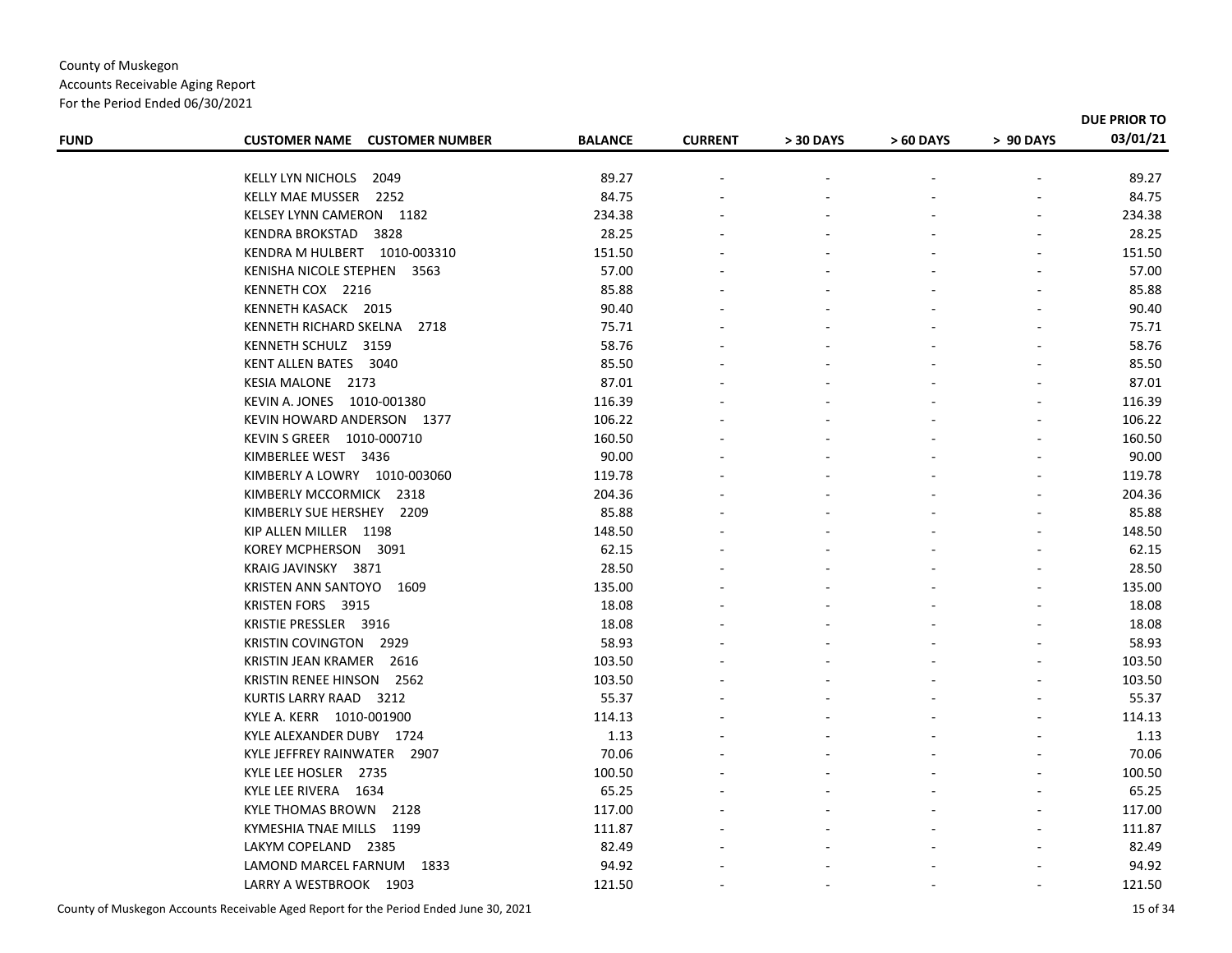Accounts Receivable Aging Report For the Period Ended 06/30/2021

| <b>FUND</b> | <b>CUSTOMER NAME CUSTOMER NUMBER</b> | <b>BALANCE</b> | <b>CURRENT</b> | > 30 DAYS | > 60 DAYS | > 90 DAYS | 03/01/21 |
|-------------|--------------------------------------|----------------|----------------|-----------|-----------|-----------|----------|
|             | LARRY D SPENCER 3105                 | 61.02          |                |           |           |           | 61.02    |
|             | LASHAUN JOHNSON 1751                 | 129.00         |                |           |           |           | 129.00   |
|             | LATANYA DARLENE BONDON<br>1296       | 144.00         |                |           |           |           | 144.00   |
|             | LAURA TYLER 2849                     | 96.00          |                |           |           |           | 96.00    |
|             | LEE C. BUZZELL 1010-001490           | 154.50         |                |           |           |           | 154.50   |
|             | LEE DORSEY LINDSEY 2105              | 58.50          |                |           |           |           | 58.50    |
|             | LEE ROY DEHOFF 2885                  | 94.50          |                |           |           |           | 94.50    |
|             | LEEANDREW DEVETTE 2963               | 67.80          |                |           |           |           | 67.80    |
|             | LEEMANUAL LAVALL HUTTO 1388          | 141.00         |                |           |           |           | 141.00   |
|             | LENETIA AGNEW 4054                   | 4.50           |                |           |           |           | 4.50     |
|             | LEONARD ALLEN ATWOOD 2211            | 85.88          |                |           |           |           | 85.88    |
|             | LESLY-JON FLOOD - #32 1261           | 242.37         |                |           |           |           | 242.37   |
|             | LETAY J MCMILLAN 1657                | 279.00         |                |           |           |           | 279.00   |
|             | LETICIA ANN LONGORIA 3785            | 40.50          |                |           |           |           | 40.50    |
|             | LETICIA HERNANDEZ 2279               | 112.50         |                |           |           |           | 112.50   |
|             | LEWIS LUTTRELL 3847                  | 33.00          |                |           |           |           | 33.00    |
|             | LIGHTHOUSE GUARDIANSHI 3798          | 136.64         |                |           |           |           | 136.64   |
|             | LINSEY JENEAN SCHNEIDE 2121          | 88.14          |                |           |           |           | 88.14    |
|             | LISA GALLEGOS-HATHAWA 1010-000720    | 160.50         |                |           |           |           | 160.50   |
|             | LISA GAYLE GRAHAM 1741               | 129.00         |                |           |           |           | 129.00   |
|             | LISA HAHN 2514                       | 117.00         |                |           |           |           | 117.00   |
|             | LISA JO BENNETT 3104                 | 61.02          |                |           |           |           | 61.02    |
|             | LISA MICHELLE SAIN 2207              | 85.88          |                |           |           |           | 85.88    |
|             | LOREN DALE REGELIN 2014              | 108.48         |                |           |           |           | 108.48   |
|             | LORETTA VIVIAN GADDIS 1278           | 144.00         |                |           |           |           | 144.00   |
|             | LORI LIN CRAMPTON 1010-001100        | 156.00         |                |           |           |           | 156.00   |
|             | LORIE BURKALL 3843                   | 24.86          |                |           |           |           | 24.86    |
|             | LUCAS PAUL CONKLE 2479               | 131.36         |                |           |           |           | 131.36   |
|             | LUIS CRUZ-JUAREZ 1010-000450         | 122.04         |                |           |           |           | 122.04   |
|             | LUKE CHIDESTER 3477                  | 44.07          |                |           |           |           | 44.07    |
|             | LUKE M FITZPATRICK 2808              | 97.50          |                |           |           |           | 97.50    |
|             | LYNDON MYLES MAIR 1602               | 101.70         |                |           |           |           | 101.70   |
|             | LYNTRICIA DAVIS 2989                 | 66.67          |                |           |           |           | 66.67    |
|             | MACK JAMES MCKENZIE 1603             | 101.70         |                |           |           |           | 101.70   |
|             | MADDISON PIERCE 4030                 | 3.39           |                |           |           |           | 3.39     |
|             | MANDY PAAUIN 4035                    | 3.39           |                |           |           |           | 3.39     |
|             | MARCELLUS D ALLEN 1858               | 180.80         |                |           |           |           | 180.80   |
|             | MARCHITA COLLINS 4046                | 3.39           |                |           |           |           | 3.39     |
|             | MARCIE ESTES 3613                    | 78.08          |                |           |           |           | 78.08    |
|             |                                      |                |                |           |           |           |          |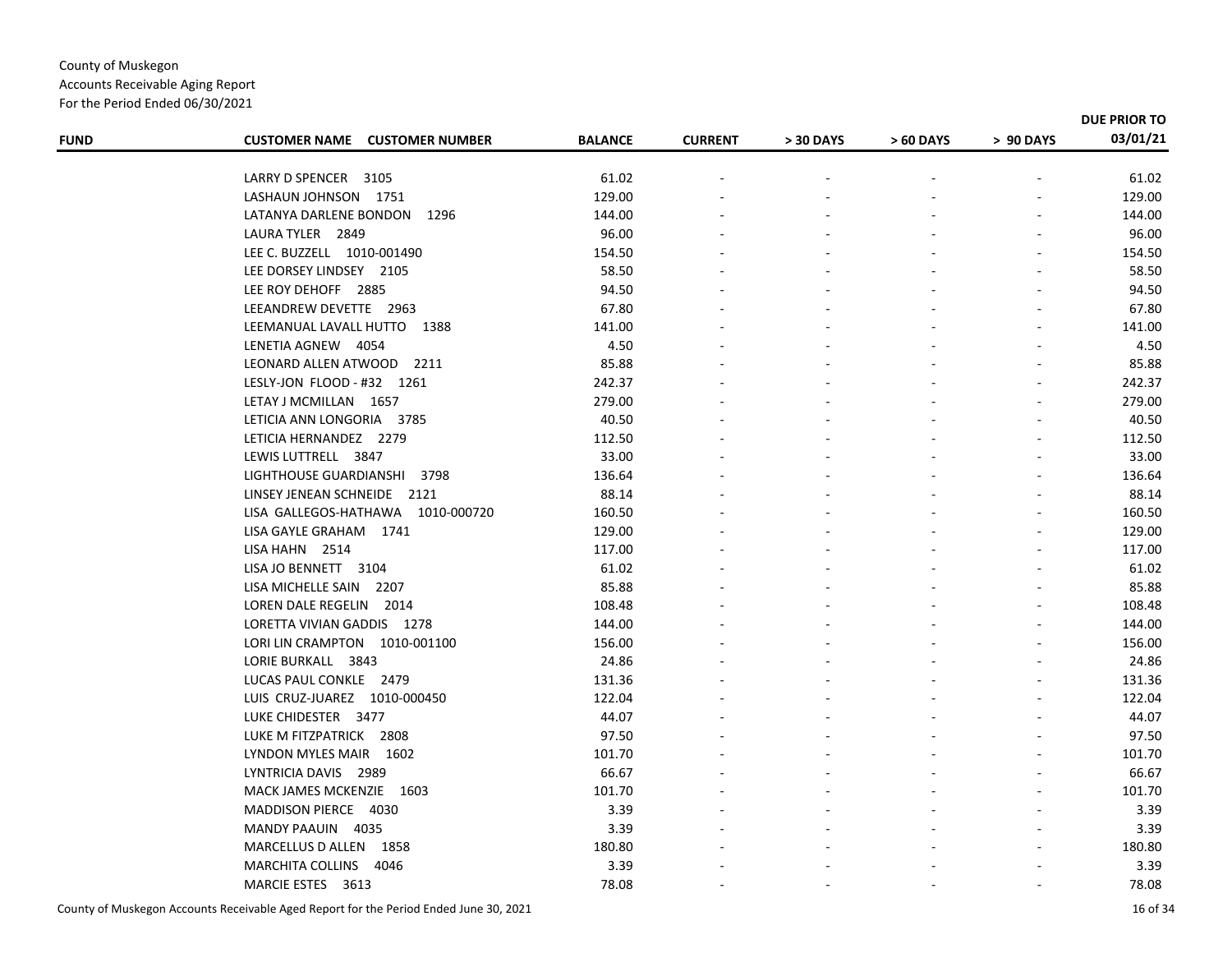For the Period Ended 06/30/2021

| <b>FUND</b> | <b>CUSTOMER NAME CUSTOMER NUMBER</b>  | <b>BALANCE</b> | <b>CURRENT</b> | > 30 DAYS | > 60 DAYS | > 90 DAYS | DUE PRIOR TO<br>03/01/21 |
|-------------|---------------------------------------|----------------|----------------|-----------|-----------|-----------|--------------------------|
|             |                                       |                |                |           |           |           |                          |
|             | MARCUS K ROBERTSON 1604               | 101.70         |                |           |           |           | 101.70                   |
|             | MARCUS MONTAE SPEARS 2727             | 100.50         |                |           |           |           | 100.50                   |
|             | MARCY JEAN MCDANIEL 3128              | 59.89          |                |           |           |           | 59.89                    |
|             | MARIAH NICOLE LOCKARD 3157            | 58.76          |                |           |           |           | 58.76                    |
|             | MARIBEL GUTIERREZ 2125                | 88.14          |                |           |           |           | 88.14                    |
|             | MARIEA RIPLEY 1672                    | 130.50         |                |           |           |           | 130.50                   |
|             | MARION WILKE 2136                     | 117.00         |                |           |           |           | 117.00                   |
|             | <b>MARJORIE SUTHERTON</b><br>2473     | 198.64         |                |           |           |           | 198.64                   |
|             | 1877<br>MARK ALLEN VERHULST           | 91.53          |                |           |           |           | 91.53                    |
|             | MARK ANDREW STAPLE 2204               | 85.88          |                |           |           |           | 85.88                    |
|             | MARK ANDREW WICKSTROM 1654            | 130.50         |                |           |           |           | 130.50                   |
|             | MARK DENTON-ANDERZ 2215               | 85.88          |                |           |           |           | 85.88                    |
|             | MARK IREY 3324                        | 50.85          |                |           |           |           | 50.85                    |
|             | <b>MARK R THOMPSON</b><br>1010-008010 | 157.50         |                |           |           |           | 157.50                   |
|             | MARK RICHARD IREY<br>- 1255           | 148.50         |                |           |           |           | 148.50                   |
|             | MARK THOMAS MILLER 2269               | 84.75          |                |           |           |           | 84.75                    |
|             | MARLENE VINCENT 1607                  | 135.00         |                |           |           |           | 135.00                   |
|             | MARQUELL WILKINSON 1676               | 130.50         |                |           |           |           | 130.50                   |
|             | MARSHA WINSETT 3425                   | 90.00          |                |           |           |           | 90.00                    |
|             | MARTHA RONETTE MILLER 1730            | 97.18          |                |           |           |           | 97.18                    |
|             | MARVIN LEE COOPER JR 2231             | 114.00         |                |           |           |           | 114.00                   |
|             | MARY AMES 2560                        | 103.50         |                |           |           |           | 103.50                   |
|             | MARY LANDINGHAM<br>3624               | 78.08          |                |           |           |           | 78.08                    |
|             | MATEO P RAMIREZ 2468                  | 108.00         |                |           |           |           | 108.00                   |
|             | MATTHEW GERALD ARRAUT<br>1843         | 126.00         |                |           |           |           | 126.00                   |
|             | MATTHEW HUNTER BURGESS<br>2161        | 57.75          |                |           |           |           | 57.75                    |
|             | MATTHEW J BOONE 1260                  | 148.50         |                |           |           |           | 148.50                   |
|             | MATTHEW MURAR 3659                    | 37.29          |                |           |           |           | 37.29                    |
|             | MATTHEW R SCHROUDER 1010-005040       | 79.50          |                |           |           |           | 79.50                    |
|             | MATTHEW S STONE 1010-000500           | 162.00         |                |           |           |           | 162.00                   |
|             | MATTHEW SEAN FAIRRIS 2030             | 120.00         |                |           |           |           | 120.00                   |
|             | MATTHEW T JOLMAN 1010-000990          | 160.50         |                |           |           |           | 160.50                   |
|             | MATTHEW WILLEA<br>2065                | 89.27          |                |           |           |           | 89.27                    |
|             | <b>MAURICE L TAYLOR</b><br>3240       | 54.24          |                |           |           |           | 54.24                    |
|             | MEGAN JOY SANDIN 1361                 | 106.22         |                |           |           |           | 106.22                   |
|             | MELANIE M MCQUEEN 1010-008120         | 117.52         |                |           |           |           | 117.52                   |
|             | MELISSA A. SWENEY 1010-001840         | 300.00         |                |           |           |           | 300.00                   |
|             | MELISSA AMARO 2134                    | 117.00         |                |           |           |           | 117.00                   |
|             | MELVIN BERNARD DUNBAR 1947            | 121.50         |                |           |           |           | 121.50                   |
|             |                                       |                |                |           |           |           |                          |

County of Muskegon Accounts Receivable Aged Report for the Period Ended June 30, 2021 17 of 34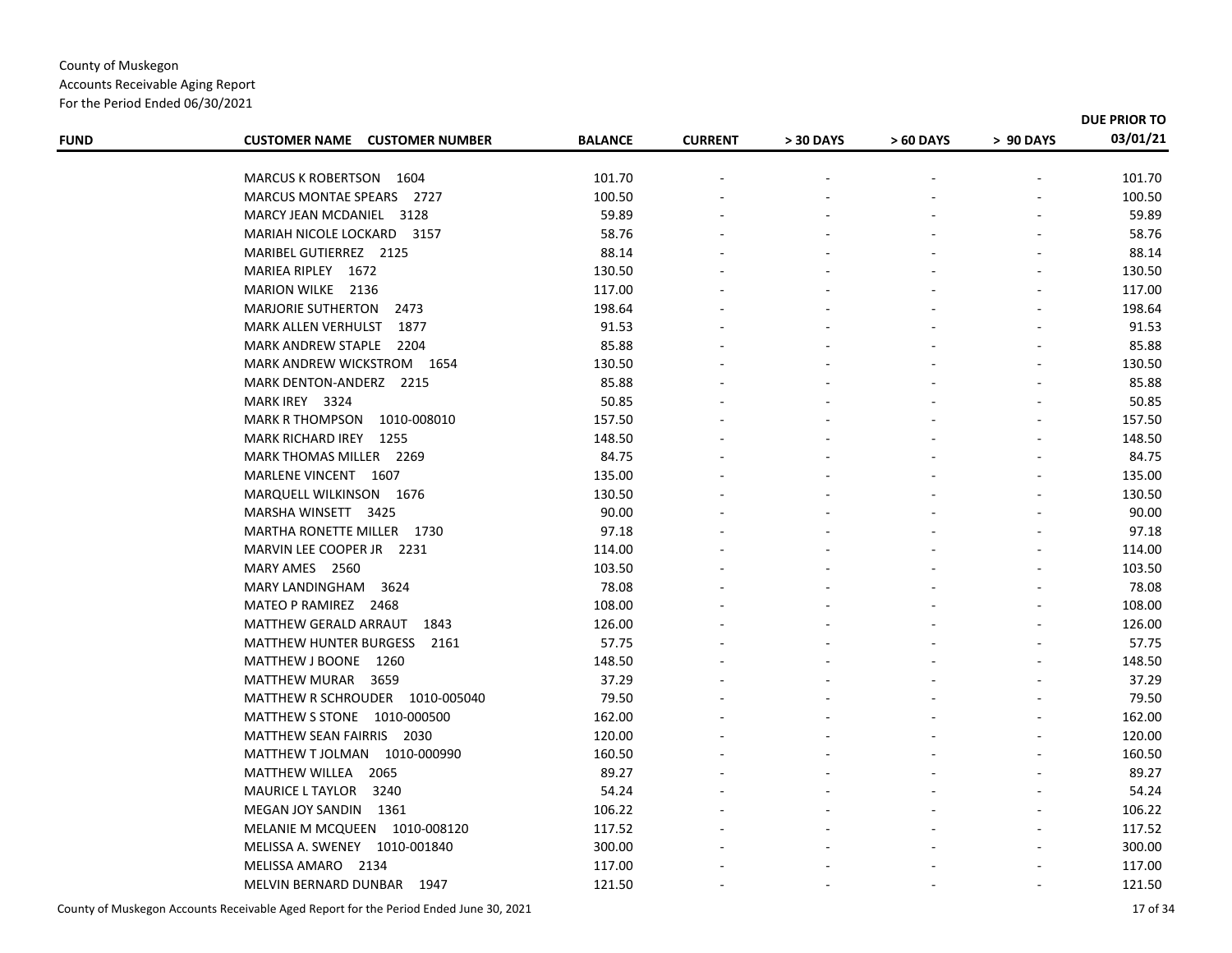Accounts Receivable Aging Report For the Period Ended 06/30/2021

| <b>FUND</b> | <b>CUSTOMER NAME CUSTOMER NUMBER</b>                        | <b>BALANCE</b>   | <b>CURRENT</b> | > 30 DAYS | > 60 DAYS | > 90 DAYS | 03/01/21       |
|-------------|-------------------------------------------------------------|------------------|----------------|-----------|-----------|-----------|----------------|
|             | MERRY KRIS FELK 3309                                        | 101.25           |                |           |           |           | 101.25         |
|             | MICHAEL ALLEN PLUMLEY<br>2170                               | 87.01            |                |           |           |           | 87.01          |
|             | 2910<br>MICHAEL ANDREW BALON                                | 93.00            |                |           |           |           | 93.00          |
|             | MICHAEL ANTHONY PIERSO<br>2254                              | 84.75            |                |           |           |           | 84.75          |
|             | MICHAEL ANTHONY QUINN 1566                                  | 138.00           |                |           |           |           | 138.00         |
|             | MICHAEL COLIN DORGAN 1447                                   | 141.00           |                |           |           |           | 141.00         |
|             | MICHAEL D DALTON 1010-008020                                | 157.50           |                |           |           |           | 157.50         |
|             | MICHAEL D DALTON 3261                                       | 51.98            |                |           |           |           | 51.98          |
|             |                                                             | 148.50           |                |           |           |           | 148.50         |
|             | MICHAEL DAVID PAUL 1245<br>MICHAEL E RICHARDSON 1010-002190 |                  |                |           |           |           | 148.50         |
|             |                                                             | 148.50<br>129.00 |                |           |           |           | 129.00         |
|             | MICHAEL EUGENE NEWELL 1747                                  |                  |                |           |           |           |                |
|             | MICHAEL J DELO 1010-000880                                  | 120.91           |                |           |           |           | 120.91         |
|             | MICHAEL J GONZALES 1010-002210                              | 111.87           |                |           |           |           | 111.87         |
|             | MICHAEL J TYLER 1010-006000                                 | 118.65           |                |           |           |           | 118.65         |
|             | MICHAEL JIMERSON 4043                                       | 3.39             |                |           |           |           | 3.39           |
|             | MICHAEL KING 3840                                           | 24.86            |                |           |           |           | 24.86          |
|             | MICHAEL LANDERSON 1010-005080                               | 157.50           |                |           |           |           | 157.50         |
|             | MICHAEL L GLOVER 1010-008150                                | 156.00           |                |           |           |           | 156.00         |
|             | MICHAEL L. SCHROEDER 1010-003220                            | 88.97            |                |           |           |           | 88.97          |
|             | MICHAEL MATTHEW IBARRA 1659                                 | 130.50           |                |           |           |           | 130.50         |
|             | MICHAEL MULDER 1432                                         | 141.00           |                |           |           |           | 141.00         |
|             | MICHAEL PATTERSON 2511                                      | 191.36           |                |           |           |           | 191.36         |
|             | MICHAEL RAYMOND RESTER<br>2124                              | 88.14            |                |           |           |           | 88.14          |
|             | MICHAEL RICHARD ROBECK 1656                                 | 130.50           |                |           |           |           | 130.50         |
|             | MICHAEL T SUMMERS 2491                                      | 80.23            |                |           |           |           | 80.23          |
|             | MICHAEL V RUTLEDGE<br>2956                                  | 67.80            |                |           |           |           | 67.80          |
|             | MICHAEL VILLARREAL 1864                                     | 124.50           |                |           |           |           | 124.50         |
|             | MICHAEL W CHUMLEY 1010-002280                               | 148.50           |                |           |           |           | 148.50         |
|             | MICHAEL WILLIAM DAMM 3323                                   | 50.85            |                |           |           |           | 50.85          |
|             | MICHELE L BAATZ 1010-000740                                 | 160.50           |                |           |           |           | 160.50         |
|             | MICHELLE LEE FLAMAND 1612                                   | 135.00           |                |           |           |           | 135.00         |
|             | MICHIGAN ADVENTURE 2210-000148                              | 1,527.50         | 1,527.50       |           |           |           |                |
|             | MIKE ALLEN GLYNN 3249                                       | 149.97           |                |           |           |           | 149.97         |
|             | MINDY ALSTEEN 4056                                          | 4.50             |                |           |           |           | 4.50           |
|             | MISTY HUTSON 1010-002250                                    | 111.87           |                |           |           |           | 111.87         |
|             | MONA CHERIE PERRYMAN 1539                                   | 103.96           |                |           |           |           | 103.96         |
|             | MONICA TALLENT 3607                                         | 78.08            |                |           |           |           | 78.08          |
|             | <b>MONTAGUE TOWNSHIP</b><br><b>MONTAGUE</b>                 | 4,743.00         |                |           | 4,743.00  |           | $\blacksquare$ |
|             | <b>MOORLAND TOWNSHIP</b><br><b>MOORLAND</b>                 | 3,966.00         |                |           | 3,966.00  |           |                |

County of Muskegon Accounts Receivable Aged Report for the Period Ended June 30, 2021 18 of 34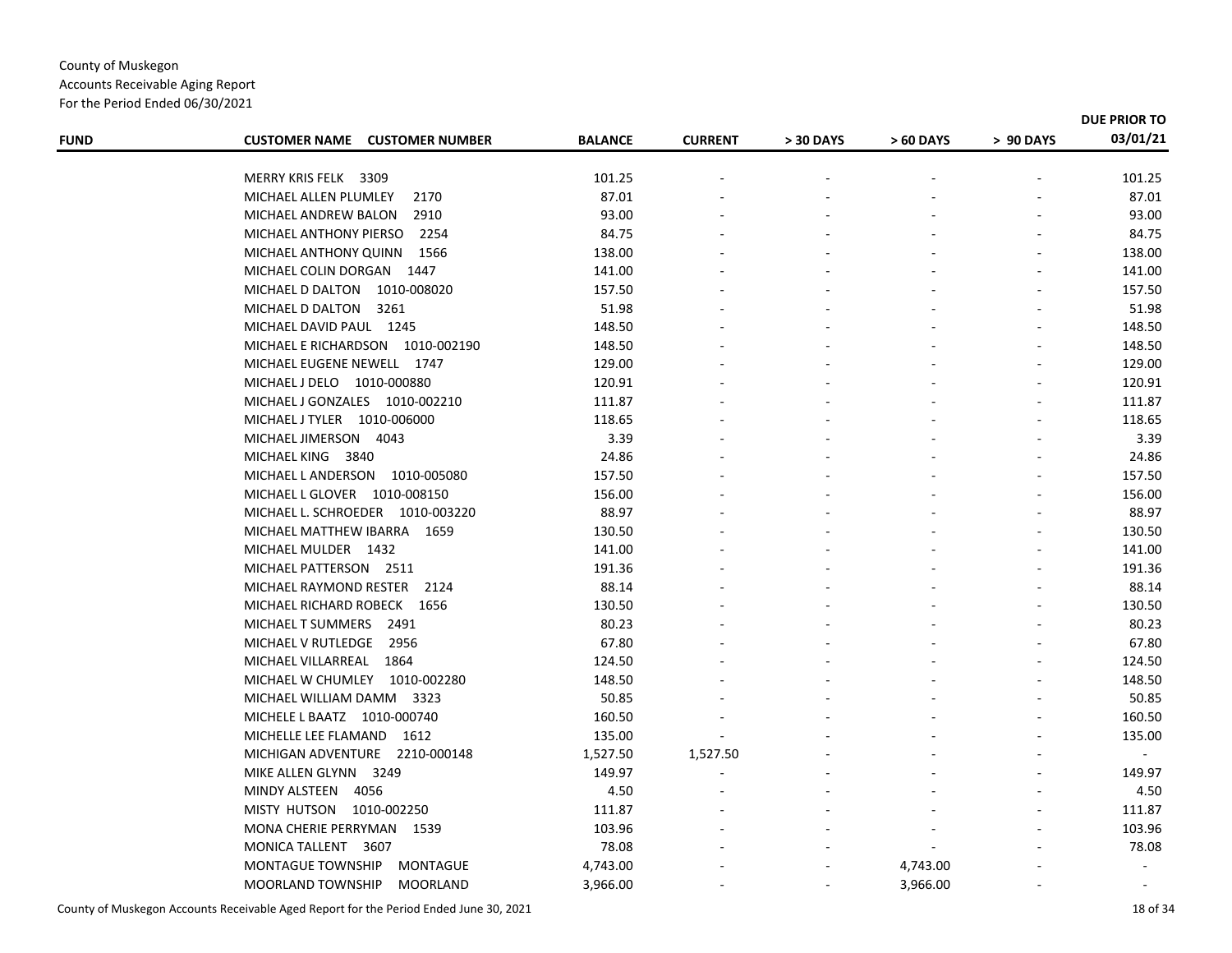Accounts Receivable Aging Report

For the Period Ended 06/30/2021

| <b>FUND</b> | <b>CUSTOMER NAME CUSTOMER NUMBER</b>    | <b>BALANCE</b> | <b>CURRENT</b> | > 30 DAYS | > 60 DAYS | > 90 DAYS | DUE PRIOR TO<br>03/01/21 |
|-------------|-----------------------------------------|----------------|----------------|-----------|-----------|-----------|--------------------------|
|             |                                         |                |                |           |           |           |                          |
|             | MORGAN BOWEN<br>4042                    | 3.39           |                |           |           |           | 3.39                     |
|             | MUSKEGON HEIGHTS POLIC 1010-122063      | 1,535.43       |                |           |           |           | 1,535.43                 |
|             | MUSKEGON HTS PUBLIC SC 1010-568815      | 1,222.08       |                |           |           |           | 1,222.08                 |
|             | <b>MUSKEGON TOWNSHIP</b><br>5920-391300 | 755.00         | 755.00         |           |           |           |                          |
|             | MYRON CURTIS WALKER 1601                | 101.70         |                |           |           |           | 101.70                   |
|             | NATHAN COUSINEAU<br>2520                | 390.00         |                |           |           |           | 390.00                   |
|             | NATHAN JOHN VOSS 1322                   | 106.22         |                |           |           |           | 106.22                   |
|             | NATHAN RICHARD MARACCH<br>2543          | 77.97          |                |           |           |           | 77.97                    |
|             | NATHAN STURGEON 2550                    | 103.50         |                |           |           |           | 103.50                   |
|             | NATHAN TYLER JOHNSON 2679               | 102.00         |                |           |           |           | 102.00                   |
|             | NATHANIEL LOOMIS 1010-004080            | 159.00         |                |           |           |           | 159.00                   |
|             | NEALE MARCELL HELSEL 2501               | 80.23          |                |           |           |           | 80.23                    |
|             | NICHOLAS A SEMELBAUER 3262              | 51.98          |                |           |           |           | 51.98                    |
|             | NICHOLAS E CARLEY 2421                  | 109.50         |                |           |           |           | 109.50                   |
|             | NICHOLAS EVERETT HILBE 2587             | 77.97          |                |           |           |           | 77.97                    |
|             | NICHOLAS SCOTT CRAGO 1243               | 111.87         |                |           |           |           | 111.87                   |
|             | NICHOLAS SCOTT PLUMHOF 2884             | 163.43         |                |           |           |           | 163.43                   |
|             | NICHOLAS VANDERLAAN 3444                | 47.46          |                |           |           |           | 47.46                    |
|             | NICOLE LYN RICHARDS 2600                | 77.97          |                |           |           |           | 77.97                    |
|             | NICOLE M MANCHA 1010-008370             | 117.52         |                |           |           |           | 117.52                   |
|             | NICOLE M SOFUL 1010-008160              | 117.52         |                |           |           |           | 117.52                   |
|             | NICOLE RENEE BOUWMAN 3193               | 76.50          |                |           |           |           | 76.50                    |
|             | NIKKI L SHOMIN 1010-002290              | 141.78         |                |           |           |           | 141.78                   |
|             | NINO GENE POLIDORI 1826                 | 94.92          |                |           |           |           | 94.92                    |
|             | NORTON SHORES POLICE D 2144             | 50.00          | 50.00          |           |           |           | $\sim$                   |
|             | NORVIN DARNELL SMITH 1761               | 63.75          |                |           |           |           | 63.75                    |
|             | ORISA MOODY 1200                        | 111.87         |                |           |           |           | 111.87                   |
|             | <b>OSCAR BERNARD WATSON</b><br>1712     | 130.50         |                |           |           |           | 130.50                   |
|             | OTILIA ROSA 1974                        | 117.00         |                |           |           |           | 117.00                   |
|             | P W SERVICES INC 1970                   | 5,678.10       |                |           |           |           | 5,678.10                 |
|             | PAMELA SUE CONTRERAS 1825               | 94.92          |                |           |           |           | 94.92                    |
|             | PAMELA WITHERELL 3647                   | 146.40         |                |           |           |           | 146.40                   |
|             | PATRICE NEWSOME<br>3830                 | 37.50          |                |           |           |           | 37.50                    |
|             | PATRICIA ANN BEARD<br>3581              | 54.00          |                |           |           |           | 54.00                    |
|             | PATRICIA ANN DENZER 1600                | 176.21         |                |           |           |           | 176.21                   |
|             | PATRICIA CHAMBERLAIN 3752               | 45.00          |                |           |           |           | 45.00                    |
|             | PATTI SUE JOHNSON 1689                  | 98.31          |                |           |           |           | 98.31                    |
|             | PAUL A BROGREN 3226                     | 73.50          |                |           |           |           | 73.50                    |
|             | PAUL DEWAND CLINCY 1166                 | 148.50         |                |           |           |           | 148.50                   |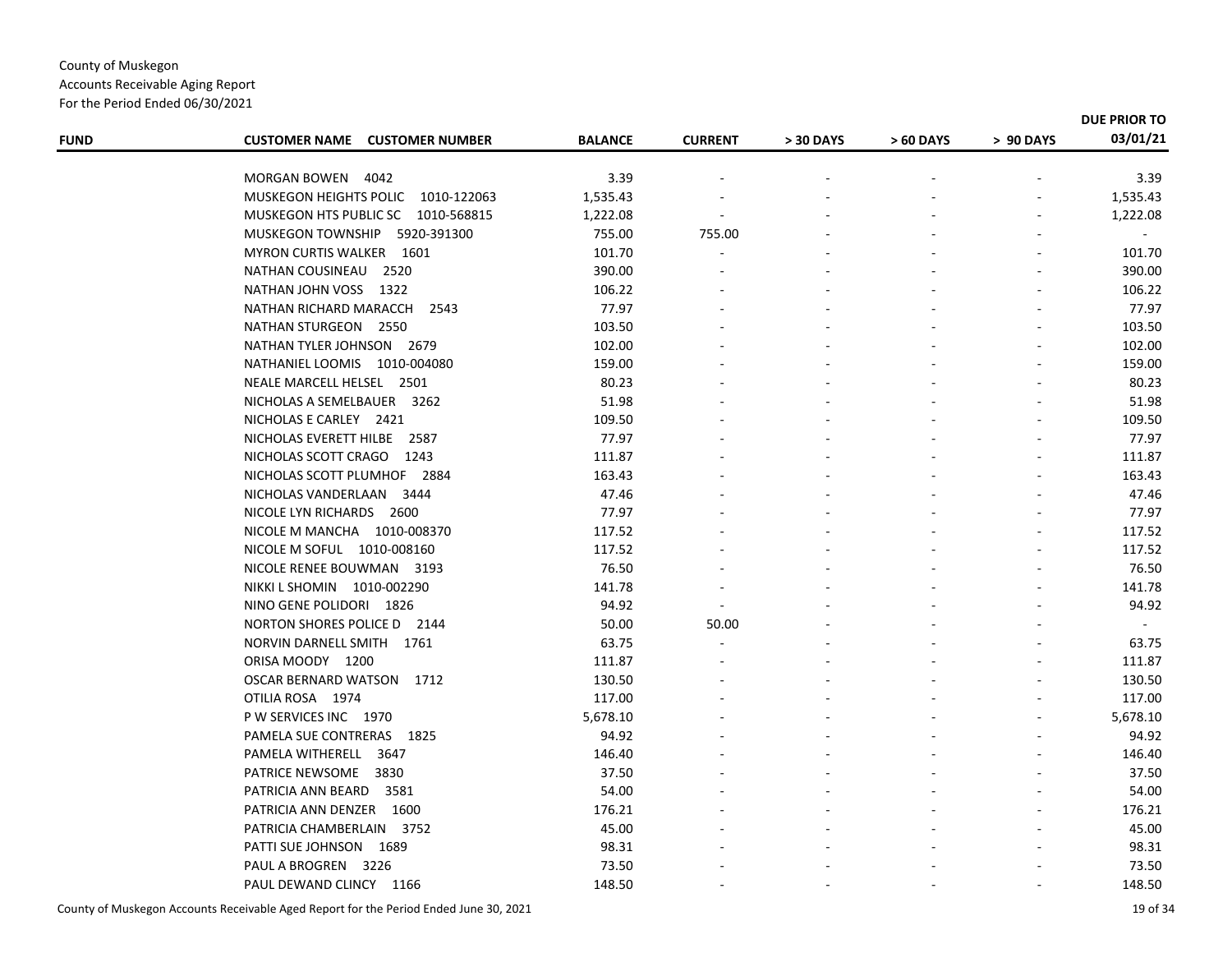| <b>FUND</b> | <b>CUSTOMER NAME CUSTOMER NUMBER</b> | <b>BALANCE</b> | <b>CURRENT</b>           | > 30 DAYS | > 60 DAYS | > 90 DAYS | DUE PRIOR TO<br>03/01/21 |
|-------------|--------------------------------------|----------------|--------------------------|-----------|-----------|-----------|--------------------------|
|             |                                      |                |                          |           |           |           |                          |
|             | PAUL DUNCAN 1010-008080              | 156.00         |                          |           |           |           | 156.00                   |
|             | PAUL M JAMES 2414                    | 109.50         |                          |           |           |           | 109.50                   |
|             | PAULINA PADRON ALEXAND 2280          | 112.50         |                          |           |           |           | 112.50                   |
|             | PETER DONYELL PRICE 3513             | 58.50          |                          |           |           |           | 58.50                    |
|             | PETER MAGEROWSKI 3947                | 21.00          |                          |           |           |           | 21.00                    |
|             | PHILLIP DUWAYNE GULLEY 1498          | 105.09         |                          |           |           |           | 105.09                   |
|             | PHILLIP THOMPSON 3090                | 62.15          |                          |           |           |           | 62.15                    |
|             | PRISONER TRANSPORTATIO 1010-121700   | 109.78         |                          |           |           |           | 109.78                   |
|             | PRISTON ALLEN JETER 1495             | 105.09         |                          |           |           |           | 105.09                   |
|             | QUAZATA LAMINTO GRIFFI 2919          | 68.93          |                          |           |           |           | 68.93                    |
|             | QUENCY L. GOODMAN 1010-001320        | 117.52         |                          |           |           |           | 117.52                   |
|             | QUINCY M NICHOLS 1010-008070         | 78.00          |                          |           |           |           | 78.00                    |
|             | RACHEL CASTETTER 3303                | 101.25         |                          |           |           |           | 101.25                   |
|             | RAHMOD J WADE 1010-001330            | 117.52         |                          |           |           |           | 117.52                   |
|             | RANDY LOGAN 2724                     | 75.71          |                          |           |           |           | 75.71                    |
|             | RAQUEL HARDWICK 1352                 | 141.00         | $\overline{\phantom{a}}$ |           |           |           | 141.00                   |
|             | RAVENNA HIGH SCHOOL 1010-467570      | 227.50         | 227.50                   |           |           |           | $\blacksquare$           |
|             | RAVENNA PUBLIC SCHOOLS 1010-568886   | 2,112.16       | $\sim$                   | 2,112.16  |           |           |                          |
|             | RAVENNA TOWNSHIP<br>RAVENNATWP       | 105.00         | 105.00                   |           |           |           | $\sim$                   |
|             | RAYMOND SHAWN HILL 1328              | 141.00         |                          |           |           |           | 141.00                   |
|             | REBECCA HEUN 4061                    | 4.50           |                          |           |           |           | 4.50                     |
|             | REBECCA L VANBERGEN 2016             | 90.40          |                          |           |           |           | 90.40                    |
|             | REGINA M COOPER 2068                 | 89.27          |                          |           |           |           | 89.27                    |
|             | REGINALD TYRONE WEST<br>2478         | 0.52           |                          |           |           |           | 0.52                     |
|             | REYDOBER I DIAZ-AJPOP 2398           | 82.49          |                          |           |           |           | 82.49                    |
|             | RHONDA K NATHAN 1010-000920          | 7.21           |                          |           |           |           | 7.21                     |
|             | RHONDA SUE SIDOCK 1529               | 103.96         |                          |           |           |           | 103.96                   |
|             | RICARDO REYES-BARRIOS 3006           | 85.50          |                          |           |           |           | 85.50                    |
|             | RICHARD J. RAGEN 1010-003290         | 114.13         |                          |           |           |           | 114.13                   |
|             | RICHARD J. SHOMIN 1010-001850        | 151.50         |                          |           |           |           | 151.50                   |
|             | RICHARD L CHRISTENSEN 1010-002030    | 119.78         |                          |           |           |           | 119.78                   |
|             | RICHARD L GOLIGHTLY 3242             | 54.24          |                          |           |           |           | 54.24                    |
|             | RICHARD P MELOCHE 2962               | 67.80          |                          |           |           |           | 67.80                    |
|             | RICHARD PERNELL SHARP 1774           | 127.50         |                          |           |           |           | 127.50                   |
|             | RICHARD WILLIAMS 2298                | 195.00         |                          |           |           |           | 195.00                   |
|             | RICKEY CALVIN 4066                   | 4.50           |                          |           |           |           | 4.50                     |
|             | ROBERT A. VAANDERING 1010-001630     | 154.50         |                          |           |           |           | 154.50                   |
|             | ROBERT BURMEISTER 2135               | 117.00         |                          |           |           |           | 117.00                   |
|             | ROBERT DENIO 2129                    | 117.00         |                          |           |           |           | 117.00                   |
|             |                                      |                |                          |           |           |           |                          |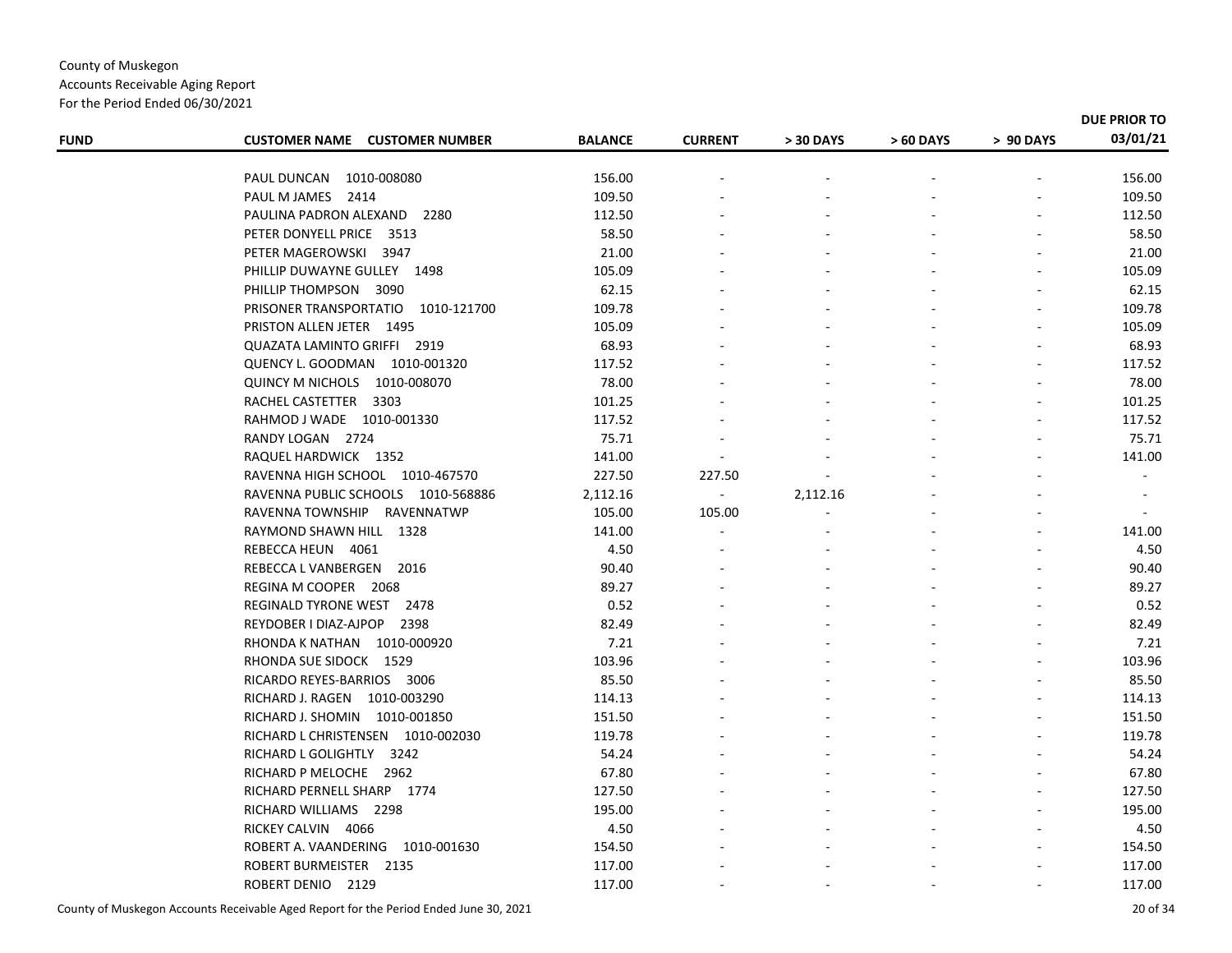#### County of Muskegon Accounts Receivable Aging Report For the Period Ended 06/30/2021

| <b>FUND</b> | <b>CUSTOMER NAME CUSTOMER NUMBER</b> | <b>BALANCE</b> | <b>CURRENT</b> | > 30 DAYS | > 60 DAYS | > 90 DAYS | DUE PRIOR TO<br>03/01/21 |
|-------------|--------------------------------------|----------------|----------------|-----------|-----------|-----------|--------------------------|
|             |                                      |                |                |           |           |           |                          |
|             | ROBERT E GANNON JR 1010-001280       | 117.52         |                |           |           |           | 117.52                   |
|             | ROBERT ERNEST LAYTON 2489            | 80.23          |                |           |           |           | 80.23                    |
|             | ROBERT J SAGALA 1010-008030          | 118.65         |                |           |           |           | 118.65                   |
|             | ROBERT J SMITH 1010-001520           | 116.39         |                |           |           |           | 116.39                   |
|             | ROBERT JAMES MARTIN 1763             | 96.05          |                |           |           |           | 96.05                    |
|             | ROBERT L MULL 1010-000460            | 122.04         |                |           |           |           | 122.04                   |
|             | ROBERT L WITCHER 1010-002070         | 159.00         |                |           |           |           | 159.00                   |
|             | ROBERT LANCE BOISVENUE 2776          | 99.00          |                |           |           |           | 99.00                    |
|             | ROBERT MARSHALL 3919                 | 24.00          |                |           |           |           | 24.00                    |
|             | ROBERT POMPEY JR 1010-000730         | 120.91         |                |           |           |           | 120.91                   |
|             | ROBERT PRICE 3218                    | 55.37          |                |           |           |           | 55.37                    |
|             | ROBERT ROGERS 2261                   | 84.75          |                |           |           |           | 84.75                    |
|             | ROBERT THOMAS SWANSON<br>1299        | 144.00         |                |           |           |           | 144.00                   |
|             | ROBERT W RAKE 2481                   | 106.50         |                |           |           |           | 106.50                   |
|             | ROBIN LYNN SKUSE 1010-008050         | 156.00         |                |           |           |           | 156.00                   |
|             | ROCKSHAWN LUWELL OWENS 1177          | 148.50         |                |           |           |           | 148.50                   |
|             | ROGER ROY PIERSON<br>1010-000191     | 153.00         |                |           |           |           | 153.00                   |
|             | ROLANDO CASTILLO 1010-000340         | 122.04         |                |           |           |           | 122.04                   |
|             | ROMERO G. NEAL PRISONE 1010-003210   | 151.50         |                |           |           |           | 151.50                   |
|             | RONALD DEWITT BROWN 2177             | 63.91          |                |           |           |           | 63.91                    |
|             | RONALD KNOLL 4111                    | 845.00         | 845.00         |           |           |           | $\blacksquare$           |
|             | RONALD M CAREY<br>1010-000830        | 120.91         |                |           |           |           | 120.91                   |
|             | RONALD WAMSER 2723                   | 75.71          |                |           |           |           | 75.71                    |
|             | RONNA JEAN LIFER 2736                | 100.50         |                |           |           |           | 100.50                   |
|             | ROY COLLIER 2126                     | 88.14          |                |           |           |           | 88.14                    |
|             | ROY J DIGGS JR 2559                  | 103.50         |                |           |           |           | 103.50                   |
|             | ROY MATTHEW HILL 1998                | 132.32         |                |           |           |           | 132.32                   |
|             | RUBEN JOHN SALAZAR 2663              | 76.84          |                |           |           |           | 76.84                    |
|             | RUSSEL W BURGDORF III<br>2566        | 103.50         |                |           |           |           | 103.50                   |
|             | RUSSELL CARRIER<br>3434              | 168.75         |                |           |           |           | 168.75                   |
|             | RUTH CHRISTIAN 3724                  | 58.56          |                |           |           |           | 58.56                    |
|             | RYAN ALAN HARRISON-MUN 2671          | 76.84          |                |           |           |           | 76.84                    |
|             | RYAN CHRISTOPHER LEE 3914            | 18.08          |                |           |           |           | 18.08                    |
|             | RYAN ELLIS 3636                      | 73.20          |                |           |           |           | 73.20                    |
|             | RYAN GALLOWAY<br>3911                | 18.08          |                |           |           |           | 18.08                    |
|             | RYAN JO HUDSON<br>2840               | 72.32          |                |           |           |           | 72.32                    |
|             | RYAN LIDEL PARKS<br>1613             | 135.00         |                |           |           |           | 135.00                   |
|             | RYAN LINN BOYCE<br>1448              | 106.22         |                |           |           |           | 106.22                   |
|             | RYAN R OLSEN 1010-001130             | 117.52         |                |           |           |           | 117.52                   |
|             |                                      |                |                |           |           |           |                          |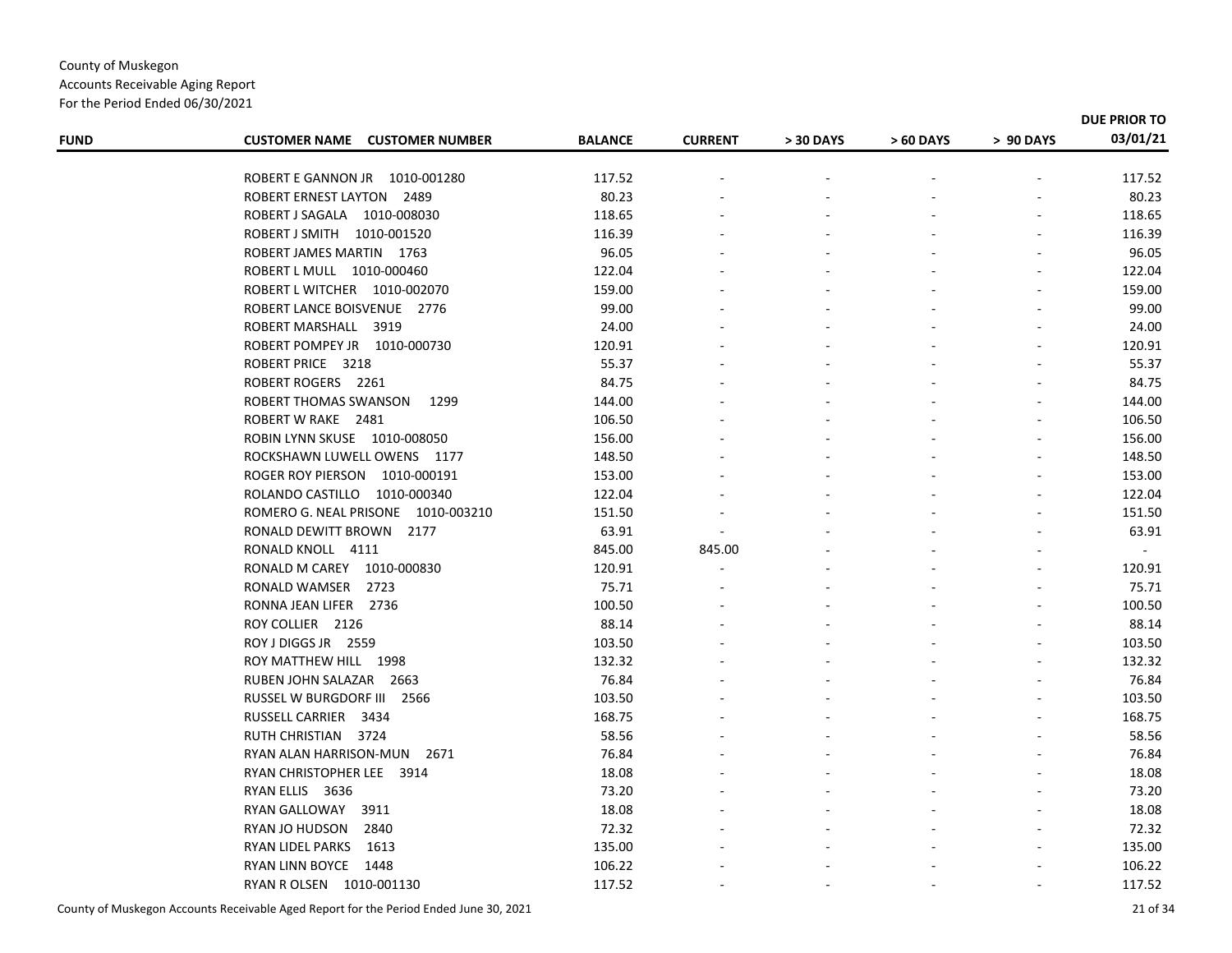#### County of Muskegon Accounts Receivable Aging Report For the Period Ended 06/30/2021

| <b>FUND</b> | <b>CUSTOMER NAME CUSTOMER NUMBER</b> | <b>BALANCE</b>  | <b>CURRENT</b> | > 30 DAYS | > 60 DAYS | > 90 DAYS | DUE PRIOR TO<br>03/01/21 |
|-------------|--------------------------------------|-----------------|----------------|-----------|-----------|-----------|--------------------------|
|             |                                      |                 |                |           |           |           |                          |
|             | SABRINA LYNN LONEY-WES 2465          | 108.00          |                |           |           |           | 108.00                   |
|             | SALLY-JO RUSSELL 1010-003020         | 159.00          |                |           |           |           | 159.00                   |
|             | SALOME BELMAREZ 3541                 | 78.75           |                |           |           |           | 78.75                    |
|             | SAMANTHA SPEAR<br>2970               | 92.25           |                |           |           |           | 92.25                    |
|             | SANDRA STEFFENS 3435                 | 90.00           |                |           |           |           | 90.00                    |
|             | SARA KATHRYN LINK 2457               | 81.36           |                |           |           |           | 81.36                    |
|             | SARAH HOWELL 3637                    | 73.20<br>106.22 |                |           |           |           | 73.20                    |
|             | SAUL SALDANA 1442                    |                 |                |           |           |           | 106.22                   |
|             | SCOTT ALAN LANGLOIS 1937             | 91.53           |                |           |           |           | 91.53                    |
|             | SCOTT ERB 3038                       | 64.41           |                |           |           |           | 64.41                    |
|             | SCOTT J. ANDERSON 1010-002260        | 111.87          |                |           |           |           | 111.87                   |
|             | SCOTT MICHAEL HICHUE 1265            | 148.50          |                |           |           |           | 148.50                   |
|             | SEAN LEROY JOHNS 2075                | 118.50          |                |           |           |           | 118.50                   |
|             | SEAN W TALBOT 2557                   | 103.50          |                |           |           |           | 103.50                   |
|             | SERGIO VASQUEZ 1010-002360           | 148.50          |                |           |           |           | 148.50                   |
|             | SHANE M HOUGH 2422                   | 109.50          |                |           |           |           | 109.50                   |
|             | SHANE MATTHEW VANFOSSE 2453          | 81.36           |                |           |           |           | 81.36                    |
|             | SHANNON M NYMAN 1010-000680          | 162.00          |                |           |           |           | 162.00                   |
|             | SHARI MARIE SIDDALL 2512             | 195.00          |                |           |           |           | 195.00                   |
|             | SHARI MCCAIN 3347                    | 97.50           |                |           |           |           | 97.50                    |
|             | SHARLENE BARTEE 2488                 | 80.23           |                |           |           |           | 80.23                    |
|             | SHARON FRYE 3820                     | 34.16           |                |           |           |           | 34.16                    |
|             | SHARON R PIERCE 1010-000510          | 162.00          |                |           |           |           | 162.00                   |
|             | SHELLEY LYNN BREWSTER 3397           | 48.59           |                |           |           |           | 48.59                    |
|             | SHERLUNDRA RENE ELLIS 1444           | 141.00          |                |           |           |           | 141.00                   |
|             | SHONTREASE WARE-SMITH 1010-002090    | 119.78          |                |           |           |           | 119.78                   |
|             | SKLD 3346                            | 3.91            |                |           |           |           | 3.91                     |
|             | SKYE WILLIAM ALCARAZ 1727            | 97.18           |                |           |           |           | 97.18                    |
|             | SKYLAR DANIEL CROW 3295              | 50.85           |                |           |           |           | 50.85                    |
|             | SONYA FLOYD 2971                     | 153.75          |                |           |           |           | 153.75                   |
|             | STACY ANN REYES  1010-001310         | 117.52          |                |           |           |           | 117.52                   |
|             | STACY L RAINBOLT 1010-006020         | 157.50          |                |           |           |           | 157.50                   |
|             | STANLEY DONNEL LEWIS J 1910          | 121.50          |                |           |           |           | 121.50                   |
|             | STEPHANIE LYN JOHNSON 2110           | 88.14           |                |           |           |           | 88.14                    |
|             | STEVEN JOSEPH MIXTER 3761            | 43.50           |                |           |           |           | 43.50                    |
|             | STEVEN LUYTJES 2117                  | 88.14           |                |           |           |           | 88.14                    |
|             | STEVEN R CRAINE 1010-005030          | 159.00          |                |           |           |           | 159.00                   |
|             | <b>STEVEN STAFFORD</b><br>3867       | 21.47           |                |           |           |           | 21.47                    |
|             | STEVEN TYLER 3398                    | 48.59           |                |           |           |           | 48.59                    |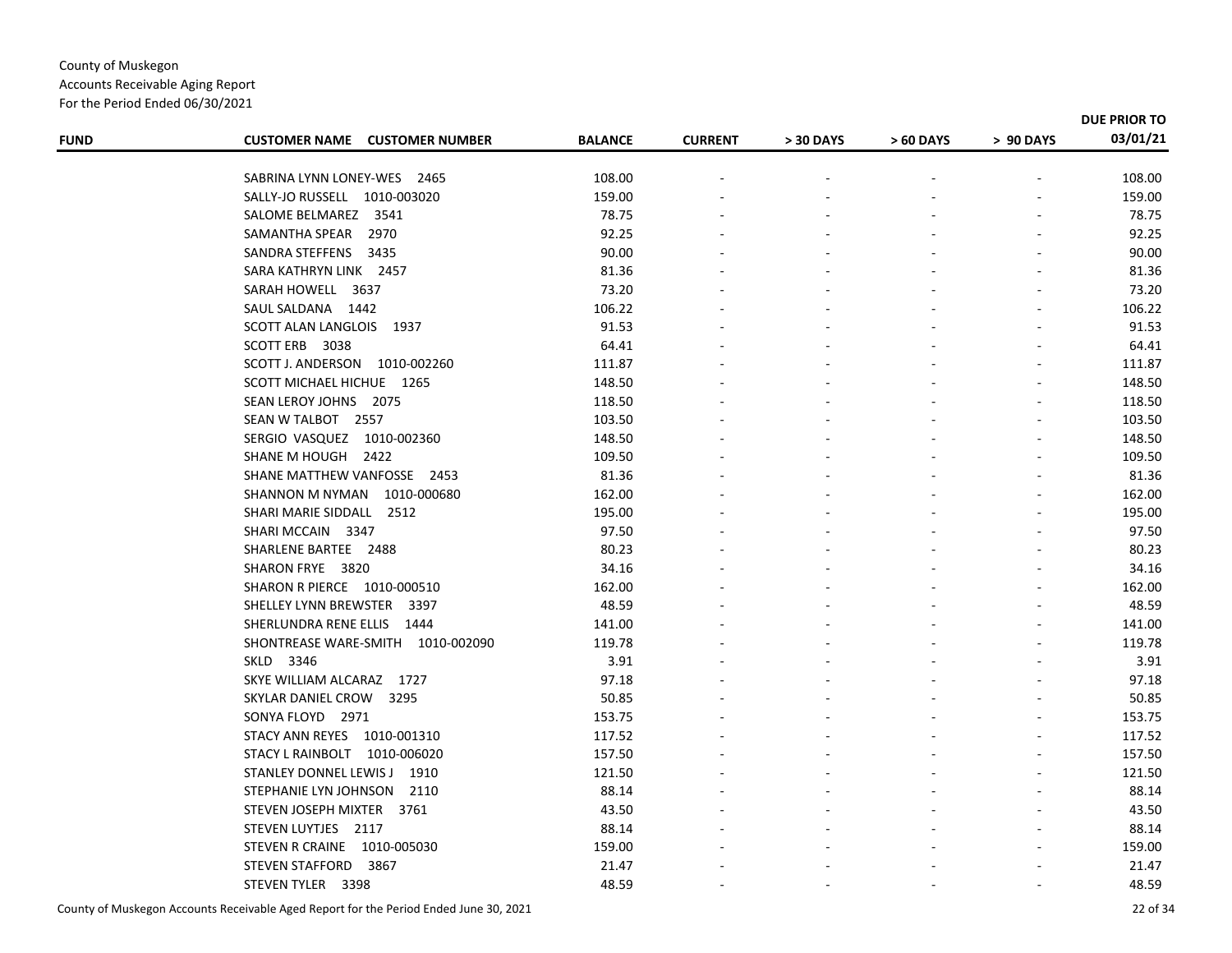| For the Period Ended 06/30/2021 |
|---------------------------------|
|---------------------------------|

| <b>FUND</b> | <b>CUSTOMER NAME CUSTOMER NUMBER</b> | <b>BALANCE</b> | <b>CURRENT</b> | > 30 DAYS | > 60 DAYS | > 90 DAYS | 03/01/21 |
|-------------|--------------------------------------|----------------|----------------|-----------|-----------|-----------|----------|
|             | STEVEN W ANDERSON<br>1010-000750     | 160.50         |                |           |           |           | 160.50   |
|             | STEVEN ZAK 3714                      | 58.56          |                |           |           |           | 58.56    |
|             | SUE BECKER 2977                      | 104.65         |                |           |           |           | 104.65   |
|             | SUPERIOR MULTISPORT 2792             | 718.13         |                |           |           |           | 718.13   |
|             | SUZANNE MCCRARY 1010-001440          | 154.50         |                |           |           |           | 154.50   |
|             | TAIWAN L ROBINSON 1010-001700        | 115.26         |                |           |           |           | 115.26   |
|             | TAMEKA D LEFEAR 1010-001340          | 117.52         |                |           |           |           | 117.52   |
|             | TAMEKA MCQUARTER 3516                | 58.50          |                |           |           |           | 58.50    |
|             | TAMMY ANNE BARRINGER 2881            | 71.19          |                |           |           |           | 71.19    |
|             | TAMMY WALAT 3716                     | 58.56          |                |           |           |           | 58.56    |
|             | TARA L HILLIER  1010-003040          | 159.00         |                |           |           |           | 159.00   |
|             | TARA LYNN PODEIN 2066                | 188.27         |                |           |           |           | 188.27   |
|             | TARA S JOHNSON 1010-001890           | 114.13         |                |           |           |           | 114.13   |
|             | TARRA LYNN GILBERT 3224              | 55.37          |                |           |           |           | 55.37    |
|             | TASHINA CHERRY 3289                  | 50.85          |                |           |           |           | 50.85    |
|             | TEALEA G KNIGHTON 1010-008260        | 156.00         |                |           |           |           | 156.00   |
|             | TED EDWARD HILL JR<br>2229           | 114.00         |                |           |           |           | 114.00   |
|             | TEMEKA L MCCLAIN 2407                | 82.49          |                |           |           |           | 82.49    |
|             | TEMPRA UDELL 3423                    | 90.00          |                |           |           |           | 90.00    |
|             | TERESA M DEJOHN 1010-008210          | 117.52         |                |           |           |           | 117.52   |
|             | TERRIONA MOYA COPELAND 2180          | 87.01          |                |           |           |           | 87.01    |
|             | TERRISHA LYNETTE LOVE 2208           | 198.38         |                |           |           |           | 198.38   |
|             | TERRY JENNINGS 1285                  | 144.00         |                |           |           |           | 144.00   |
|             | TERRY PRINGLE 3169                   | 123.75         |                |           |           |           | 123.75   |
|             | TESSA M ANDERSON 2853                | 96.00          |                |           |           |           | 96.00    |
|             | THERESA LOUISE ANES 2882             | 94.50          |                |           |           |           | 94.50    |
|             | THOMAS ADAM HULBERT 2165             | 87.01          |                |           |           |           | 87.01    |
|             | THOMAS ERVIN 3922                    | 24.00          |                |           |           |           | 24.00    |
|             | THOMAS H COLLINS 1010-001220         | 117.52         |                |           |           |           | 117.52   |
|             | THOMAS JAMES PATTERSON 1297          | 144.00         |                |           |           |           | 144.00   |
|             | THOMAS LOCKHART 3510                 | 58.50          |                |           |           |           | 58.50    |
|             | TIFFANY DODGE 3859                   | 33.00          |                |           |           |           | 33.00    |
|             | TIMOTHY ARNOLD HARTZEL 1380          | 141.00         |                |           |           |           | 141.00   |
|             | TIMOTHY E STEFFENS 1010-000370       | 122.04         |                |           |           |           | 122.04   |
|             | TIMOTHY R MILLER 3479                | 44.07          |                |           |           |           | 44.07    |
|             | TIMOTHY R MILLER II 2415             | 109.50         |                |           |           |           | 109.50   |
|             | TIMOTHY RICHARD SMITH 1655           | 130.50         |                |           |           |           | 130.50   |
|             | TIMOTHY ROSS TOBIAS 2935             | 91.50          |                |           |           |           | 91.50    |
|             | TODD ALAN ROLFE 1010-001940          | 151.50         |                |           |           |           | 151.50   |
|             |                                      |                |                |           |           |           |          |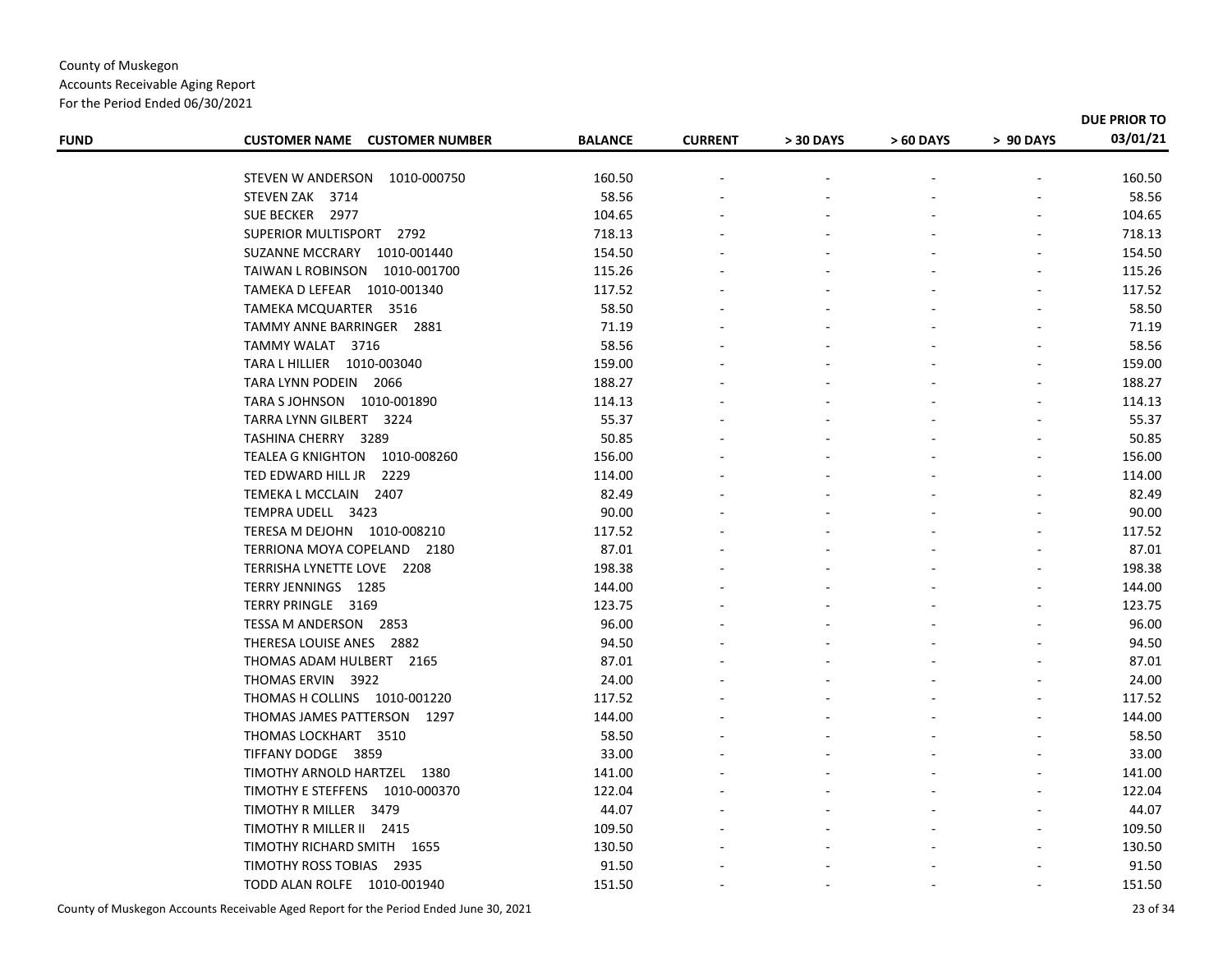For the Period Ended 06/30/2021

|             |                                      |                |                |           |           |           | DUE PRIOR TO |
|-------------|--------------------------------------|----------------|----------------|-----------|-----------|-----------|--------------|
| <b>FUND</b> | <b>CUSTOMER NAME CUSTOMER NUMBER</b> | <b>BALANCE</b> | <b>CURRENT</b> | > 30 DAYS | > 60 DAYS | > 90 DAYS | 03/01/21     |
|             | <b>TODD ALLEN HAYES</b><br>2493      | 80.23          |                |           |           |           | 80.23        |
|             | TODD K BRANDER 3485                  | 58.50          |                |           |           |           | 58.50        |
|             | TOMMIE LEE TATUM JR 2141             | 117.00         |                |           |           |           | 117.00       |
|             | TONI MARIE JONES 2933                | 91.50          |                |           |           |           | 91.50        |
|             | TONY WYDECK 1010-002350              | 111.87         |                |           |           |           | 111.87       |
|             | TORY L MACIEJEWSKI 1010-004020       | 159.00         |                |           |           |           | 159.00       |
|             | TREA ANNETTE HUGHEY 3471             | 44.07          |                |           |           |           | 44.07        |
|             | TREMAINE E MONROE 1859               | 184.19         |                |           |           |           | 184.19       |
|             | TRICIA J ADAMS 1010-006030           | 141.75         |                |           |           |           | 141.75       |
|             | TRILL WILSON 4039                    | 3.39           |                |           |           |           | 3.39         |
|             | TRISHA KING 2289                     | 2,488.20       |                |           |           |           | 2,488.20     |
|             | TRISHA LYNNE STARKS 2734             | 60.50          |                |           |           |           | 60.50        |
|             | TROY ALAN CHALKO<br>3868             | 21.47          |                |           |           |           | 21.47        |
|             | TROY ALLEN BARNES<br>2078            | 118.50         |                |           |           |           | 118.50       |
|             | TROY RANKIN 1942                     | 91.53          |                |           |           |           | 91.53        |
|             | TYISHA DAVIS 2965                    | 90.00          |                |           |           |           | 90.00        |
|             | TYJUAN LATROY LYONS<br>1737          | 129.00         |                |           |           |           | 129.00       |
|             | TYLER GRABE 3749                     | 45.00          |                |           |           |           | 45.00        |
|             | 3826<br>TYLER J FARA                 | 28.25          |                |           |           |           | 28.25        |
|             | TYLER JUNIOR BROWN<br>2953           | 67.80          |                |           |           |           | 67.80        |
|             | TYLER LANDEN SCHAAB<br>1951          | 121.50         |                |           |           |           | 121.50       |
|             | TYLER MICHAEL KURNAT 1195            | 148.50         |                |           |           |           | 148.50       |
|             | TYLER SCOTT KOSTER 1706              | 130.50         |                |           |           |           | 130.50       |
|             | VALERIE SMITH 3612                   | 78.08          |                |           |           |           | 78.08        |
|             | VERA ANN THOMPSON 2944               | 168.42         |                |           |           |           | 168.42       |
|             | VERNA SUPRENAT 3886                  | 15.00          | 15.00          |           |           |           | $\sim$       |
|             | VICKI L WAMBAUGH  1010-000870        | 151.50         |                |           |           |           | 151.50       |
|             | VICTOR A BLANCO<br>1247              | 148.50         |                |           |           |           | 148.50       |
|             | VICTOR A. SCOTT 1010-001600          | 77.25          |                |           |           |           | 77.25        |
|             | VIOLA TURNER 2379                    | 156.00         |                |           |           |           | 156.00       |
|             | VIRGINIA SHOWERS 2175                | 87.01          |                |           |           |           | 87.01        |
|             | WANDA MARIA PATTON 1293              | 144.00         |                |           |           |           | 144.00       |
|             | WAYNE PAIGE 2984                     | 13.53          |                |           |           |           | 13.53        |
|             | WENDY ANN WOOD 1326                  | 0.24           |                |           |           |           | 0.24         |
|             | WENDY JEAN BURDEN 2023               | 120.00         |                |           |           |           | 120.00       |
|             | WENDY KAY CHALLINOR 1010-001300      | 156.00         |                |           |           |           | 156.00       |
|             | WESLEY WATSON 1888                   | 91.53          |                |           |           |           | 91.53        |
|             | WHITE LAKE AMBULANCE A 1010-003747   | 1,954.88       |                | 1,954.88  |           |           | $\sim$       |
|             | WHITEHALL TOWNSHIP<br>1010-568865    | 405.00         | 405.00         | $\sim$    |           |           | $\sim$       |

County of Muskegon Accounts Receivable Aged Report for the Period Ended June 30, 2021 24 of 34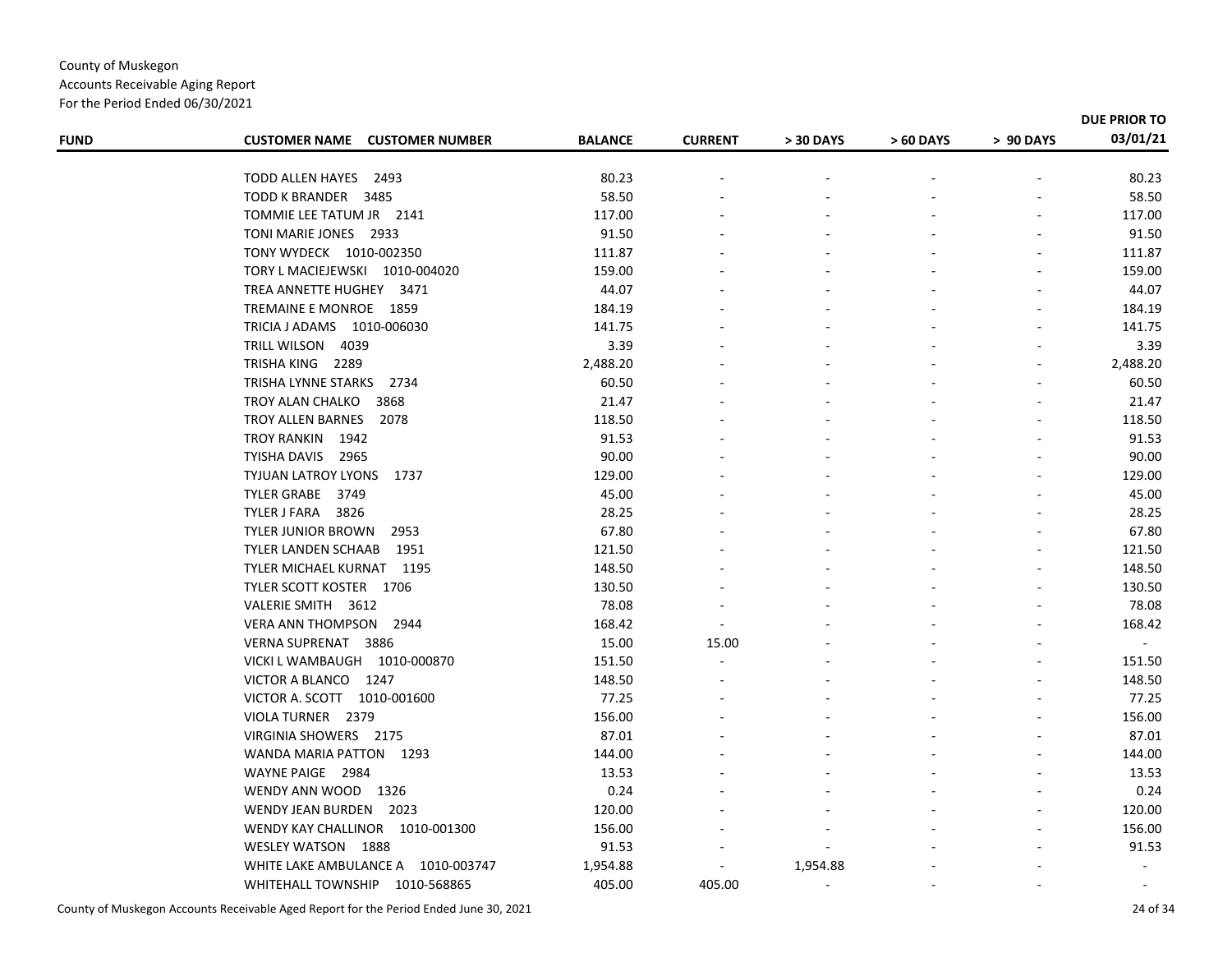#### Accounts Receivable Aging Report For the Period Ended 06/30/2021 FUND CUSTOMER NAME CUSTOMER NUMBER BALANCE CURRENT >30 DAYS >50 DAYS >90 DAYS **DUE PRIOR TO03/01/21** WILFRED BENJAMINN GILBE 1171 148.50 148.50 WILLIAM BAILEY LEEKE 2251 84.75 84.75 WILLIAM BOYDEN EARLS 2459 81.36 ‐ ‐ ‐ ‐ 81.36 WILLIAM COSMO SAMPSON 1878 60.75 ‐ ‐ ‐ ‐ 60.75 WILLIAM GREENAWALT 4053 4.50 ‐ ‐ ‐ ‐ 4.50 WILLIAM JAMES ROOT 1563 138.00 ‐ ‐ ‐ ‐ 138.00 WILLIAM JOHN MILES 1707 130.50 ‐ ‐ ‐ ‐ 130.50 WILLIAM LEBARON JR. 1010‐003010 159.00 ‐ ‐ ‐ ‐ 159.00 WILLIAM LEE GRAHAM JR 1194 148.50 ‐ ‐ ‐ ‐ 148.50 WILLIAM LELEAND GILLIL 2605 77.97 ‐ ‐ ‐ ‐ 77.97 WILLIAM PATRICK SEXTON 2451 81.36 81.36 WILLIAM ROEST 1010‐001750 153.00 ‐ ‐ ‐ ‐ 153.00 WILLIE MADISONN 1984 156.00 156.00 XCEL COMPANIES INC 2331 3,496.23 ‐ ‐ ‐ ‐ 3,496.23 YOUSHEMIA PHILLIPS 1010‐007000 118.65 ‐ ‐ ‐ ‐ 118.65 YVETTE SUZANNE LEGERSK 2348 83.62 ‐ ‐ ‐ ‐ 83.62 ZACHARY BERNDT 4050 4.50 ‐ ‐ ‐ ‐ 4.50 ZACHARY CLARK 2353 83.62 ‐ ‐ ‐ ‐ 83.62 ZACHARY L MASSER 2603 77.97 ‐ ‐ ‐ ‐ 77.97 ZACHARY PAUL WEINRICK 3760 32.77 ‐ ‐ ‐ ‐ 32.77 ZACHARY R NAIRNN 2567 103.50 103.50 ZACHARY SPEECH 2013 90.40 ‐ ‐ ‐ ‐ 90.40 ZACHERIAH INGERSOLL 1010‐002000 159.00 ‐ ‐ ‐ ‐ 159.00 ZARAH J AMBROSE 1010‐001090 119.78 ‐ ‐ ‐ ‐ 119.78 **TOTAL FUND 1010 ‐ GENERAL FUND 128,145.93 5,917.50 4,086.04 ‐ 8,709.00 109,433.39** *FUND 1200 ‐ MARINE SAFETY* NORTON SHORES POLICE D 2144 4,692.28 ‐ 4,692.28 ‐ ‐ ‐ TOTAL FUND 1200 - MARINE SAFETY 4,692.28 4,692.28 -*FUND 2600 ‐ PUBLIC DEFENDER* ALICE CLARKK 3736 131.76 131.76 ALISSA MCGOWANN 2427 67.50 67.50 ANDREA HEATH 3815 87.84 ‐ ‐ ‐ ‐ 87.84 ANGELA WALKER 3968 63.44 ‐ ‐ ‐ ‐ 63.44 APRIL THOMAS 3719 87.84 ‐ ‐ ‐ ‐ 87.84 ARNITA PEVY 3715 A PEVY 3715 87.84 87.84 BALDOMERO FIGUEROA 3891 82.96 ‐ ‐ ‐ ‐ 82.96 BARBARA PORTER 3422 67.50 ‐ ‐ ‐ ‐ 67.50

County of Muskegon Accounts Receivable Aged Report for the Period Ended June 30, 2021 25 of 34

County of Muskegon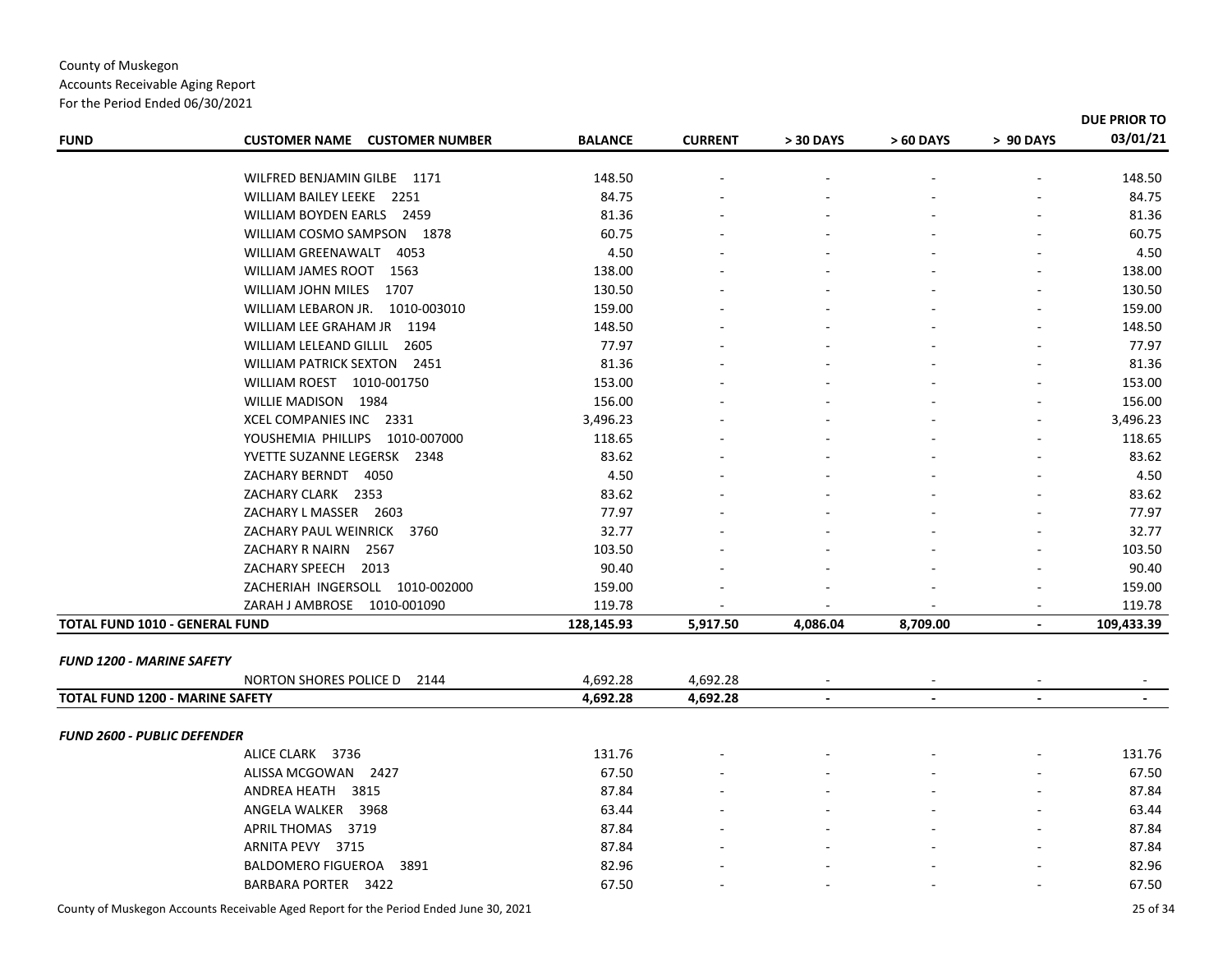Accounts Receivable Aging Report For the Period Ended 06/30/2021

| <b>FUND</b> | <b>CUSTOMER NAME CUSTOMER NUMBER</b>               | <b>BALANCE</b>  | <b>CURRENT</b> | > 30 DAYS | > 60 DAYS | > 90 DAYS | DUE PRIOR TO<br>03/01/21 |
|-------------|----------------------------------------------------|-----------------|----------------|-----------|-----------|-----------|--------------------------|
|             |                                                    | 94.50           |                |           |           |           | 94.50                    |
|             | BARBARA SJOHNSTON 3148<br>BETTY IVORY ROBERTS 2526 | 54.00           |                |           |           |           | 54.00                    |
|             | BEVERLY CARPENTER 3966                             | 58.56           |                |           |           |           | 58.56                    |
|             |                                                    |                 |                |           |           |           |                          |
|             | BOBY DAVIS 3429                                    | 67.50<br>67.50  |                |           |           |           | 67.50<br>67.50           |
|             | BRENDA AVERY 2983                                  |                 |                |           |           |           |                          |
|             | <b>BRYAN KENNERT 3639</b><br>BRYAN WYNNE 2979      | 87.84<br>5.04   |                |           |           |           | 87.84<br>5.04            |
|             | CAELIN SUBDON 3971                                 |                 |                |           |           |           | 63.44                    |
|             |                                                    | 63.44<br>155.34 |                |           |           |           | 155.34                   |
|             | CARMELLA EALOM 2306<br>CAROL WELCH 2823            | 40.50           |                |           |           |           | 40.50                    |
|             |                                                    |                 |                |           |           |           |                          |
|             | CARRIE MCNARLAND<br>2974                           | 67.50           |                |           |           |           | 67.50                    |
|             | CATHY COLON 3924                                   | 73.20           |                |           |           |           | 73.20                    |
|             | CHELSAE MACHOVSKY 2516                             | 27.00           |                |           |           |           | 27.00                    |
|             | CHERYL COMAN 3648                                  | 87.84           |                |           |           |           | 87.84                    |
|             | <b>CHRISTINE BROWN 3529</b>                        | 67.50           |                |           |           |           | 67.50                    |
|             | CHRISTOPHER JASINSKI 3905                          | 82.96           |                |           |           |           | 82.96                    |
|             | <b>CONSTANCE STOKES 3733</b>                       | 87.84           |                |           |           |           | 87.84                    |
|             | <b>CURLY JACKSON 1968</b>                          | 37.80           |                |           |           |           | 37.80                    |
|             | DARIN REYNOLDS 2310                                | 1.08            |                |           |           |           | 1.08                     |
|             | DAWN BEACH 2311                                    | 67.50           |                |           |           |           | 67.50                    |
|             | <b>DEBBIE FRANKLIN</b><br>3899                     | 82.96           |                |           |           |           | 82.96                    |
|             | DEREK GRAMMAR 3351                                 | 67.50           |                |           |           |           | 67.50                    |
|             | DESIREE REDD 3739                                  | 87.84           |                |           |           |           | 87.84                    |
|             | DIETRICK BROWN 3732                                | 87.84           |                |           |           |           | 87.84                    |
|             | DONJSHA WILLIAMS 3822                              | 87.84           |                |           |           |           | 87.84                    |
|             | DORIS MYRICKS 2751                                 | 67.50           |                |           |           |           | 67.50                    |
|             | EDGAR CHAPMAN JR 2812                              | 67.50           |                |           |           |           | 67.50                    |
|             | ERIC DEVRIES 2426                                  | 178.56          |                |           |           |           | 178.56                   |
|             | <b>ETHEL LIGGINS</b><br>3805                       | 87.84           |                |           |           |           | 87.84                    |
|             | EURA JORDAN 2513                                   | 67.50           |                |           |           |           | 67.50                    |
|             | FRANK HOWARD 2943                                  | 27.00           |                |           |           |           | 27.00                    |
|             | GABRIEL L PENNINGTON 2791                          | 67.50           |                |           |           |           | 67.50                    |
|             | GARY THARTNESS JR 2316                             | 68.04           |                |           |           |           | 68.04                    |
|             | GERICARE LLC 3349                                  | 202.50          |                |           |           |           | 202.50                   |
|             | GINA JACKSON 2799                                  | 67.50           |                |           |           |           | 67.50                    |
|             | GINGER BAYNE 1972                                  | 81.00           |                |           |           |           | 81.00                    |
|             | GLENN ROOD 3898                                    | 82.96           |                |           |           |           | 82.96                    |
|             | GLORIA GORDON<br>3903                              | 82.96           |                |           |           |           | 82.96                    |
|             | GLORIA HOGGARD 2946                                | 67.50           |                |           |           | ٠         | 67.50                    |
|             |                                                    |                 |                |           |           |           |                          |

County of Muskegon Accounts Receivable Aged Report for the Period Ended June 30, 2021 26 of 34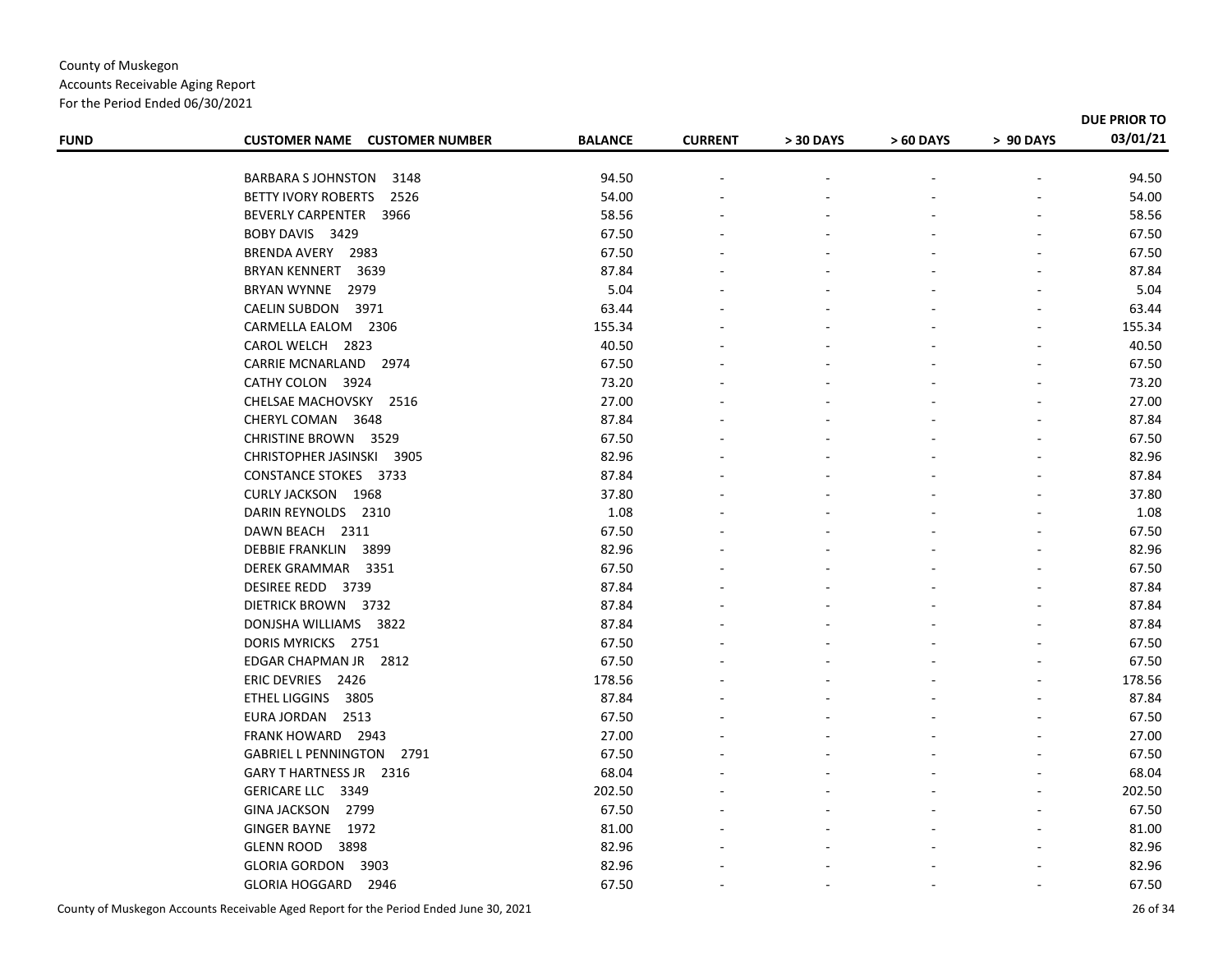For the Period Ended 06/30/2021

| <b>FUND</b> | <b>CUSTOMER NAME CUSTOMER NUMBER</b> | <b>BALANCE</b> | <b>CURRENT</b> | > 30 DAYS | > 60 DAYS | > 90 DAYS | DUE PRIOR TO<br>03/01/21 |
|-------------|--------------------------------------|----------------|----------------|-----------|-----------|-----------|--------------------------|
|             |                                      |                |                |           |           |           |                          |
|             | GORDON RIGGS 2292                    | 108.00         |                |           |           |           | 108.00                   |
|             | HAROLD ROBINSON<br>3424              | 67.50          |                |           |           |           | 67.50                    |
|             | HEATHER BEATTIE 3171                 | 67.50          |                |           |           |           | 67.50                    |
|             | HEATHER POLING 2294                  | 135.00         |                |           |           |           | 135.00                   |
|             | HENRY MIEL III 2579                  | 27.00          |                |           |           |           | 27.00                    |
|             | <b>HERMINA SALIS</b><br>3622         | 87.84          |                |           |           |           | 87.84                    |
|             | JAMES MICHELS 3310                   | 67.50          |                |           |           |           | 67.50                    |
|             | JAMIE THOMAS-FLOWERS 3735            | 87.84          |                |           |           |           | 87.84                    |
|             | JASON GUNN 4085                      | 9.76           |                |           |           |           | 9.76                     |
|             | JEANNETTE SHEPPARD<br>3932           | 73.20          |                |           |           |           | 73.20                    |
|             | JENNIFER PROUGH 2644                 | 67.50          |                |           |           |           | 67.50                    |
|             | JESSICA HENEY 1983                   | 67.50          |                |           |           |           | 67.50                    |
|             | JOAN GALION 2432                     | 27.00          |                |           |           |           | 27.00                    |
|             | JON HELTON 3535                      | 67.50          |                |           |           |           | 67.50                    |
|             | JONATHAN LARSON 2583                 | 68.04          |                |           |           |           | 68.04                    |
|             | JURERA CLAY 2515                     | 27.00          |                |           |           |           | 27.00                    |
|             | KEITH REID 2322                      | 67.50          |                |           |           |           | 67.50                    |
|             | KELLY FARRINGTON 3804                | 87.84          |                |           |           |           | 87.84                    |
|             | KENT COUNTY PROBATE CO<br>2100       | 1,675.00       | 1,675.00       |           |           |           | $\sim$                   |
|             | KIMBERLEE WEST 3436                  | 67.50          |                |           |           |           | 67.50                    |
|             | KIMBERLY MCCORMICK 2318              | 70.74          |                |           |           |           | 70.74                    |
|             | KRYSTAL BRONNEKANT 4089              | 9.76           |                |           |           |           | 9.76                     |
|             | LASHONDA GADSON 3902                 | 82.96          |                |           |           |           | 82.96                    |
|             | LIGHTHOUSE GUARDIANSHI<br>3798       | 351.36         |                |           |           |           | 351.36                   |
|             | LISA HAHN 2514                       | 40.50          |                |           |           |           | 40.50                    |
|             | MARCIE ESTES 3613                    | 87.84          |                |           |           |           | 87.84                    |
|             | MARJORIE SUTHERTON 2473              | 68.76          |                |           |           |           | 68.76                    |
|             | MARSHA WINSETT 3425                  | 67.50          |                |           |           |           | 67.50                    |
|             | MARY LANDINGHAM 3624                 | 87.84          |                |           |           |           | 87.84                    |
|             | MERRY KRIS FELK 3309                 | 67.50          |                |           |           |           | 67.50                    |
|             | MICAELA AVILA 4082                   | 269.06         |                |           |           |           | 269.06                   |
|             | MICHAEL MILLER 3806                  | 26.46          |                |           |           |           | 26.46                    |
|             | MICHAEL PATTERSON 2511               | 66.24          |                |           |           |           | 66.24                    |
|             | MONICA TALLENT 3607                  | 87.84          |                |           |           |           | 87.84                    |
|             | NANCY THIELBAR 4077                  | 9.76           |                |           |           |           | 9.76                     |
|             | NATHAN COUSINEAU 2520                | 135.00         |                |           |           |           | 135.00                   |
|             | OTILIA ROSA 1974                     | 40.50          |                |           |           |           | 40.50                    |
|             | P W SERVICES INC 1970                | 3,392.76       |                |           |           |           | 3,392.76                 |
|             | PAMELA WITHERELL 3647                | 175.68         |                |           |           |           | 175.68                   |
|             |                                      |                |                |           |           |           |                          |

County of Muskegon Accounts Receivable Aged Report for the Period Ended June 30, 2021 27 of 34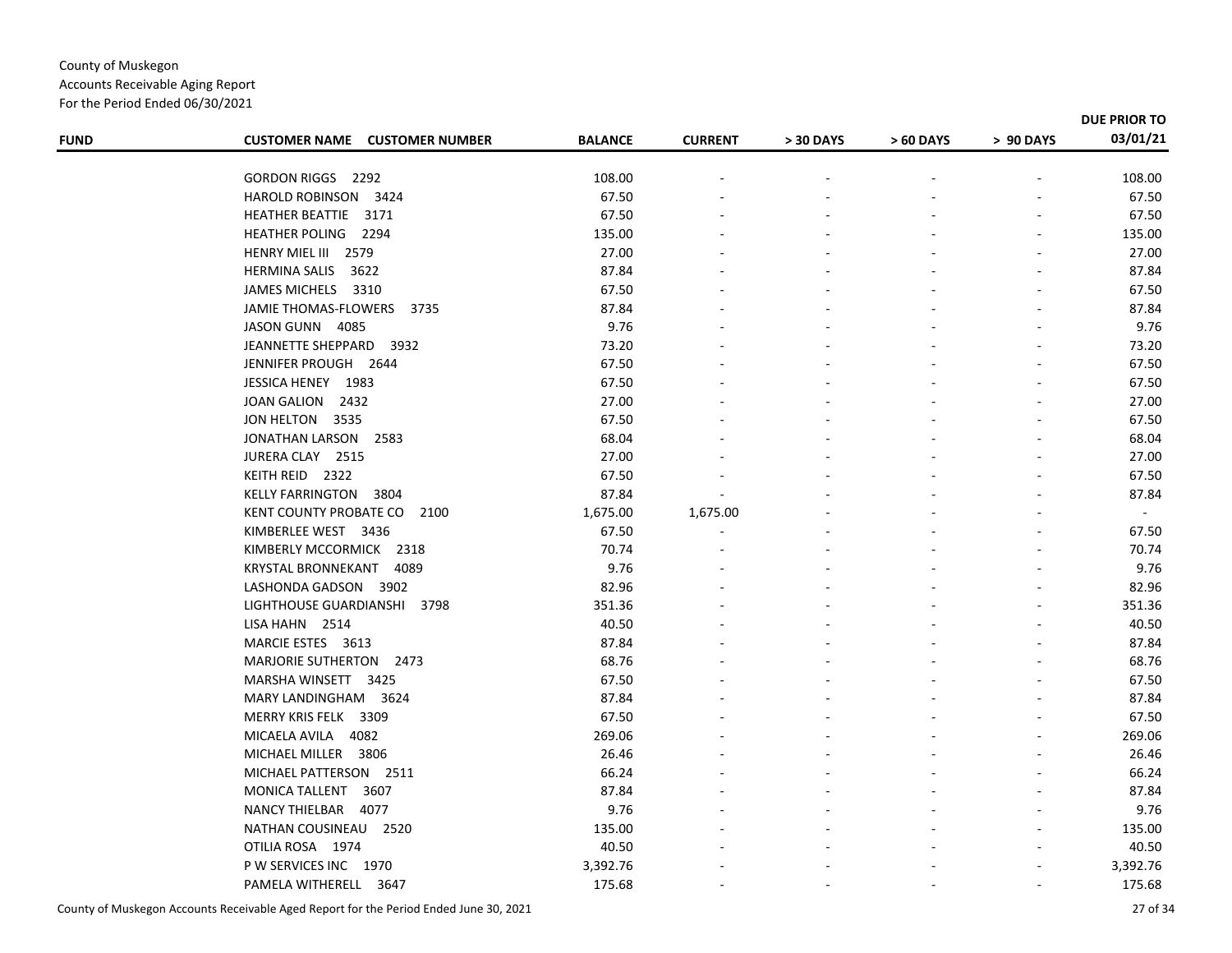Accounts Receivable Aging Report For the Period Ended 06/30/2021

|                                          |                                                |                |                |                |                |                | DUE PRIOR TO |
|------------------------------------------|------------------------------------------------|----------------|----------------|----------------|----------------|----------------|--------------|
| <b>FUND</b>                              | <b>CUSTOMER NUMBER</b><br><b>CUSTOMER NAME</b> | <b>BALANCE</b> | <b>CURRENT</b> | > 30 DAYS      | > 60 DAYS      | > 90 DAYS      | 03/01/21     |
|                                          |                                                |                |                |                |                |                |              |
|                                          | RACHEL CASTETTER<br>3303                       | 67.50          |                |                |                |                | 67.50        |
|                                          | RICHARD WILLIAMS<br>2298                       | 67.50          |                |                |                |                | 67.50        |
|                                          | RUSSELL CARRIER<br>3434                        | 135.00         |                |                |                |                | 135.00       |
|                                          | RUTH CHRISTIAN 3724                            | 87.84          |                |                |                |                | 87.84        |
|                                          | RYAN ELLIS 3636                                | 87.84          |                |                |                |                | 87.84        |
|                                          | SALOME BELMAREZ 3541                           | 67.50          |                |                |                |                | 67.50        |
|                                          | SAMANTHA SPEAR<br>2970                         | 40.50          |                |                |                |                | 40.50        |
|                                          | SANDRA STEFFENS 3435                           | 67.50          |                |                |                |                | 67.50        |
|                                          | SARAH HOWELL 3637                              | 87.84          |                |                |                |                | 87.84        |
|                                          | SHARI MARIE SIDDALL 2512                       | 67.50          |                |                |                |                | 67.50        |
|                                          | SHARI MCCAIN<br>3347                           | 67.50          |                |                |                |                | 67.50        |
|                                          | SHARON FRYE 3820                               | 87.84          |                |                |                |                | 87.84        |
|                                          | SHERRY COLEMAN 3904                            | 61.36          |                |                |                |                | 61.36        |
|                                          | SHIRLEE BLYTHE 4078                            | 9.76           |                |                |                |                | 9.76         |
|                                          | SHORELINE GUARDIANSHIP<br>3929                 | 72.93          |                |                |                |                | 72.93        |
|                                          | SKLD 3346                                      | 3.06           |                |                |                |                | 3.06         |
|                                          | SONYA FLOYD 2971                               | 67.50          |                |                |                |                | 67.50        |
|                                          | STEVEN ZAK 3714                                | 87.84          |                |                |                |                | 87.84        |
|                                          | SUE BECKER 2977                                | 53.82          |                |                |                |                | 53.82        |
|                                          | TAMMY WALAT 3716                               | 87.84          |                |                |                |                | 87.84        |
|                                          | TAWANDA WATSON 4090                            | 9.76           |                |                |                |                | 9.76         |
|                                          | TEMPRA UDELL 3423                              | 67.50          |                |                |                |                | 67.50        |
|                                          | TERINA MARIE STRICKLAN 2116                    | 73.05          |                |                |                |                | 73.05        |
|                                          | TERRY PRINGLE 3169                             | 67.50          |                |                |                |                | 67.50        |
|                                          | TRISHA KING 2289                               | 861.30         |                |                |                |                | 861.30       |
|                                          | VALERIE SMITH 3612                             | 87.84          |                |                |                |                | 87.84        |
|                                          | <b>VERA ANN THOMPSON</b><br>2944               | 72.18          |                |                |                |                | 72.18        |
|                                          | VIOLA TURNER 2379                              | 54.00          |                |                |                |                | 54.00        |
|                                          | WAYNE PAIGE 2984                               | 7.38           |                |                |                |                | 7.38         |
|                                          | WILLIE MADISON 1984                            | 54.00          |                |                |                |                | 54.00        |
| <b>TOTAL FUND 2600 - PUBLIC DEFENDER</b> |                                                | 14,423.02      | 1,675.00       | $\blacksquare$ | $\blacksquare$ | $\blacksquare$ | 12,748.02    |
|                                          |                                                |                |                |                |                |                |              |
|                                          | <b>FUND 5710 - SOLID WASTE MANAGEMENT</b>      |                |                |                |                |                |              |
|                                          | ARBRE FARM ARBREFARM                           | 22,876.92      | $\sim$         | 22,876.92      |                |                |              |
|                                          | AMERICAN CLASSIC DUMPS<br>AMCLASSIC            | 53,150.47      | 25,254.45      | 27,746.96      |                |                | 149.06       |
|                                          | AMES DISPOSAL INC AMES                         | 48,385.34      | 25,900.77      | 20,935.10      |                |                | 1,549.47     |
|                                          | ARENDS FARMS AREND                             | 29.00          | 29.00          |                |                |                |              |
|                                          | ARROWASTE ARROWASTE                            | 2,262.24       | 2,262.24       |                |                |                |              |
|                                          | BEACON RECYCLING INC BEACON                    | 1,359.36       | 648.00         | 711.36         |                |                |              |

County of Muskegon Accounts Receivable Aged Report for the Period Ended June 30, 2021 28 of 34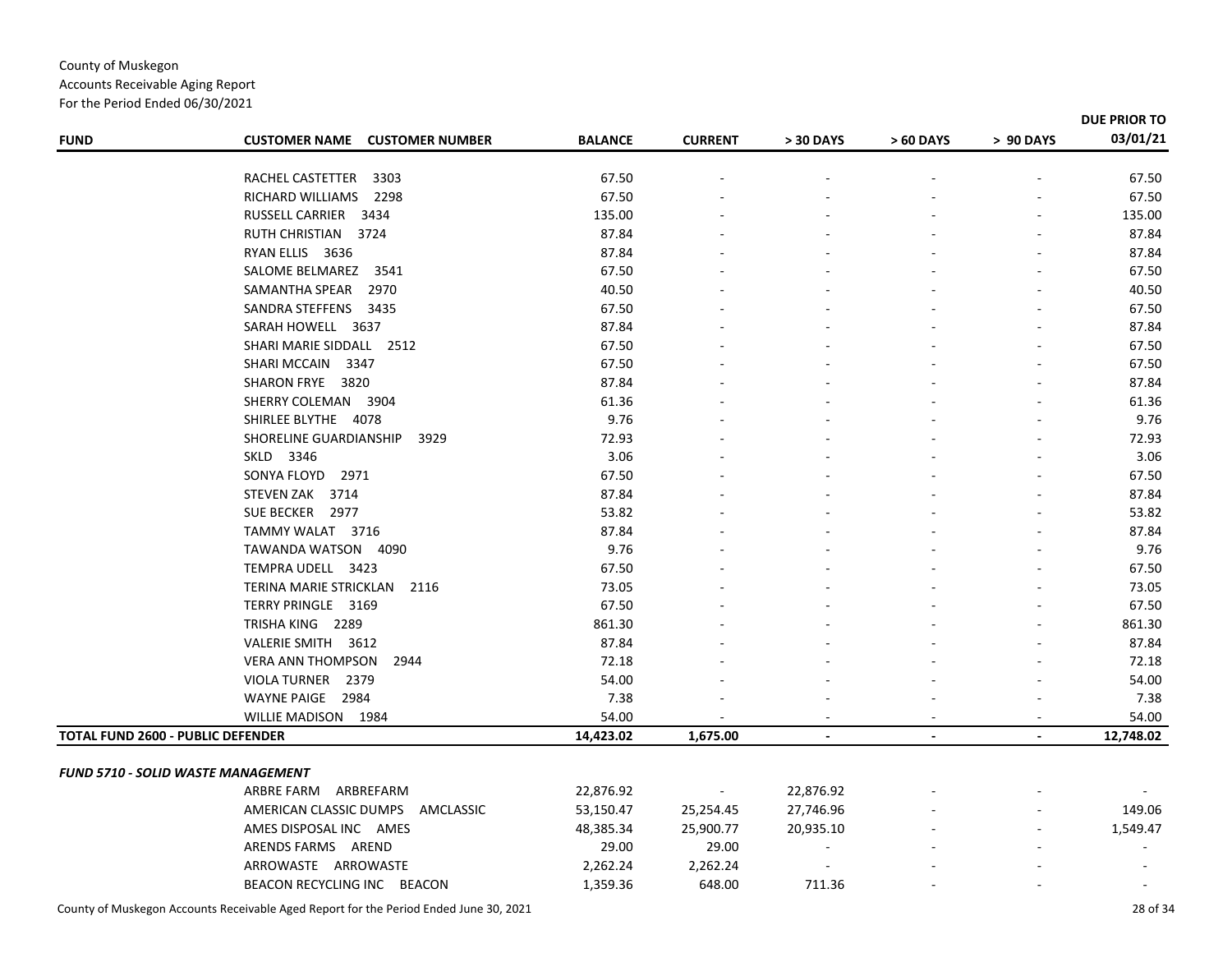For the Period Ended 06/30/2021

| <b>FUND</b> | <b>CUSTOMER NAME CUSTOMER NUMBER</b>               | <b>BALANCE</b> | <b>CURRENT</b> | > 30 DAYS  | > 60 DAYS | > 90 DAYS | 03/01/21 |
|-------------|----------------------------------------------------|----------------|----------------|------------|-----------|-----------|----------|
|             |                                                    |                |                |            |           |           |          |
|             | BENCHMARK CONCRETE CON BENCHMARK                   | 299.16         | 299.16         |            |           |           |          |
|             | BULLDOG DUMPSTERS LLC BULLDOG                      | 25,468.39      | 25,468.39      |            |           |           |          |
|             | CDR DISPOSAL SERVICES<br><b>CDR</b>                | 8,557.56       | 8,557.56       |            |           |           |          |
|             | CEDAR CREEK TOWNSHIP CEDARCREEK                    | 433.26         | 433.26         |            |           |           |          |
|             | CHESTER'S SANITATION CHESTERS                      | 16,703.43      | 9,372.24       | 7,138.35   | 192.84    |           |          |
|             | CITY OF MUSKEGON INSPECTION                        | 496.50         | 320.50         | 176.00     |           |           |          |
|             | CITY OF MUSKEGON DPW CITYMUSK                      | 40.00          | 40.00          |            |           |           |          |
|             | CITY OF NORTH MUSKEGON CITYNM                      | 365.80         | 365.80         |            |           |           |          |
|             | CITY OF NORTON SHORES CITYNS                       | 602.50         | 602.50         |            |           |           |          |
|             | DALTON TOWNSHIP DALTONTWSP                         | 844.48         | 844.48         |            |           |           |          |
|             | DAMAGE RESTORATION DAMAGEREST                      | 713.20         | 713.20         |            |           |           |          |
|             | DAN'S EXCAVATING SERVI DANS                        | 2,354.76       | 2,354.76       |            |           |           |          |
|             | EAGLE ALLOY EAGLEALLOY                             | 879.66         | 405.45         | 474.21     |           |           |          |
|             | FREE SPIRIT CONSTRUCTI FREESPIRIT                  | 117.36         | 117.36         | $\omega$ . |           |           |          |
|             | <b>GAWLIK CONSTRUCTION</b><br>GAWLIK               | 311.04         | 104.40         | 206.64     |           |           |          |
|             | GEERS EXCAVATING, INC GEERS                        | 2,404.80       | 2,404.80       |            |           |           |          |
|             | GOODWILL INDUSTRIES GOODWILL                       | 2,292.84       | 2,292.84       |            |           |           |          |
|             | H & H EXCAVATING HH                                | 333.64         | 333.64         |            |           |           |          |
|             | HOLTON TOWNSHIP HOLTONTWSP                         | 1,043.13       | 1,043.13       |            |           |           |          |
|             | HUGHES BUILDERS INC HUGHES                         | 125.00         | 24.00          | 101.00     |           |           |          |
|             | JACKSON MERKEY CONTRAC JACKSONMER                  | 14,210.04      | 14,210.04      |            |           |           |          |
|             | KNIGHT TRANSPORT SERVI MCK2                        | 11,549.31      | 11,549.31      |            |           |           |          |
|             | KNOLL GROUP KNOLL                                  | 1,716.86       | 924.25         | 774.61     |           |           | 18.00    |
|             | KUERTHS DISPOSAL KUERTH                            | 47,742.70      | 43,950.37      |            |           |           | 3,792.33 |
|             | LAKETON TOWNSHIP LAKETON                           | 42.00          | 42.00          |            |           |           |          |
|             | LOHMAN ENTERPRISES, LL LOHMAN                      | 352.08         | 352.08         |            |           |           |          |
|             | MARK'S WASTE REMOVAL MARKS                         | 39,069.66      | 11,828.16      | 9,461.88   | 9,726.48  | 8,053.14  |          |
|             | MIKE'S DUMPSTER RENTAL MIKE                        | 18,442.90      | 6,257.88       | 7,157.52   | 5,027.50  |           |          |
|             | MOBILE HAULAWAY MOBILE                             | 44,283.70      | 11,382.93      | 13,787.84  | 13,866.96 |           | 5,245.97 |
|             | MOORLAND TOWNSHIP MOORLAND                         | 786.00         | 304.00         | 482.00     |           |           |          |
|             | MUSKEGON COUNTY ROAD C MCRC                        | 54.00          | 54.00          |            |           |           |          |
|             | MUSKEGON HEIGHTS HOUSI HOUSING                     | 424.00         | 424.00         |            |           |           |          |
|             | MUSKEGON HOUSING COMMI MUSKHOUSIN                  | 24.00          | 24.00          |            |           |           |          |
|             | MUSKEGONRM<br>MUSKEGON R & M TRANSPO               | 9,550.96       | 9,550.96       |            |           |           |          |
|             | <b>MUSKEGON RESCUE MISSIO</b><br><b>CITYRESCUE</b> | 68.22          | 55.98          |            |           |           | 12.24    |
|             | <b>DNRWILD</b><br>MUSKEGON STATE GAME AR           | 100.00         | 24.00          |            | 25.00     |           | 51.00    |
|             | OCHOA PROPERTIES LLC OCHOA                         | 236.16         | 236.16         |            |           |           |          |
|             | OTR HAULING, LTD OTR                               | 4,846.21       | 2,525.36       | 2,270.10   |           |           | 50.75    |
|             |                                                    |                |                |            |           |           |          |

PAUL SCHULTZ TRUCKING PAULSCHULT 1,414.44 ‐ 1,414.44 ‐ ‐ ‐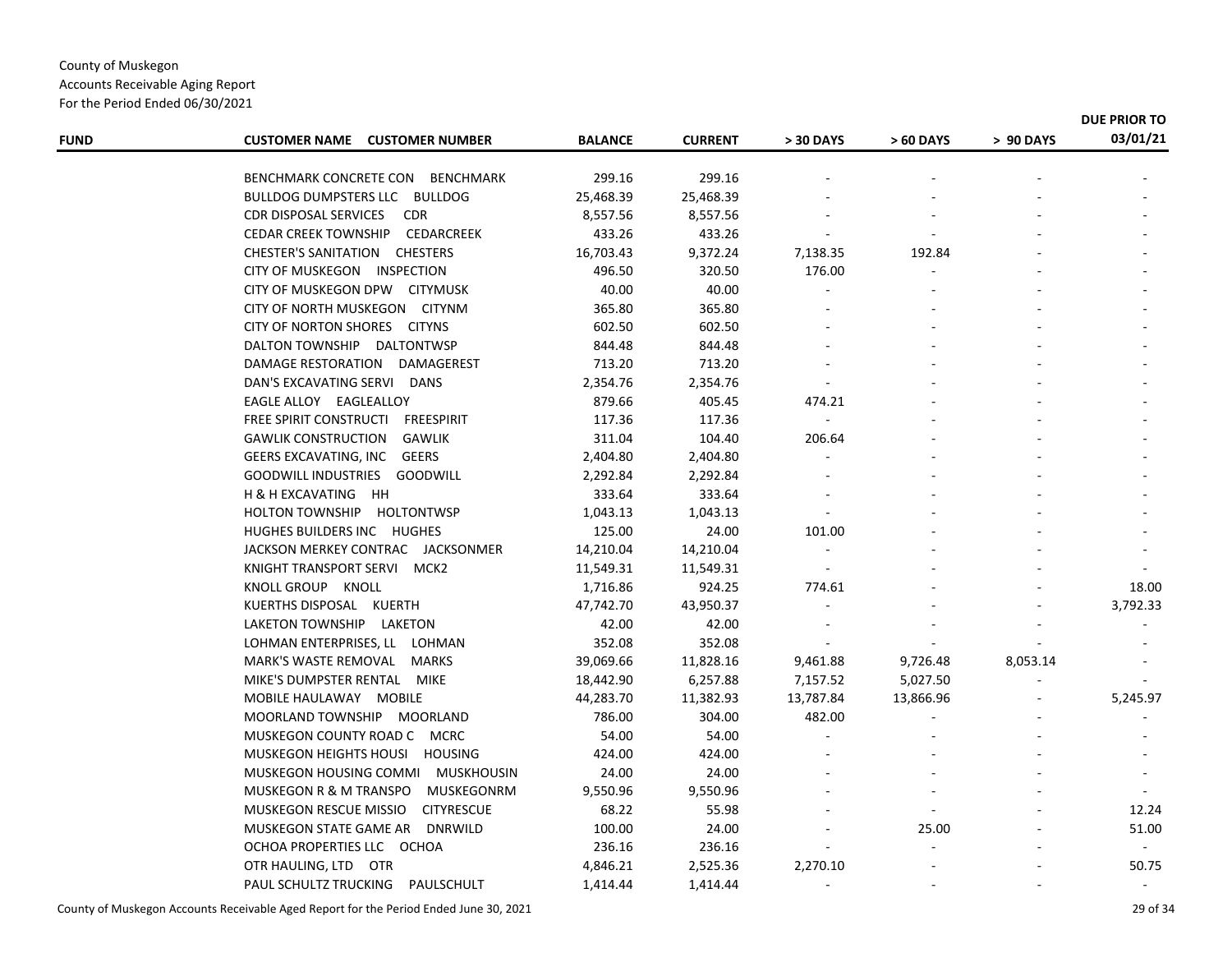#### Accounts Receivable Aging Report For the Period Ended 06/30/2021 **FUND CUSTOMER NAME NAME CUSTOMER NUMBER BALANCE CURRENT <sup>&</sup>gt; 30 DAYS <sup>&</sup>gt; 60 DAYS <sup>&</sup>gt; 90 DAYS DUE PRIOR TO03/01/21** PLUMMERS DISPOSAL SERVV PLUMMERS 202.68 202.68 - - - -PRESS'S L.L.C. PRESS L.L.C. PRESS 3,697.79 ‐ 3,697.79 ‐ ‐ ‐ RANDY'S AUTO SALVAGE RANDYS 237.96 ‐ 237.96 ‐ ‐ ‐ RDI RDI RDI 4,560.45 2,387.28 ‐ 2,173.17 ‐ ‐ REPUBLIC SERVICES SUNSET 1,871.28 ‐ 1,871.28 ‐ ‐ ‐ RESOURCE RECOVERY CORPP RRC 2,365.11 683.91 1,681.20 -RMS DISPOSAL RMS DISPOSAL RMS 54,411.99 ‐ 54,204.64 ‐ ‐ 207.35 ROCKS TRASH AND WASTE ROCKS 8,394.48 3,342.96 2,646.36 ‐ 2,405.16 ‐ SCHMIDT ROOFING & CONS SCHMIDT 61.12 ‐ 61.12 ‐ ‐ ‐ SHORELINE RESTORATIONN SHORELINE 456.12 456.12 - - -SINGLETONS SINGLETONS 74.16 ‐ 74.16 ‐ ‐ ‐ SMITHS DUMPSTERS SMITHDUMP 24,750.64 4,354.92 4,086.00 12,342.60 3,580.84 386.28 SON'S DISPOSAL LLCC SONS 6,907.32 6,907.32 - - -TAPLIN ENTERPRISES, IN TAPLIN 1,244.13 ‐ ‐ ‐ ‐ 1,244.13 TRI US SERVICES TRIUS 5,332.56 ‐ 5,332.56 ‐ ‐ ‐ UGANSKI ROLL‐OFF SERVI UGANSKI2 54,345.25 25,510.53 ‐ 28,052.05 514.69 267.98 VALLEYVIEW VALLEYVIEW 1,211.40 ‐ 1,211.40 ‐ ‐ ‐ WHITE LAKE AREA SOLID WHLAKEAREA 1,074.45 1,074.45 -WOLFF BUILDERS, LLC WOLFF 134.28 ‐ 134.28 ‐ ‐ ‐ WOOD TRUCKINGG WOOD 87.12 43.20 43.92 - -ZAPPA BINS, LLC BINTHERE 1,296.36 ‐ 1,296.36 ‐ ‐ ‐ **TOTAL FUND 5710 ‐ SOLID WASTE MANAGEMENT 560,079.73 338,386.77 152,983.19 43,586.54 12,148.67 12,974.56** *FUND 5810 ‐ AIRPORT* ACEMCO AUTOMOTIVE 5810‐001900 404.51 ‐ ‐ 404.51 ‐ ‐ AVIS BUDGET GROUP 5810‐000813 3,502.90 2,367.12 ‐ 1,135.78 ‐ ‐ CHAD LEMMEN 5810‐003300 410.00 205.00 ‐ 205.00 ‐ ‐ CHRISTOPHER BABB 3699 860.00 215.00 ‐ 645.00 ‐ ‐ DAN DUTHLER 5810‐000836 410.00 205.00 ‐ 205.00 ‐ ‐ DAVID DEWITT 5810-001287 195.00 195.00 - -EXECUTIVE AIR TRANSPOR 5810‐178350 60,882.91 16,892.26 ‐ 30,585.07 ‐ 13,405.58 FEDERAL AVIATION ADMIN 5810‐181801 86.70 ‐ ‐ ‐ ‐ 86.70 GREG YOUNG 5810‐620955 215.00 ‐ 215.00 ‐ ‐ ‐ ISAAC LEESTMAA 3234 185.00 185.00 - - - -JPB HOLDINGS 4106 190.00 ‐ 190.00 ‐ ‐ ‐ LAYSON AVIATION LLC 5810‐000140 59.90 ‐ 59.90 ‐ ‐ ‐ MUSKEGON SURGICAL ASSO0 3756 75.00 75.00 - -PARADIGM JET MANAGEMEN 5810-000900 324.41 324.41 - - -

SAFELITE FULFILLMENT, 2580 2,049.80 811.63 ‐ 709.10 ‐ 529.07

County of Muskegon Accounts Receivable Aged Report for the Period Ended June 30, 2021 30 of 34

County of Muskegon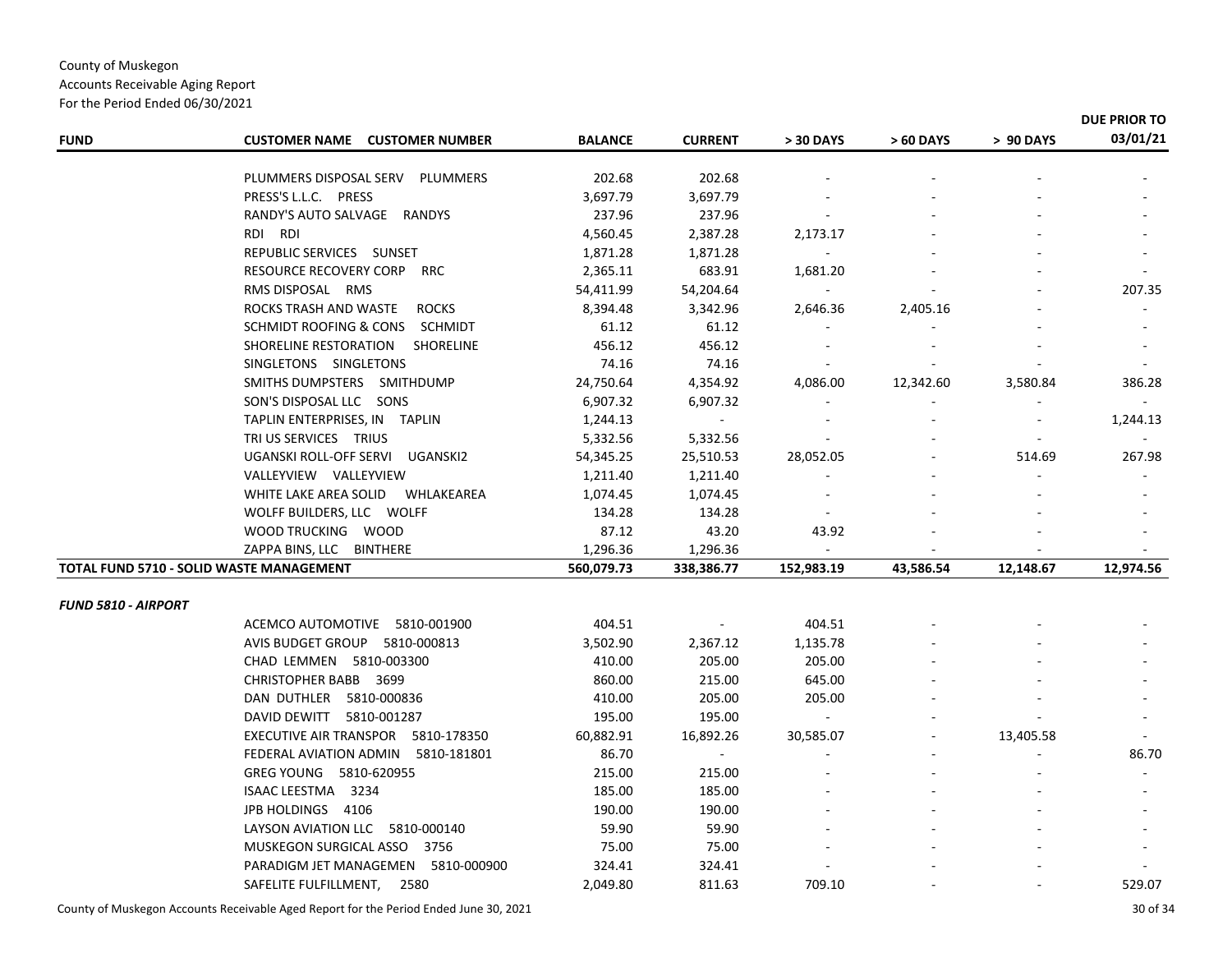#### County of Muskegon Accounts Receivable Aging Report For the Period Ended 06/30/2021

| <b>FUND</b><br><b>CUSTOMER NAME</b><br><b>CUSTOMER NUMBER</b><br><b>BALANCE</b><br><b>CURRENT</b><br>> 30 DAYS<br>> 60 DAYS<br>> 90 DAYS<br>SKYWEST AIRLINES, INC. 5810-000920<br>7,890.95<br>7,890.95<br>SWIFT AIR, LLC 3708<br>2,377.62<br>432.19<br>TANGO BRAVO VENTURES,<br>3273<br>9,959.47<br>864.38<br>438.67<br>5.00<br>TOM MAROTTA 5810-003297<br>200.00<br>195.00<br>789.13<br>TRIPLE SSS AVIATION, I 5810-000824<br>2,051.62<br>473.64<br>195.00<br>195.00<br>WILLIAM BURNS 3570<br><b>TOTAL FUND 5810 - AIRPORT</b><br>92,525.79<br>31,874.78<br>34,800.29<br>13,844.25<br>$\blacksquare$<br>FUND 5880 - MUSKEGON AREA TRANSIT SYSTEM<br>18,773.50<br>18,773.50<br><b>CITY OF MUSKEGON HTS</b><br>5880-122062<br>11,849.75<br>11,849.75<br>5880-123000<br>5,725.00<br><b>CITY OF NORTON SHORES</b><br>5,725.00<br><b>CITY OF ROOSEVELT PARK</b><br>5880-123135<br>1,198.75<br>1,198.75<br>TOTAL FUND 5880 - MUSKEGON AREA TRANSIT SYSTEM<br>37,547.00<br>37,547.00<br>$\blacksquare$<br>$\blacksquare$ |           |
|--------------------------------------------------------------------------------------------------------------------------------------------------------------------------------------------------------------------------------------------------------------------------------------------------------------------------------------------------------------------------------------------------------------------------------------------------------------------------------------------------------------------------------------------------------------------------------------------------------------------------------------------------------------------------------------------------------------------------------------------------------------------------------------------------------------------------------------------------------------------------------------------------------------------------------------------------------------------------------------------------------------------|-----------|
|                                                                                                                                                                                                                                                                                                                                                                                                                                                                                                                                                                                                                                                                                                                                                                                                                                                                                                                                                                                                                    | 03/01/21  |
|                                                                                                                                                                                                                                                                                                                                                                                                                                                                                                                                                                                                                                                                                                                                                                                                                                                                                                                                                                                                                    |           |
|                                                                                                                                                                                                                                                                                                                                                                                                                                                                                                                                                                                                                                                                                                                                                                                                                                                                                                                                                                                                                    | 2,377.62  |
|                                                                                                                                                                                                                                                                                                                                                                                                                                                                                                                                                                                                                                                                                                                                                                                                                                                                                                                                                                                                                    | 8,224.23  |
|                                                                                                                                                                                                                                                                                                                                                                                                                                                                                                                                                                                                                                                                                                                                                                                                                                                                                                                                                                                                                    |           |
|                                                                                                                                                                                                                                                                                                                                                                                                                                                                                                                                                                                                                                                                                                                                                                                                                                                                                                                                                                                                                    | 788.85    |
|                                                                                                                                                                                                                                                                                                                                                                                                                                                                                                                                                                                                                                                                                                                                                                                                                                                                                                                                                                                                                    |           |
|                                                                                                                                                                                                                                                                                                                                                                                                                                                                                                                                                                                                                                                                                                                                                                                                                                                                                                                                                                                                                    | 12,006.47 |
|                                                                                                                                                                                                                                                                                                                                                                                                                                                                                                                                                                                                                                                                                                                                                                                                                                                                                                                                                                                                                    |           |
|                                                                                                                                                                                                                                                                                                                                                                                                                                                                                                                                                                                                                                                                                                                                                                                                                                                                                                                                                                                                                    |           |
|                                                                                                                                                                                                                                                                                                                                                                                                                                                                                                                                                                                                                                                                                                                                                                                                                                                                                                                                                                                                                    |           |
|                                                                                                                                                                                                                                                                                                                                                                                                                                                                                                                                                                                                                                                                                                                                                                                                                                                                                                                                                                                                                    |           |
|                                                                                                                                                                                                                                                                                                                                                                                                                                                                                                                                                                                                                                                                                                                                                                                                                                                                                                                                                                                                                    |           |
|                                                                                                                                                                                                                                                                                                                                                                                                                                                                                                                                                                                                                                                                                                                                                                                                                                                                                                                                                                                                                    |           |
| FUND 5920 - WASTEWATER MANAGEMENT OPERATIONS                                                                                                                                                                                                                                                                                                                                                                                                                                                                                                                                                                                                                                                                                                                                                                                                                                                                                                                                                                       |           |
| 1,160.35<br>1,160.35<br>ALL THINGS SEPTIC 1458                                                                                                                                                                                                                                                                                                                                                                                                                                                                                                                                                                                                                                                                                                                                                                                                                                                                                                                                                                     |           |
| 358.86<br>358.86<br>ALUDYNE - MONTAGUE 5920-092985                                                                                                                                                                                                                                                                                                                                                                                                                                                                                                                                                                                                                                                                                                                                                                                                                                                                                                                                                                 |           |
| AMERICAN CHEMICAL SOLU 3882<br>3,803.74<br>3,022.97<br>429.70<br>351.07                                                                                                                                                                                                                                                                                                                                                                                                                                                                                                                                                                                                                                                                                                                                                                                                                                                                                                                                            |           |
| ANDY'S SEPTIC TANK SER<br>5920-000530<br>24,507.70<br>24,507.70                                                                                                                                                                                                                                                                                                                                                                                                                                                                                                                                                                                                                                                                                                                                                                                                                                                                                                                                                    |           |
| 599.04<br>BASF AGRICULTURAL SOLU 3759<br>599.90                                                                                                                                                                                                                                                                                                                                                                                                                                                                                                                                                                                                                                                                                                                                                                                                                                                                                                                                                                    | 0.86      |
| 345.00<br>BAY VALLEY FOODS, LLC 5920-001880<br>345.00                                                                                                                                                                                                                                                                                                                                                                                                                                                                                                                                                                                                                                                                                                                                                                                                                                                                                                                                                              |           |
| 12,420.75<br>BOB'S SEPTIC SERVICE 5920-000540<br>12,420.75                                                                                                                                                                                                                                                                                                                                                                                                                                                                                                                                                                                                                                                                                                                                                                                                                                                                                                                                                         |           |
| BOFOR-NOBEL SITE 5920-001070<br>586.44<br>586.44                                                                                                                                                                                                                                                                                                                                                                                                                                                                                                                                                                                                                                                                                                                                                                                                                                                                                                                                                                   |           |
| BUSSCHERS PUMPING INC 5920-000770<br>17,991.39<br>17,991.39                                                                                                                                                                                                                                                                                                                                                                                                                                                                                                                                                                                                                                                                                                                                                                                                                                                                                                                                                        |           |
| CAMUS WATER TECH LLC 5920-124000<br>870.11<br>745.88<br>124.23                                                                                                                                                                                                                                                                                                                                                                                                                                                                                                                                                                                                                                                                                                                                                                                                                                                                                                                                                     |           |
| CITY OF GRAND HAVEN 1618<br>138.50<br>138.50                                                                                                                                                                                                                                                                                                                                                                                                                                                                                                                                                                                                                                                                                                                                                                                                                                                                                                                                                                       |           |
| CITY OF MUSKEGON DPW H 5920-001210<br>240.66<br>240.66                                                                                                                                                                                                                                                                                                                                                                                                                                                                                                                                                                                                                                                                                                                                                                                                                                                                                                                                                             |           |
| CITY OF MUSKEGON DPW W 5920-001190<br>632.37<br>632.37                                                                                                                                                                                                                                                                                                                                                                                                                                                                                                                                                                                                                                                                                                                                                                                                                                                                                                                                                             |           |
| 81.28<br>81.28<br>CITY OF MUSKEGON HTS 5920-122062                                                                                                                                                                                                                                                                                                                                                                                                                                                                                                                                                                                                                                                                                                                                                                                                                                                                                                                                                                 |           |
| 243.67<br>243.67<br>CITY OF NORTH MUSKEGON<br>5920-122500                                                                                                                                                                                                                                                                                                                                                                                                                                                                                                                                                                                                                                                                                                                                                                                                                                                                                                                                                          |           |
| CITY OF NORTON SHORES 5920-123000<br>164.01<br>164.01                                                                                                                                                                                                                                                                                                                                                                                                                                                                                                                                                                                                                                                                                                                                                                                                                                                                                                                                                              |           |
| CITY OF WHITEHALL 5920-123500<br>23.04<br>23.04                                                                                                                                                                                                                                                                                                                                                                                                                                                                                                                                                                                                                                                                                                                                                                                                                                                                                                                                                                    |           |
| CONTINENTAL DAIRY FACI<br>3195<br>8,660.34<br>8,660.34                                                                                                                                                                                                                                                                                                                                                                                                                                                                                                                                                                                                                                                                                                                                                                                                                                                                                                                                                             |           |
| <b>COUSINS SEPTIC TANK SE</b><br>5920-000560<br>6,520.90<br>6,520.90                                                                                                                                                                                                                                                                                                                                                                                                                                                                                                                                                                                                                                                                                                                                                                                                                                                                                                                                               |           |
| DOVER GREASE TRAPS INC<br>5920-001760<br>1,809.27<br>1,809.19                                                                                                                                                                                                                                                                                                                                                                                                                                                                                                                                                                                                                                                                                                                                                                                                                                                                                                                                                      | 0.08      |
| 213.33<br>DSC PRODUCTS INC-DETER<br>5920-002118<br>213.33                                                                                                                                                                                                                                                                                                                                                                                                                                                                                                                                                                                                                                                                                                                                                                                                                                                                                                                                                          |           |
| DSC PRODUCTS INC-PHARM<br>4095<br>510.15<br>129.44<br>2.27<br>378.44                                                                                                                                                                                                                                                                                                                                                                                                                                                                                                                                                                                                                                                                                                                                                                                                                                                                                                                                               |           |
| DTE ENERGY 5920-001080<br>120.00<br>120.00                                                                                                                                                                                                                                                                                                                                                                                                                                                                                                                                                                                                                                                                                                                                                                                                                                                                                                                                                                         |           |
| DYNAMIC FINISHING LC 5920-002273<br>120.00<br>120.00                                                                                                                                                                                                                                                                                                                                                                                                                                                                                                                                                                                                                                                                                                                                                                                                                                                                                                                                                               |           |

County of Muskegon Accounts Receivable Aged Report for the Period Ended June 30, 2021 31 of 34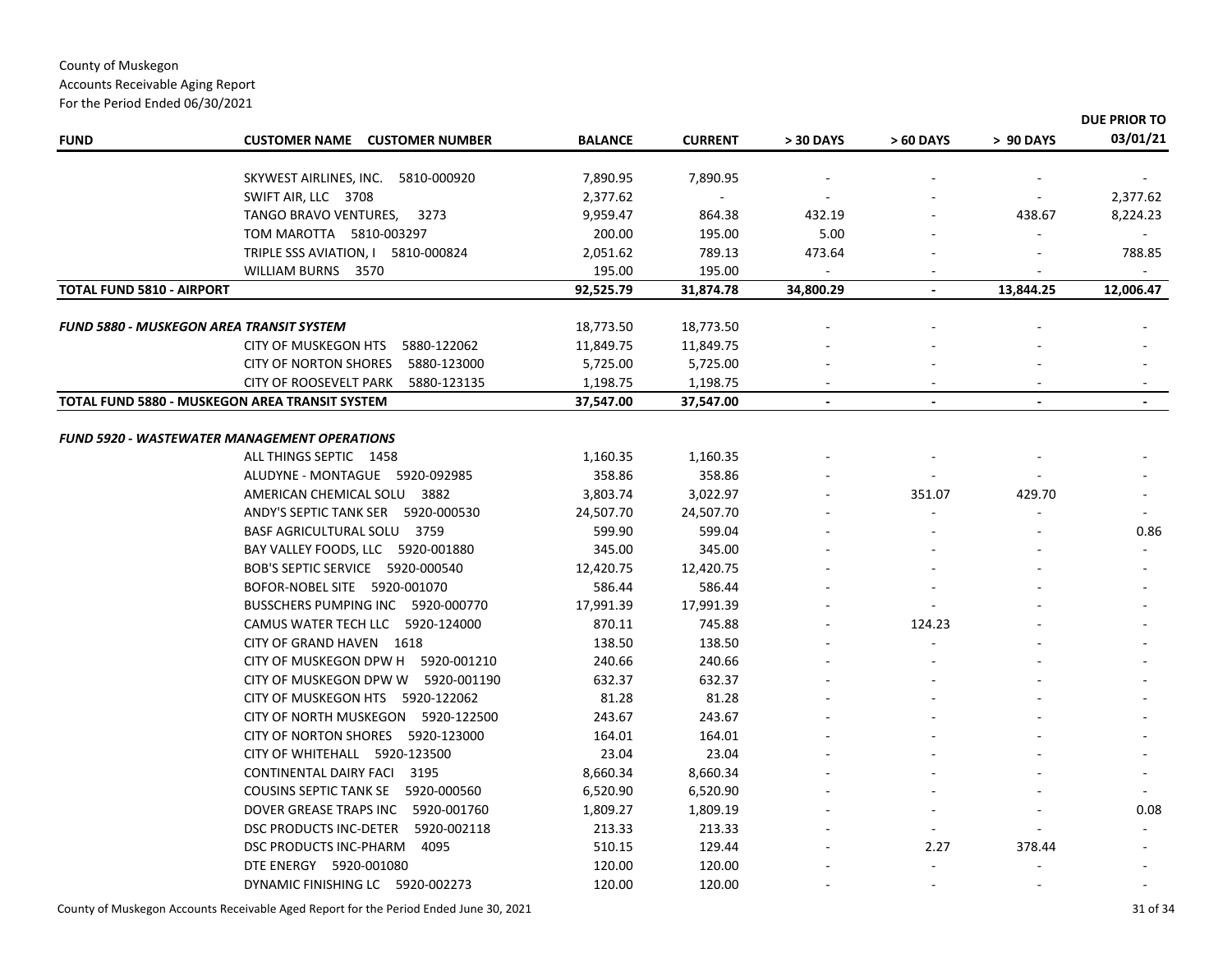Accounts Receivable Aging Report For the Period Ended 06/30/2021

| <b>FUND</b> | <b>CUSTOMER NAME CUSTOMER NUMBER</b>             | <b>BALANCE</b> | <b>CURRENT</b> | > 30 DAYS | > 60 DAYS | > 90 DAYS | 03/01/21 |
|-------------|--------------------------------------------------|----------------|----------------|-----------|-----------|-----------|----------|
|             |                                                  |                |                |           |           |           |          |
|             | ELITE PIPELINE SERVICE 3198                      | 3,592.72       | 3,592.72       |           |           |           |          |
|             | <b>ESSENBURG CAR WASH OF</b><br>4020             | 1,368.24       | 1,368.24       |           |           |           |          |
|             | FAIRLIFE, LLC 3460                               | 609.80         | 609.80         |           |           |           |          |
|             | <b>GREAT LAKES FINISHING</b><br>5920-000420      | 97.88          | 97.88          |           |           |           |          |
|             | GREAT LAKES SEWER & SE 5920-204430               | 7,676.30       | 7,676.30       |           |           |           |          |
|             | GREENSCAPES 3196                                 | 303.78         | 303.78         |           |           |           |          |
|             | HERBRUCK POULTRY RANCH 3115                      | 1,198.24       | 1,198.24       |           |           |           |          |
|             | HERITAGE-CRYSTAL CLEAN 2239                      | 5,542.05       | 3,292.81       | 2,249.24  |           |           |          |
|             | HILITE INTERNATIONAL / 5920-002119               | 7.10           | 7.10           |           |           |           |          |
|             | HOLLAND AREA WATER REC 2160                      | 10,821.15      | 10,821.15      |           |           |           |          |
|             | 5920-088745<br><b>HONEYWELL BURDICK &amp; JA</b> | 987.40         | 807.88         |           | 120.00    |           | 59.52    |
|             | 5920-253217<br><b>HOWMET CORP - PLANT #1</b>     | 943.76         | 92.88          |           | 850.88    |           |          |
|             | <b>HOWMET CORP - PLANT #3</b><br>5920-253214     | 817.70         | 721.82         |           | 95.88     |           |          |
|             | <b>HOWMET CORP - PLANT #4</b><br>5920-253215     | 298.88         | 298.88         |           |           |           |          |
|             | <b>HOWMET CORP - PLANT #5</b><br>5920-253216     | 1,129.76       | 245.88         |           | 883.88    |           |          |
|             | HUDSONVILLE ICE CREAM<br>4117                    | 345.00         | 345.00         |           |           |           |          |
|             | 5920-262771<br>INDUSTRIAL METAL CLEAN            | 263.87         | 263.87         |           |           |           |          |
|             | JACK BROWN PRODUCE, IN 4118                      | 345.00         | 345.00         |           |           |           |          |
|             | JOHNSON SEPTIC SERVICE<br>5920-700040            | 19,828.73      | 16,811.25      | 3,017.48  |           |           |          |
|             | KAYDON CORPORATION 5920-281895                   | 207.88         | 207.88         |           |           |           |          |
|             | KENT POWER INCORPORATE 3836                      | 500.60         | 500.60         |           |           |           |          |
|             | KERKSTRA PORTABLE RST<br>5920-006000             | 2,271.05       | 2,271.05       |           |           |           |          |
|             | KERKSTRA SEPTIC TANK C 5920-000700               | 72,817.90      | 72,817.90      |           |           |           |          |
|             | KERKSTRA WASTE RECOVER 5920-000701               | 6,490.53       | 6,490.53       |           |           |           |          |
|             | KNOLL, INC. 5920-000787                          | 503.76         | 503.76         |           |           |           |          |
|             | L3 COMMUNICATIONS 5920-007440                    | 222.09         | 222.09         |           |           |           |          |
|             | LAKESHORE SEPTIC PUMPI 3873                      | 138.65         | 138.65         |           |           |           |          |
|             | LCT MICHIGAN, LLC 3231                           | 1,961.34       | 1,961.34       |           |           |           |          |
|             | LIQUID ENVIRONMENTAL S 4029                      | 19,170.24      | 11,421.71      | 4,291.83  | 3,451.52  |           | 5.18     |
|             | LIQUID INDUSTRIAL WAST 5920-000760               | 219,112.44     | 219,112.44     |           |           |           |          |
|             | LORIN INDUSTRIES<br>5920-313025                  | 140.43         | 140.43         |           |           |           |          |
|             | M. ARGUESO & CO, INC 5920-000900                 | 74.12          | 74.12          |           |           |           |          |
|             | MAHLE ENGINE COMPONENT 5920-001050               | 60.00          | 60.00          |           |           |           |          |
|             | 3599<br>MECOSTA COUNTY ROAD CO                   | 252.25         | 252.25         |           |           |           |          |
|             | METAL FINISHING TECH 5920-000200                 | 220.43         | 220.43         |           |           |           |          |
|             | MI SPRING & STAMP OF M 5920-353390               | 120.00         | 120.00         |           |           |           |          |
|             | MICHIGAN PROTEIN, INC.<br>5920-000840            | 6,515.96       | 6,515.96       |           |           |           |          |
|             | MICHIGAN WASTE & ENVIR<br>5920-000515            | 11,292.80      | 11,292.80      |           |           |           |          |
|             | MUSKEGON COUNTY ROAD C 5920-001090               | 75.00          | 75.00          |           |           |           |          |
|             |                                                  |                |                |           |           |           |          |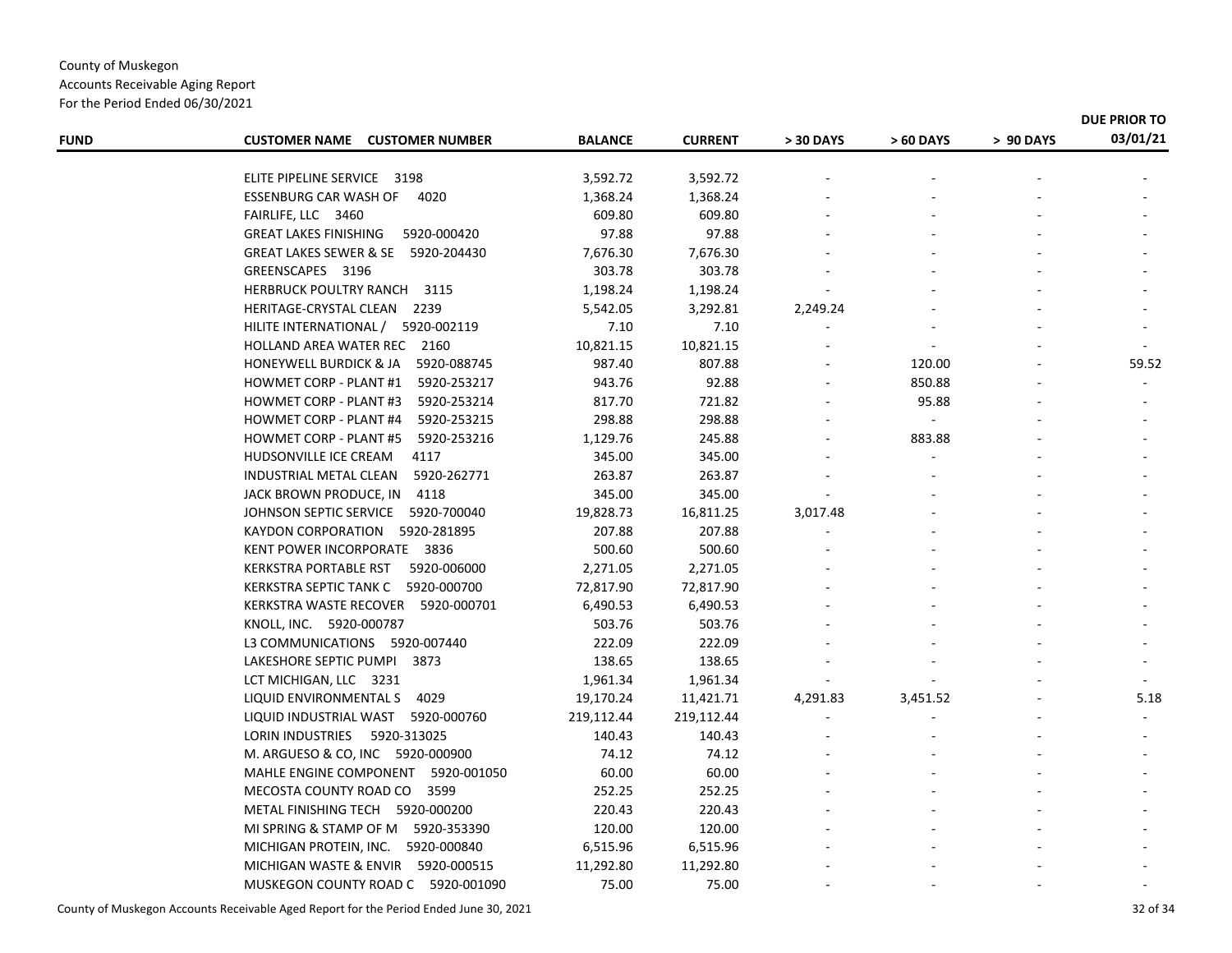Accounts Receivable Aging Report For the Period Ended 06/30/2021

| <b>FUND</b> | <b>CUSTOMER NAME CUSTOMER NUMBER</b>                      | <b>BALANCE</b> | <b>CURRENT</b> | > 30 DAYS | > 60 DAYS | > 90 DAYS | 03/01/21 |
|-------------|-----------------------------------------------------------|----------------|----------------|-----------|-----------|-----------|----------|
|             |                                                           |                |                |           |           |           |          |
|             | MUSKEGON COUNTY ROAD C 5920-380800                        | 75.00          | 75.00          |           |           |           |          |
|             | NORTHERN A-1 SERVICES 5920-000250                         | 4,813.38       | 4,813.38       |           |           |           |          |
|             | PITSCH HAULING & DISPO<br>3031                            | 319.80         | 319.80         |           |           |           |          |
|             | PLUMMER'S DISPOSAL SER 2585                               | 156.85         | 156.85         |           |           |           |          |
|             | PLUMMER'S ENVIRONMENTA 5920-000570                        | 1,608.73       | 1,608.73       |           |           |           |          |
|             | PLUMMERS SEPTIC SERVIC 5920-451050                        | 26,683.05      | 26,683.05      |           |           |           |          |
|             | PORT CITY CASTING CORP 5920-355827                        | 155.55         | 155.55         |           |           |           |          |
|             | PORT CITY DIE CAST 3135                                   | 219.43         | 219.43         |           |           |           |          |
|             | PORT CITY SEPTIC 3197                                     | 262.17         | $\sim$         |           |           |           | 262.17   |
|             | QUALITY PLATING COMPAN 5920-463355                        | 883.72         | 883.72         |           |           |           |          |
|             | RENTAL INVESTMENT INC<br>5920-700000                      | 156.40         | 156.40         |           |           |           |          |
|             | RIVER FLATS AG, LLC 3976                                  | 3,080.12       | 3,080.12       |           |           |           |          |
|             | ROSKAM BAKING COMPANY 4105                                | 345.00         | 345.00         |           |           |           |          |
|             | ROUTLEY'S SEPTIC SERVI 5920-002020                        | 25,092.63      | 20,317.85      | 4,774.78  |           |           |          |
|             | RYANS MUNICIPAL SERVIC 5920-001010                        | 1,346.23       | 1,346.23       |           |           |           |          |
|             | SAM JACKSON SEPTIC TAN<br>5920-001720                     | 4,799.00       | 4,799.00       |           |           |           |          |
|             | SCHULTZ SEPTIC SERVICE<br>5920-000950                     | 421.20         | 421.20         |           |           |           |          |
|             | SCHULTZ SEPTIC TANK SE 5920-000890                        | 1,188.35       | 1,188.35       |           |           |           |          |
|             | SCHULTZ SEPTIC, LLC (S 4101                               | 13,145.35      | 13,145.35      |           |           |           |          |
|             | SEPTIC WORKS 5920-000130                                  | 4,855.50       | 4,855.50       |           |           |           |          |
|             | SET ENVIRONMENTAL 5920-000600                             | 77.79          | 77.79          |           |           |           |          |
|             | SHORELINE SEPTIC SERVI 5920-003941                        | 11,444.20      | 11,444.20      |           |           |           |          |
|             | SPARK'S PICKLE CO. 4108                                   | 345.00         | 345.00         |           |           |           |          |
|             | STATE OF MICHIGAN DNR 3272                                | 147.00         | $\sim$         |           |           |           | 147.00   |
|             | STURTEVANT SEPTIC SERV<br>5920-000960                     | 2,213.65       | 2,213.65       |           |           |           | $\sim$   |
|             | SWANSON PICKLE CO INC 5920-000870                         | 6,792.19       | 6,792.19       |           |           |           |          |
|             | TDY INDUSTRIES INC 5920-560601                            | 301.44         | 301.44         |           |           |           |          |
|             | TEXTRON INC / CWC CAST 5920-095945                        | 209.23         | 209.23         |           |           |           |          |
|             | TOWER LABS 5920-000970                                    | 186.77         | 186.77         |           |           |           |          |
|             | VAN ELDEREN, INC. 4109                                    | 345.00         | 345.00         |           |           |           |          |
|             | VIETNAM VETERANS OF AM 5920-000330                        | 55.53          | 55.53          |           |           |           |          |
|             | VILLAGE OF RAVENNA 5920-583025                            | 840.00         | 840.00         |           |           |           |          |
|             | VIRIDIAN SHORES LAND C 4098                               | 75.00          | 75.00          |           |           |           |          |
|             | WASTE RECOVERY SYSTEMS 2633                               | 17,631.96      | 17,631.96      |           |           |           |          |
|             | WESCO, INC (WEDW) 4102                                    | 75.00          | 75.00          |           |           |           |          |
|             | WEST MI SEPTIC SEWER & 5920-605170                        | 11,102.62      | 11,102.62      |           |           |           |          |
|             | <b>TOTAL FUND 5920 - WASTEWATER MANAGEMENT OPERATIONS</b> | 621,896.43     | 600,400.42     | 14,333.33 | 5,879.73  | 808.14    | 474.81   |